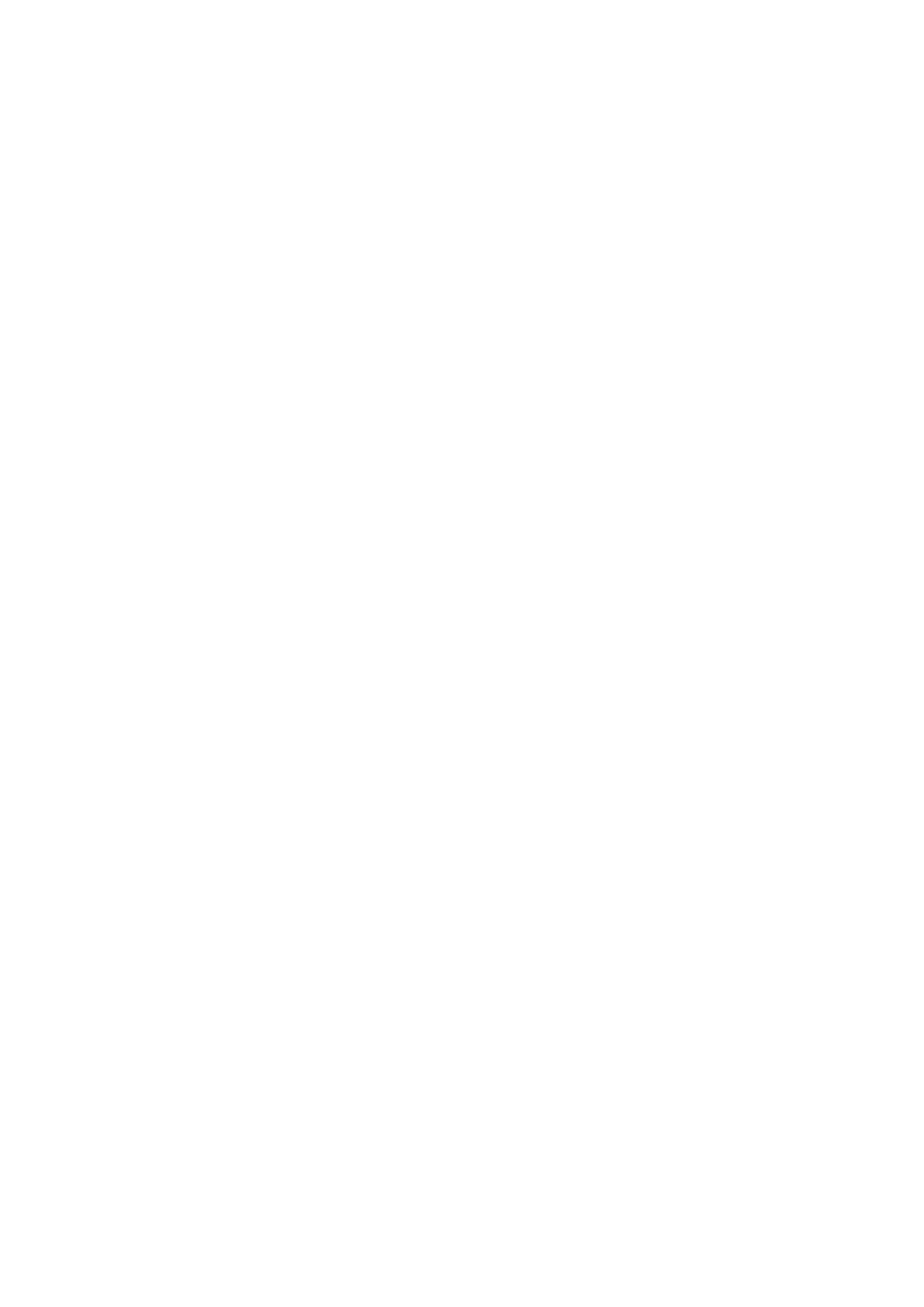## Abstract

In this master thesis we model huge sets of smartphone applications (e.g. an application store) as a software product line to fit for a variability-aware analysis. We developed and implemented algorithms for the detection of data security leaks emerging from the interaction of applications. An evaluation shows the efficiency of our approach.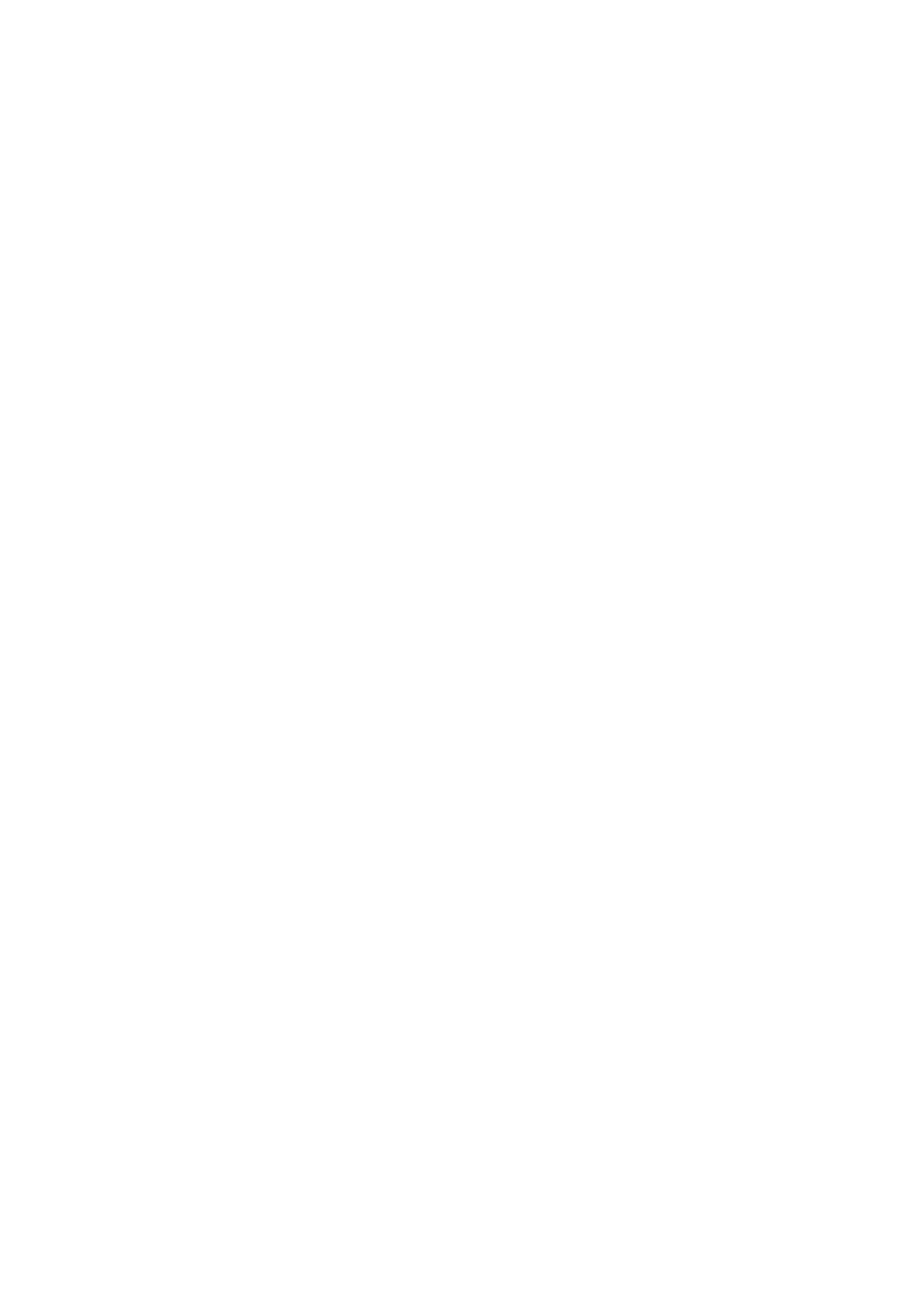#### Declaration of Authorship

I certify that the work presented here is, to the best of my knowledge and belief, original and the result of my own investigations, except as acknowledged, and has not been submitted, either in part or whole, for a degree at this or any other University.

Passau, 22nd September 2013

. . . . . . . . . . . . . . . . . . . . . . . . . . . . . . . . . . . . (Daniel Hausknecht)

#### Supervisor Contacts

Dr.-Ing. Sven Apel Software Product-Line Group University of Passau EMail: apel@uni-passau.de Web: http://www.infosun.fim.uni-passau.de/spl/

Prof. Dr. rer.nat. Joachim Posegga Chair of IT-Security University of Passau EMail: posegga@uni-passau.de Web: http://web.sec.uni-passau.de/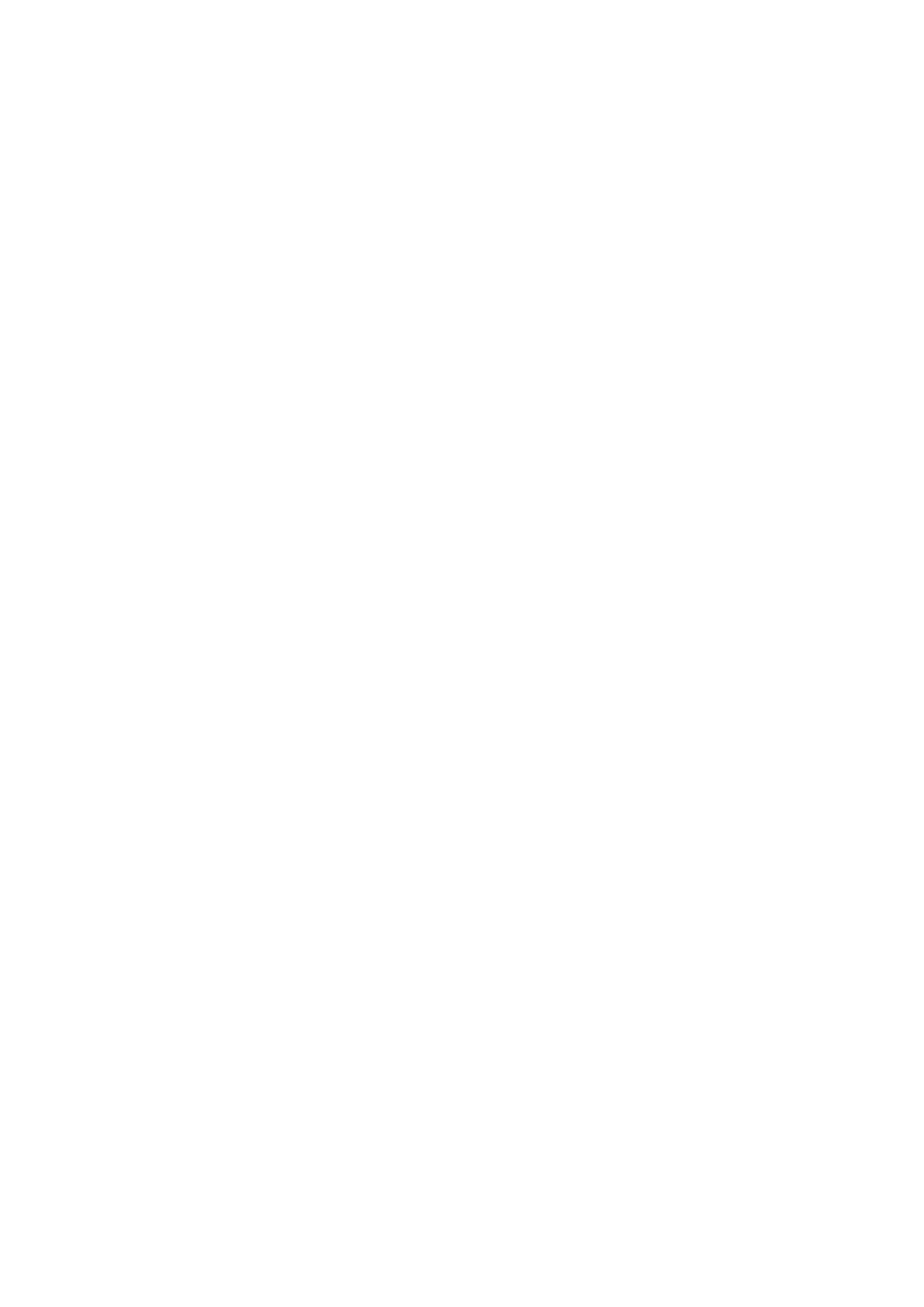# **Contents**

|    |                   |                                                                                              | 5              |  |  |  |  |  |  |  |
|----|-------------------|----------------------------------------------------------------------------------------------|----------------|--|--|--|--|--|--|--|
|    |                   | 2. Related Work                                                                              |                |  |  |  |  |  |  |  |
|    | 3. Android Basics |                                                                                              |                |  |  |  |  |  |  |  |
|    | 3.1.              |                                                                                              | $\overline{7}$ |  |  |  |  |  |  |  |
|    | 3.2.              |                                                                                              | - 8            |  |  |  |  |  |  |  |
|    | 3.3.              | Intents and Intent Filters                                                                   | 9              |  |  |  |  |  |  |  |
|    | 3.4.              | 10                                                                                           |                |  |  |  |  |  |  |  |
|    |                   | 11<br>4. Variability-awareness                                                               |                |  |  |  |  |  |  |  |
|    | 4.1               | Software Product-Line Verification Overview<br>11                                            |                |  |  |  |  |  |  |  |
|    | 4.2.              | 12                                                                                           |                |  |  |  |  |  |  |  |
|    | 4.3.              | 12                                                                                           |                |  |  |  |  |  |  |  |
|    | 4.4.              | 13                                                                                           |                |  |  |  |  |  |  |  |
|    |                   | 15<br><b>5. Security Labels</b>                                                              |                |  |  |  |  |  |  |  |
|    | 5.1.              | 15                                                                                           |                |  |  |  |  |  |  |  |
|    |                   | 16                                                                                           |                |  |  |  |  |  |  |  |
| 6. |                   | <b>Application Analysis</b><br>19                                                            |                |  |  |  |  |  |  |  |
|    | 6.1.              | 20                                                                                           |                |  |  |  |  |  |  |  |
|    |                   | 20<br>6.1.1.                                                                                 |                |  |  |  |  |  |  |  |
|    |                   | 22<br>6.1.2.                                                                                 |                |  |  |  |  |  |  |  |
|    |                   | Example $\ldots \ldots \ldots \ldots \ldots \ldots \ldots \ldots \ldots \ldots 25$<br>6.1.3. |                |  |  |  |  |  |  |  |
|    | 6.2.              | Phase 2: Creation of Component Call-graph 27                                                 |                |  |  |  |  |  |  |  |
|    |                   |                                                                                              |                |  |  |  |  |  |  |  |
|    |                   | 6.2.1.                                                                                       |                |  |  |  |  |  |  |  |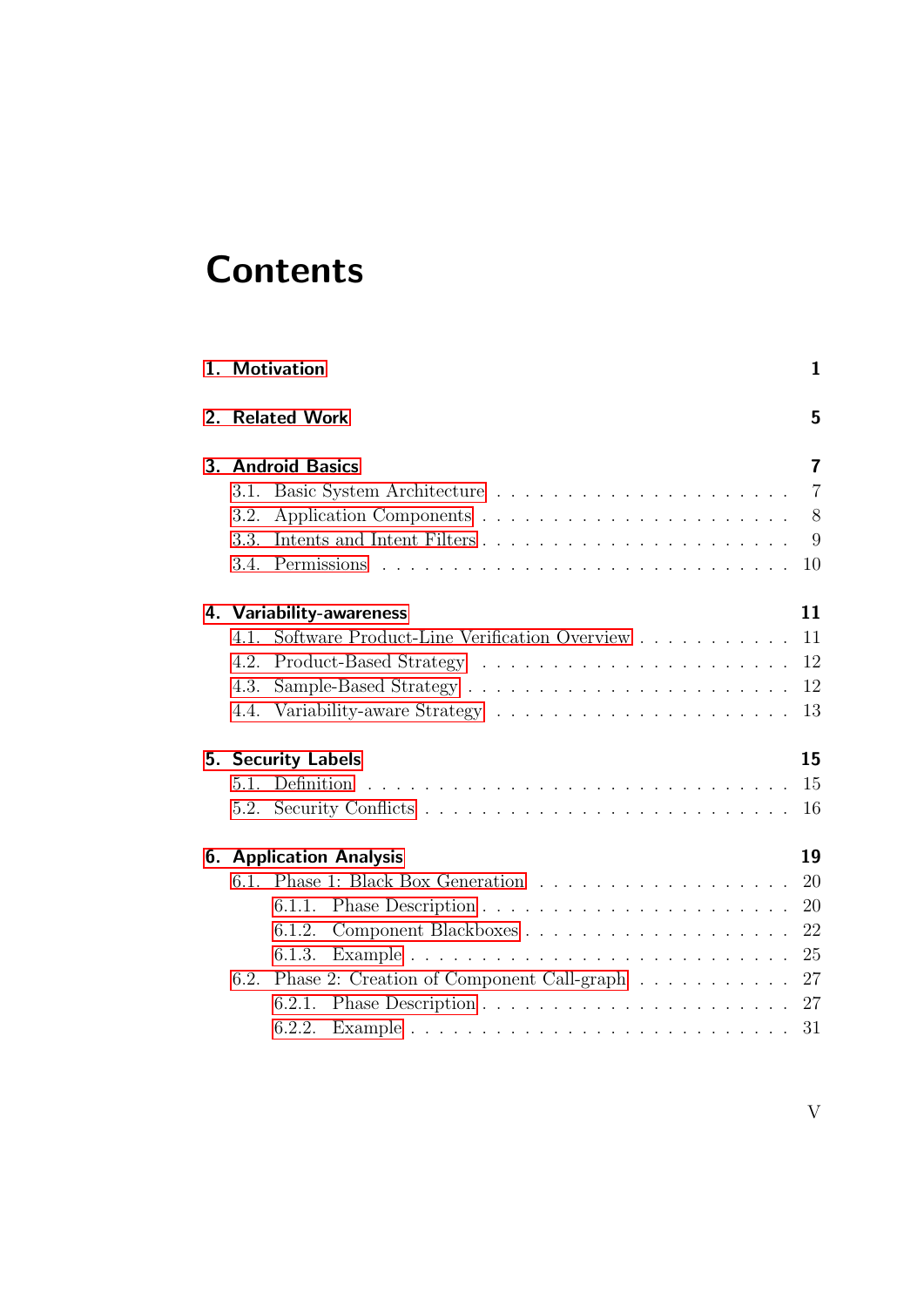|    | 6.3. |                 |                                                                            | 33     |
|----|------|-----------------|----------------------------------------------------------------------------|--------|
|    |      | 6.3.1.          |                                                                            | 33     |
|    |      | 6.3.2.          |                                                                            | 34     |
|    |      | 6.3.3.          | Basic Security Label Propagation Algorithm                                 | 35     |
|    |      | 6.3.4.          | Intra-component Security Label Propagation                                 | 36     |
|    |      | 6.3.5.          | Inter-component Security Label Propagation                                 | 38     |
|    |      | 6.3.6.          |                                                                            | 39     |
|    | 6.4. |                 | Optimisation                                                               | 41     |
|    |      | 6.4.1.          |                                                                            | 42     |
|    |      | 6.4.2.          |                                                                            | 43     |
| 7. |      | Implementation  |                                                                            | 45     |
|    | 7.1. |                 |                                                                            | 45     |
|    |      | 7.1.1.          |                                                                            | 45     |
|    |      | 7.1.2.          |                                                                            | 46     |
|    |      | 7.1.3.          |                                                                            | 46     |
|    |      | 7.1.4.          |                                                                            | 49     |
|    | 7.2. |                 | VarDroid                                                                   | 51     |
|    |      | 7.2.1.          | Execution Modes and Configurations                                         | 52     |
|    |      | 7.2.2.          | Blackbox Generation (Phase 1)                                              | 54     |
|    |      | 7.2.3.          |                                                                            | 55     |
|    |      | 7.2.4.          | Propagation Handler (Phase $3)$                                            | 55     |
|    |      | 7.2.5.          |                                                                            | $56\,$ |
|    |      | 8. Evaluation   |                                                                            | 59     |
|    | 8.1. |                 | Execution configuration $\ldots \ldots \ldots \ldots \ldots \ldots \ldots$ | 59     |
|    | 8.2. |                 |                                                                            | 60     |
|    |      | 8.2.1.          |                                                                            | 61     |
|    |      | 8.2.2.          |                                                                            | 62     |
|    |      |                 |                                                                            | 65     |
|    |      |                 |                                                                            | 66     |
|    |      |                 | 9. General Approach Limitations                                            | 69     |
|    |      | 10. Future Work |                                                                            | 71     |
|    |      | A. Appendix     |                                                                            | 73     |

VI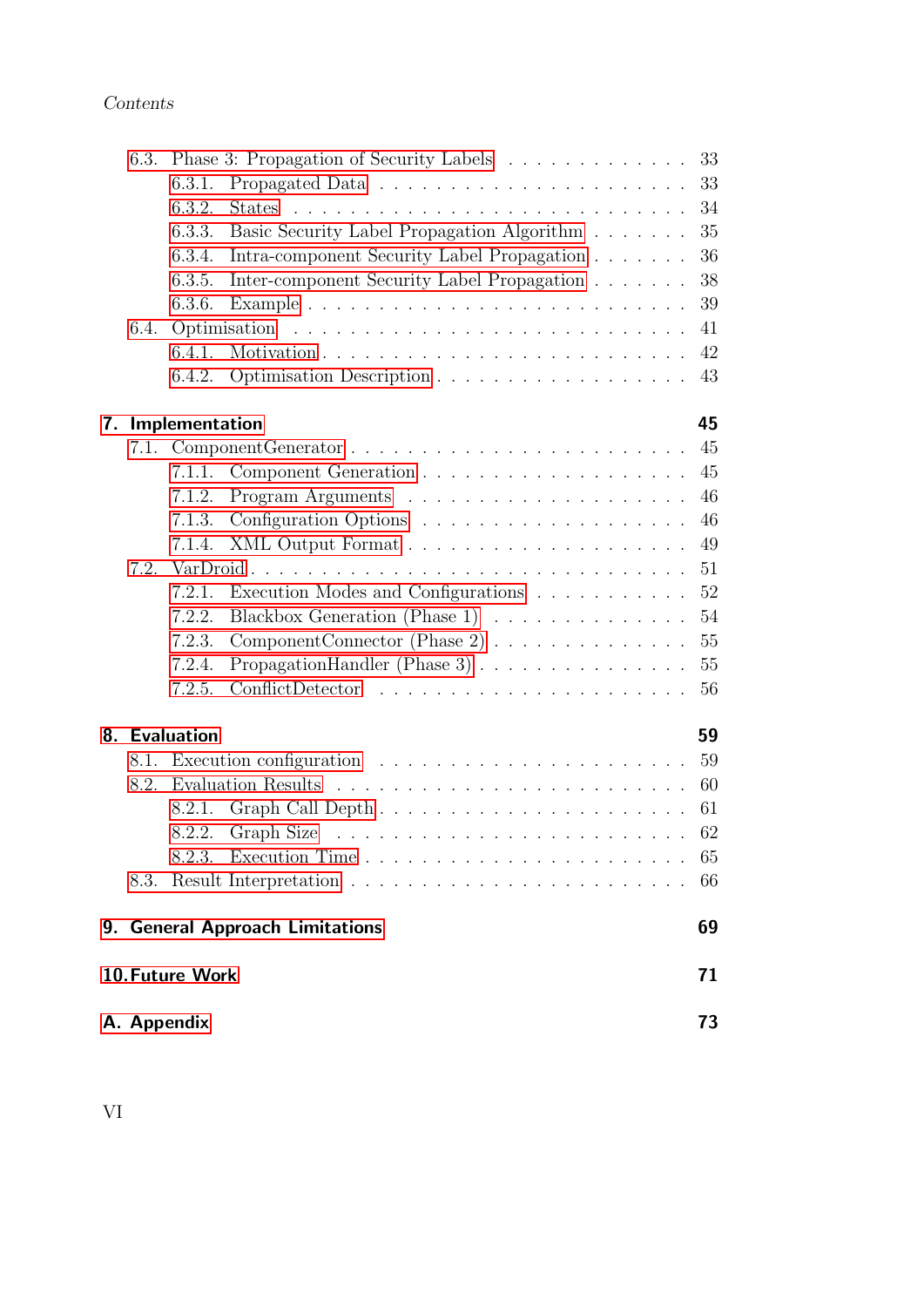# List of Figures

|      | 1.1. Permission re-delegation exploit $\ldots \ldots \ldots \ldots \ldots \ldots$ 2 |
|------|-------------------------------------------------------------------------------------|
| 3.1. | 8                                                                                   |
| 6.1. | 27                                                                                  |
| 6.2. | Application launch intent-filter XML<br>28                                          |
| 6.3. | $29\,$                                                                              |
| 6.4. | Function for connecting black box components<br>30                                  |
| 6.5. | Example call graph resulting from Phase $2 \ldots \ldots \ldots$<br>32              |
| 6.6. | 36                                                                                  |
| 6.7. | Intra-component propagation function<br>38                                          |
| 6.8. | Inter-component propagation function<br>39                                          |
| 6.9. | Example state graph resulting from Phase $3 \ldots \ldots \ldots$<br>41             |
|      | 6.10. Optimised initial security label propagation function<br>43                   |
| 7.1. | Example ComponentGenerator output snippet<br>50                                     |
| 7.2. | VarDroid implementation architecture<br>51                                          |
| 7.3. | 57                                                                                  |
| 8.1. | Security conflict set used in experiments<br>60                                     |
| 8.2. | 62                                                                                  |
| 8.3. | 63                                                                                  |
| 8.4. | 64                                                                                  |
| 8.5. | Evaluation of execution times $\ldots \ldots \ldots \ldots \ldots \ldots$<br>66     |
|      |                                                                                     |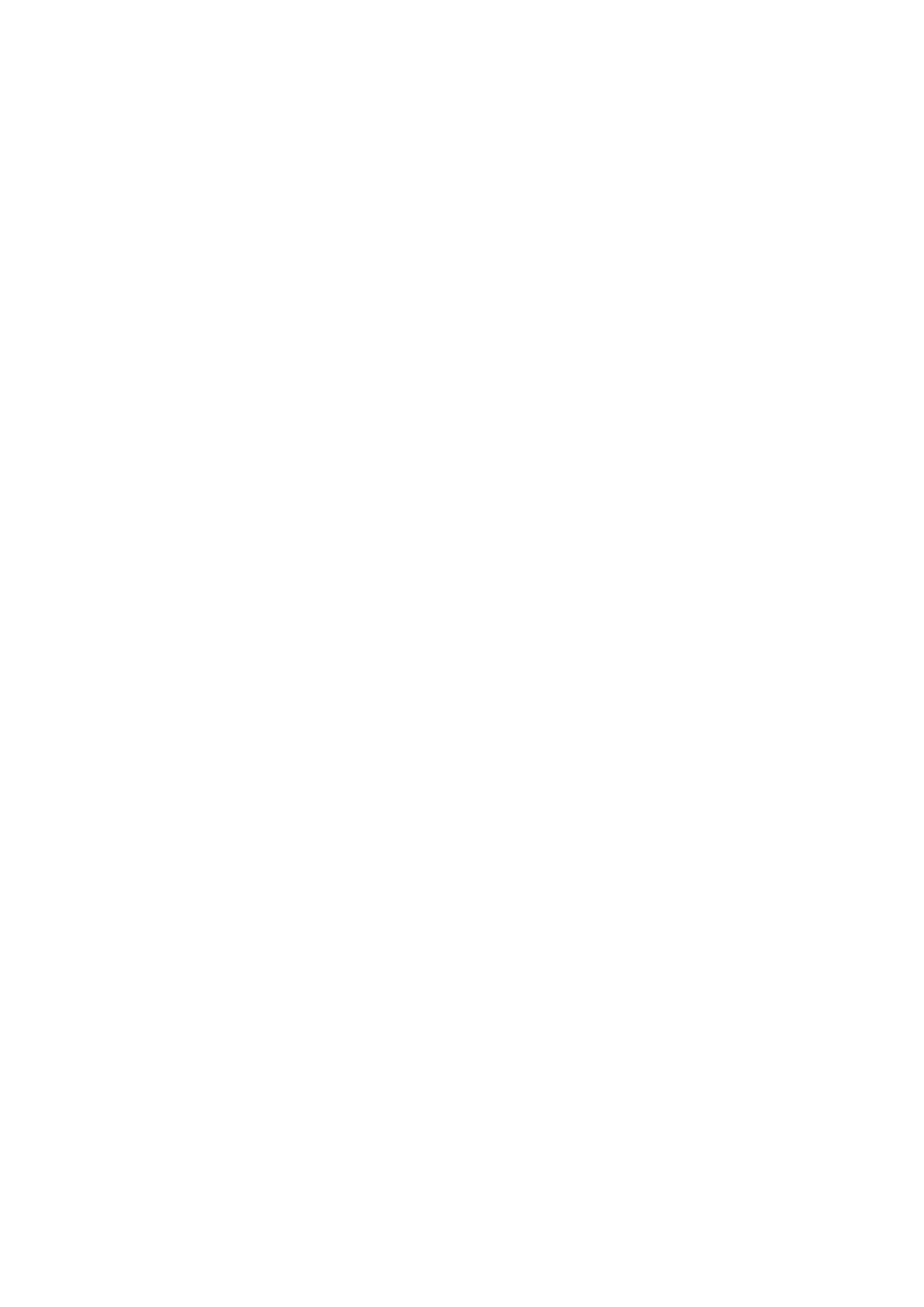## <span id="page-10-0"></span>1. Motivation

Over the past 10 years, the market for smartphones has grown rapidly and is still enormously growing [\[2\]](#page-84-0). In the fourth quarter of 2010, smartphones even outsold PCs for the first time. With the high sales rates for smartphones, the market for applications running on these devices also grew permanently. The two biggest application markets, Apple's App Store and Google's Play Store, reported in total over 40 billion [\[12\]](#page-85-0) and 25 billion [\[21\]](#page-86-0) downloads in 2012, respectively.

These statistics are an indicator on how intensively smartphones are used nowadays. In fact, smartphone have become an important part of our private as well as business lives. Users personalise their devices and store sensitive data such as their contacts, their calendar, or other kind of protect-worthy data on their phones. But also the smartphones themselves provide a variety of potentially sensitive data sources, such as the GPS location or the device's identification number (IMEI). If any of this data, or combinations of it, can be unwantedly exposed, this can cause a serious security leak. Therefore, there is a need for mechanisms which can detect and warn users from leaking dataflows.

Today's smartphone operating systems such as Google's Android [\[14\]](#page-85-1) ship various security mechanisms for the protection of application internal data[\[26\]](#page-87-0). Android implements a sandboxing mechanism that, e.g., forbids access to an application's run-time environment from an application external entity. Inside an application sandbox, a developer is completely free how she wants to use sensitive data and it is up to the user whether to trust the developer and install an application or not.

Android also implements a permission mechanism which controls access to certain system services (for example the establishment of network connections or access to device sensors) or to custom application features. All required permission must be requested for an application at installation and can only be granted by the user. The set of requested permissions reflects the capabilities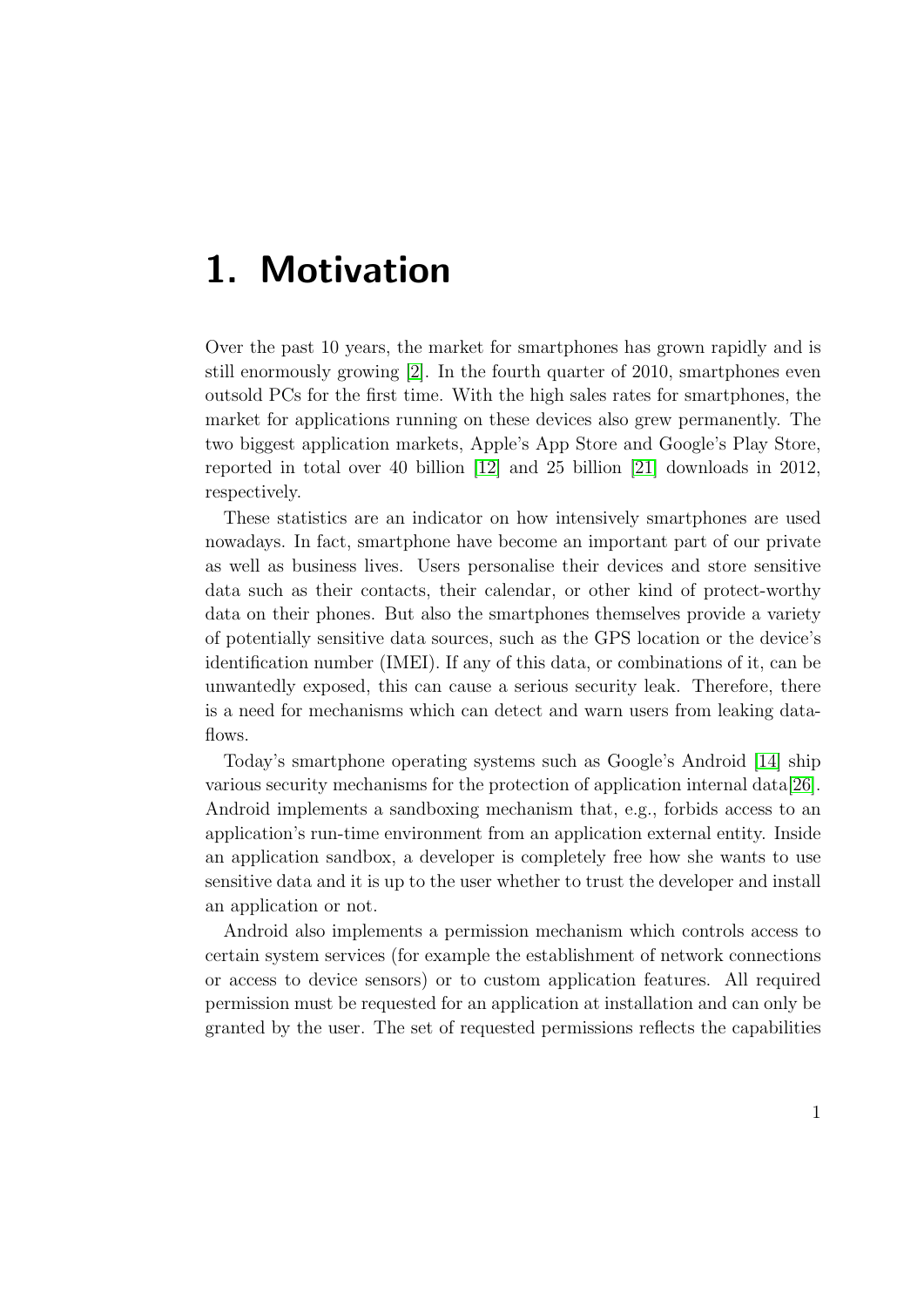#### 1. Motivation

of an application and helps a user to decide if she wants to trust the application and install it. For example, when an application requests the permissions for Internet access and at the same time to the contact book, it could unwantedly send all contacts to an untrusted server.

However, there are two main problems coming with Androids permission system: firstly, the permissions were criticised to be too coarse grained [\[18,](#page-86-1) [19\]](#page-86-2). Secondly, a recent study showed that permissions are rather rarely used in practice [\[5\]](#page-84-1). Octeau et al. [\[5\]](#page-84-1) also report that only roughly 5% of the system-wide accessible application components<sup>[1](#page-11-1)</sup> were protected by permissions. This high rate of exposed but unprotected components provides a broad range of targets for potential so called permission re-delegation attacks. Permission redelegation is a special case of the confused deputy problem [\[11\]](#page-85-2) in which an application component exploits the permissions of another component which it does not have itself [\[9\]](#page-85-3). Let's say we have an application  $A$  with some component  $c_A$  and no granted permissions. Also, we have an application  $B$ with granted permission  $p$  to access component  $c<sub>C</sub>$  of application C. Calling component  $c_B$  of application B does not require any permissions. So,  $c_A$  can call  $c_B$  with parameters such that  $c_B$  calls  $c_C$ . Thus,  $c_A$  can access the features provided by  $c<sub>C</sub>$  without being directly allowed to call  $c<sub>C</sub>$  but by exploiting the permissions of component  $c_B$ . The scenario is illustrated in Figure [1.1.](#page-11-0)

<span id="page-11-0"></span>

Figure 1.1.: Permission re-delegation exploit using Android application components

<span id="page-11-1"></span><sup>1</sup> components are the basic program modules of Android applications. Simplified spoken is an application a set of component implementations (for more see Section [3\)](#page-16-0)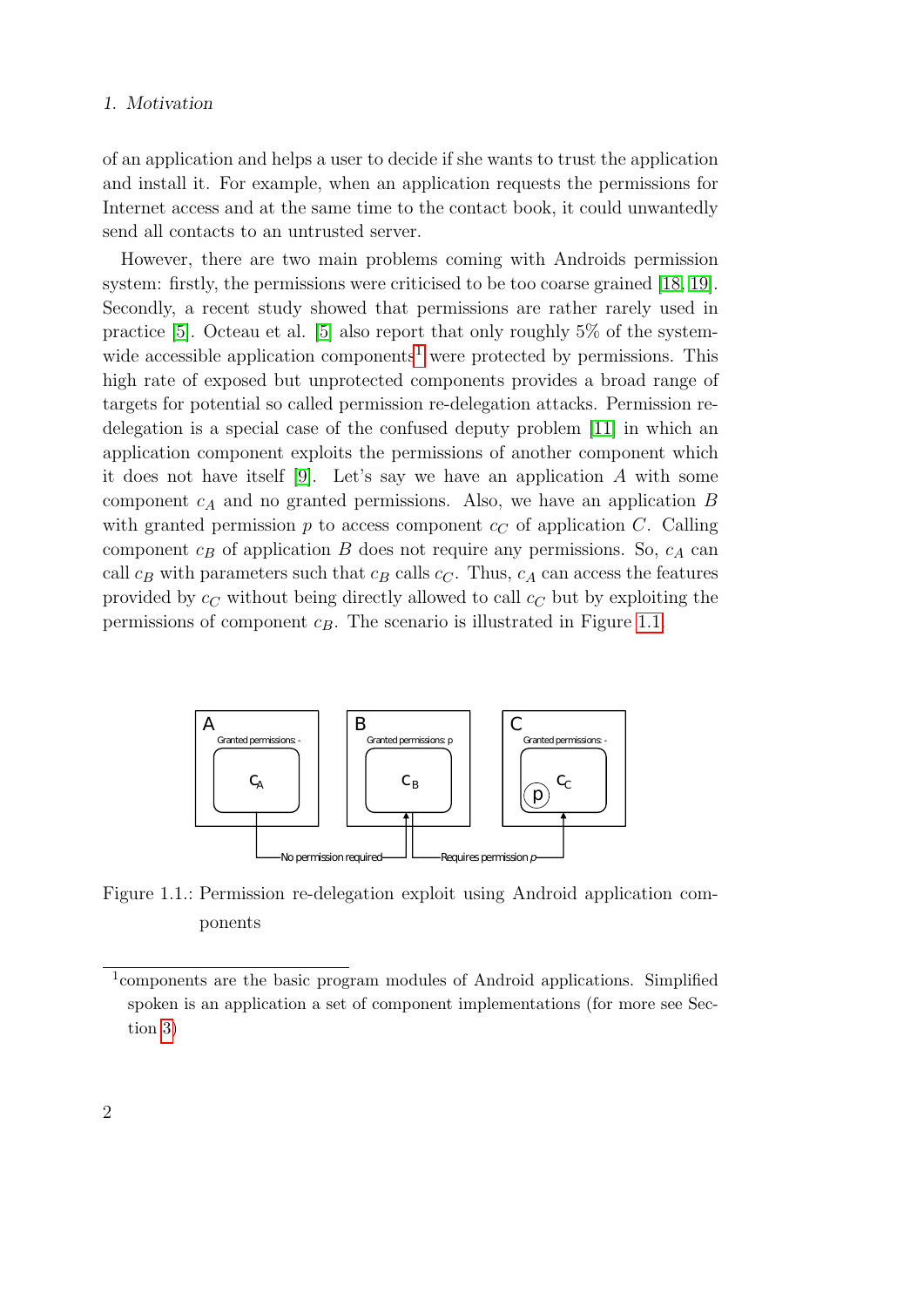As it is for any other platform, also smartphone operating systems struggle against security issues through malware [\[24\]](#page-86-3). Therefore, many scientific research has been done to either improve the existing security mechanisms [\[18,](#page-86-1) [19\]](#page-86-2), or to introduce additional security features for application security [\[7,](#page-84-2) [8,](#page-85-4) [10\]](#page-85-5).

Though most developments vary tremendously in their actual approach, they all have one commonality: the provided solutions are device-centric, i.e. they are integrated in the operating system. As a consequence, the mechanisms all run directly on the device introducing a certain performance overhead. More importantly, only a device with the improved security mechanism installed gains an increased level of protection. Whereas the issue of performance overhead can be reduced to some extent through optimisations, a comprehensive deployment of a mechanism is much more of a practical issue. In fact, smartphone vendors fail to provide updates to newer Android versions for older devices, leading to a high percentage of outdated still-in-use Android versions [\[22\]](#page-86-4). Hence, even if one of the approaches was integrated in a new Android version, most Android devices would not be affected by the protection mechanism. It is therefore much more appropriate to develop a protection mechanism that is fully independent of the version of the operating system. Our goal is to detect undesired data-flows in and between smartphone applications. So, to be device independent, we design our approach to run directly in the application store and to analyse the applications before even installing them.

Device-centric approaches have the big advantage that the system's configuration and the set of concretely installed applications are known, whereas for an application store-side approach this knowledge is of course hidden. The information is in particular crucial for inter-component data-flows and the detection of the above described permission re-delegation problem. As a naive approach one can try all possible application install combinations and check them for data security conflicts. However, the number of combinations is of up to exponential size and thus the naive approach is highly impracticable. We will provide a solution which borrows techniques from the field of software product line engineering [\[1\]](#page-84-3) to cope with the sheer size of the analysis space. The basic idea is not to verify all possible combinations separately but instead to analyse all applications at once.

We introduce VarDroid, a tool that tracks data-flows across application boundaries and detects data security conflicts. VarDroid works in three phases: first, the application internal analysis, second, the interrelating of application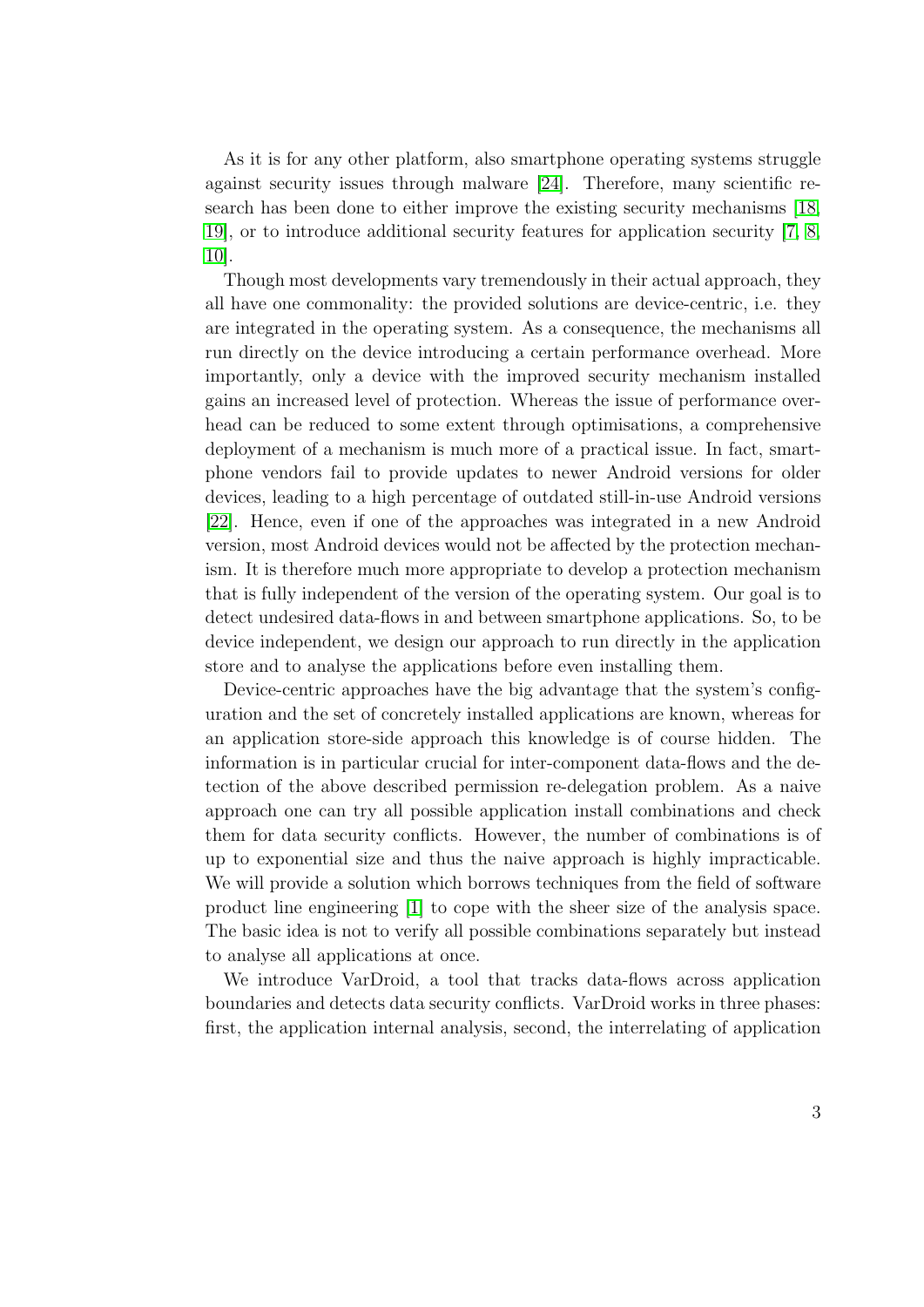#### 1. Motivation

components, and third, the detection of data security conflicts. We use Android as an exemplary smartphone operating system for our prototype implementation.

The master thesis is structured as follows: after looking at related work in Chapter [2,](#page-14-0) we introduce the Android basics (Chapter [3\)](#page-16-0) and give an overview of variability-awareness in Chapter [4.](#page-20-0) In Chapter [5](#page-24-0) we provide a definition of security labels. Chapter [6](#page-28-0) covers the newly developed approach in detail by discussing the basic algorithms and demonstrating their workflow in examples. In Chapter [7,](#page-54-0) we describe our prototype implementation *VarDroid*, as well as a generator for random components which we use for our evaluation. The evaluation is provided in Chapter [8.](#page-68-0) Chapter [9](#page-78-0) covers current limitations. Last, we give an outlook on future work in Section [10.](#page-80-0)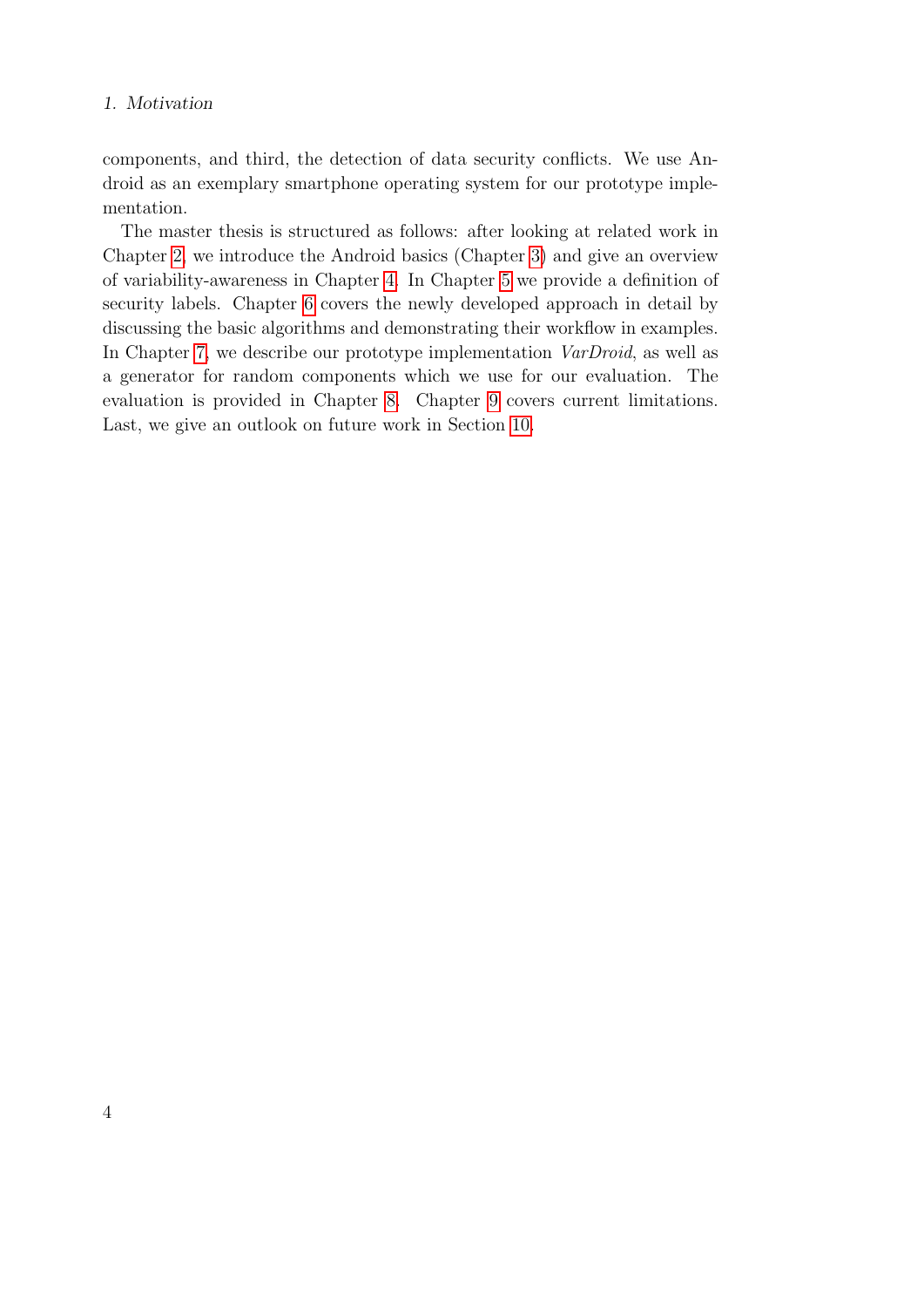## <span id="page-14-0"></span>2. Related Work

There are several approaches analysing Android applications in terms of security matters.

TaintDroid [\[7\]](#page-84-2) is a dynamic taint analysis tool which is directly embedded in Android. It tracks the runtime flows of data and detects security violations. However, for the reasons given in Chapter [1,](#page-10-0) for example that we don't want to modify the operating system itself, we aim for a fully static analysis instead.

Other approaches try to detect possible data insecurities based on Android's permission system [\[8,](#page-85-4) [9\]](#page-85-3). Kirin, for example, statically checks for undesired combinations of permissions requested by an application. Though permissions are an indicator for the capabilities of an applications, the approach is quite coarse and does not consider the true behaviour, i.e. its control- and data-flow, which can lead to misleading results.

Tools like FlowDroid [\[3\]](#page-84-4) or Chex [\[17\]](#page-86-5) analyse the data-flow of Android applications. Though FlowDroid and Chex differ completely in the way they're implemented, both identify data sources and sinks within the program code and detect security violations. They focus on the analysis of individual applications and their internal behaviour. They do not consider inter-component or inter-application data-flows. However, these tools match the requirements for Phase 1 of our approach. In fact, we are currently working on integrating FlowDroid for extracting the relevant information from Android applications and for providing the information to VarDroid's inter-component analysis.

ComDroid [\[4\]](#page-84-5) and Epicc [\[5\]](#page-84-1) are tools which focus on inter-component and inter-application analysis. Their goal is to find vulnerabilities and attacks enabled through inter-component communication, e.g. application hijacking. They first identify entry and exit points of application components, and second, interrelate them. The main object of observation is the usage of intents. In contrast, we want to detect when incautious uses of intents lead to data security vulnerabilities. So, instead on the misuse of intents, we focus on the misuse of data sent via intents.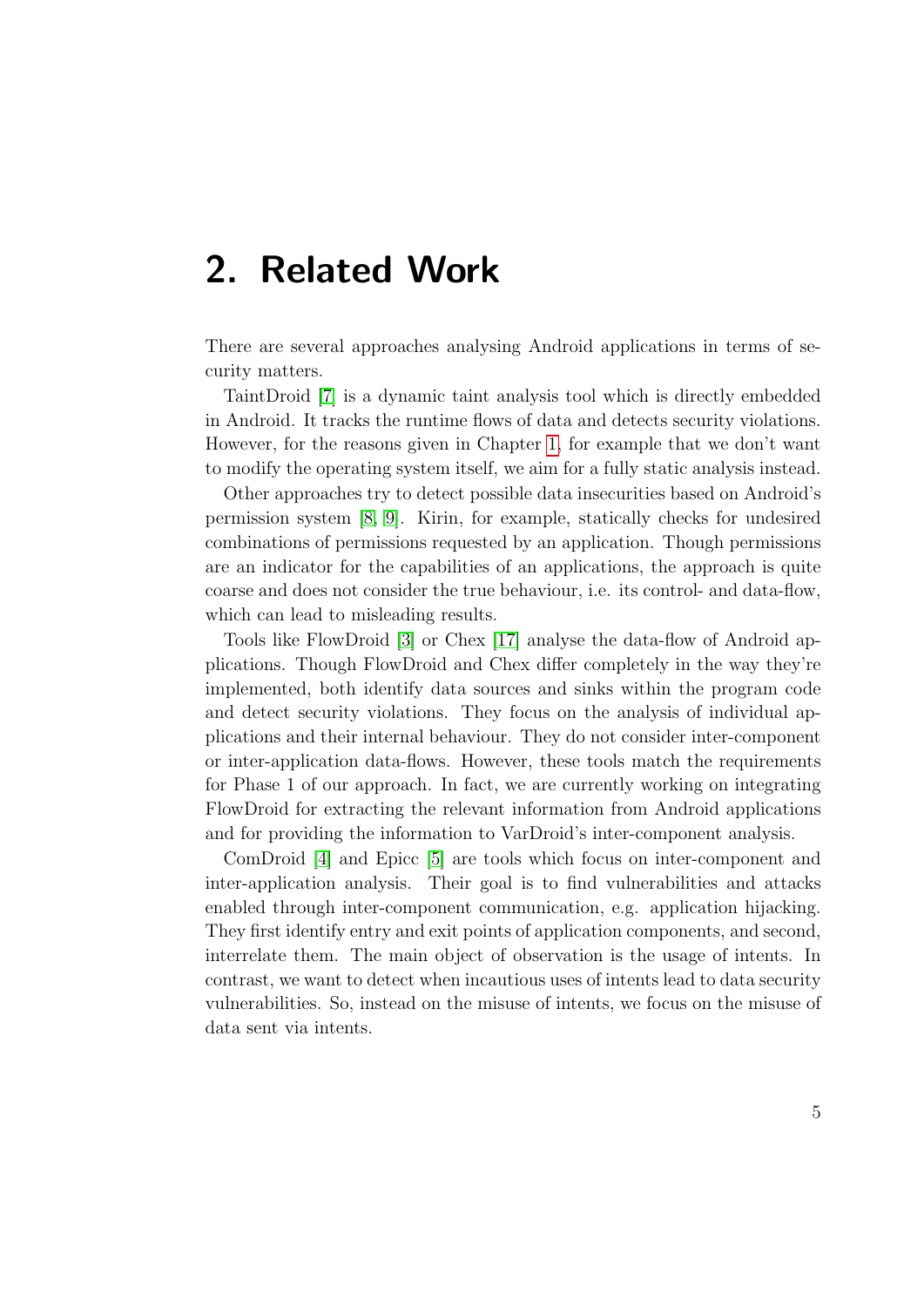#### 2. Related Work

SCanDroid [\[10\]](#page-85-5) is the approach closest to ours. Their approach is to incrementally analyse applications as they are installed on a device. They perform a component internal analysis based on the Java source code and additional sources such as the manifest file. A checker module then uses the application information to track data-flows including cross-component and -application flows. The result of their analysis are constraints over a permissions. The first problem with SCanDroid is that they work on the actual Java source or byte code, not on Android specific code. In practice, however, applications are distributed in the Dalvik byte code, an Android specific variant of the Java byte code. VarDroid in contrast works on a component black box representation which makes our own implementations completely independent from any kind of source code. For the black box generation, we use analysis tools specialised in Android handling the application Dalvik byte codes for VarDroid. Also, specialised tools incorporate the exact behaviour of the Android API in their results. SCanDroid, on the other hand, uses self-defined stubs to model API calls which are rather imprecise and incomplete. SCanDroid was designed to analyse an new application at install time in the context of the already installed ones. So, SCanDroid follows an incremental approach. Analysing a huge set of applications, as we aim to do with VarDroid, with an incremental approach would demand runs in the quantity of the size of the application set and each run with growing complexity. VarDroid was designed to handle a huge set of applications and only needs a single pass.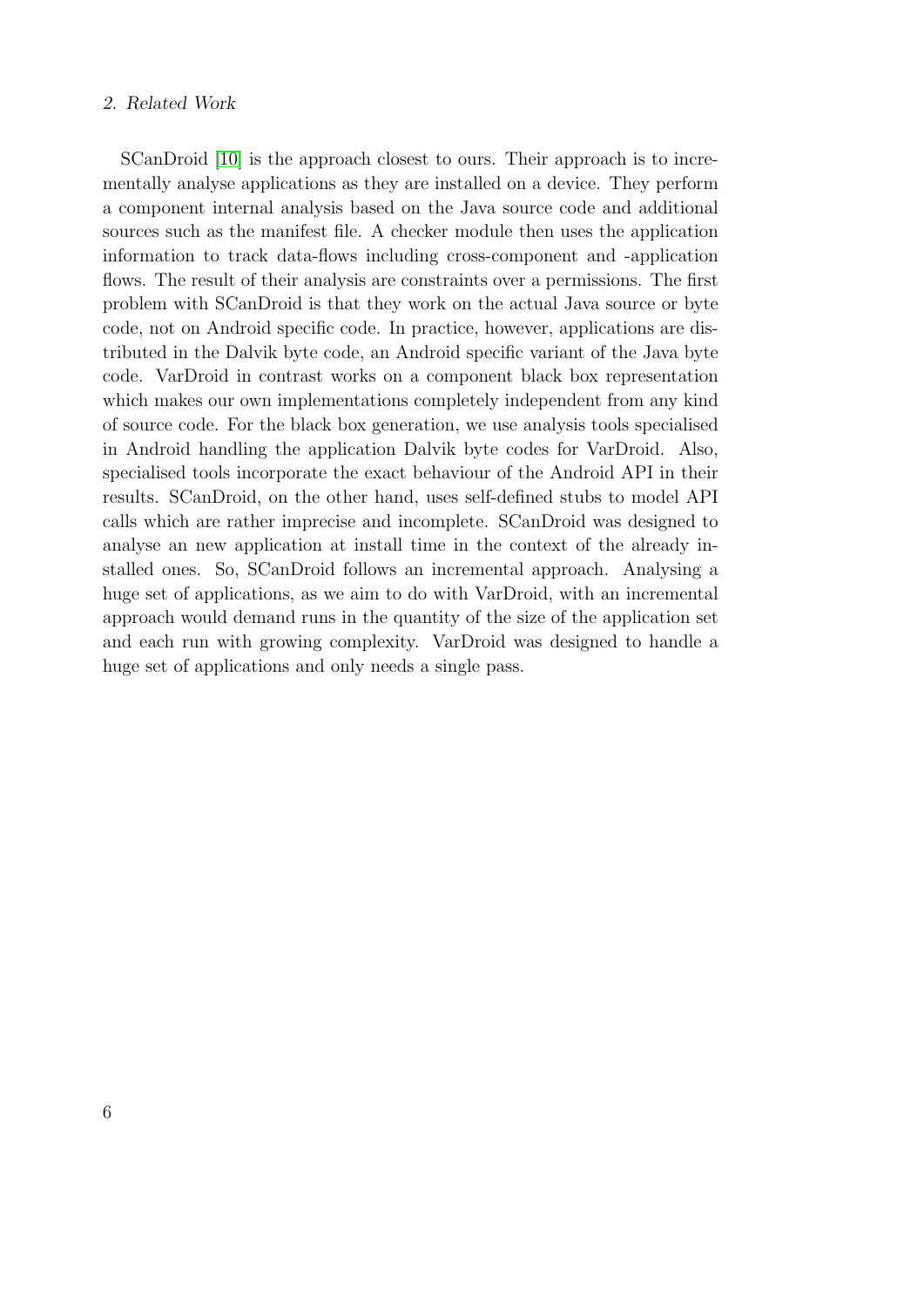## <span id="page-16-0"></span>3. Android Basics

Our tool is designed to analyse sets of applications created for Google's smartphone operating system Android. In this chapter, we will cover the basic structure of Android applications and the basic mechanisms for inter-application communication. It is not required to fully understand the Android platform for this work and we will focus only on the aspects which directly affect our approach. For a complete description of the Android system we refer to the official documentation [\[13\]](#page-85-6).

## <span id="page-16-1"></span>3.1. Basic System Architecture

Android is a Linux-based operating system for mobile devices. Besides the Linux kernel and device drivers, Android comes with libraries, e.g., for database support or the standard C-libraries. The upper layers provide programming interfaces and services which can be used by the actual applications. Android's system architecture is shown in Figure [3.1.](#page-17-1)

All applications are written in the Java programming language. However, the applications are compiled into so called Dalvik byte code which is suited for running in a register-based Java virtual machine as it is used by Android. By default, each application is started in its own virtual machine sandboxing an applications runtime environment. Also, Android uses the Linux user identifiers for making files accessible only to the applications which created them. Application internal data can therefore only be accessed by other applications through Android's inter-application communication mechanisms.

<span id="page-16-2"></span><sup>1</sup>http://source.android.com/devices/tech/security/index.html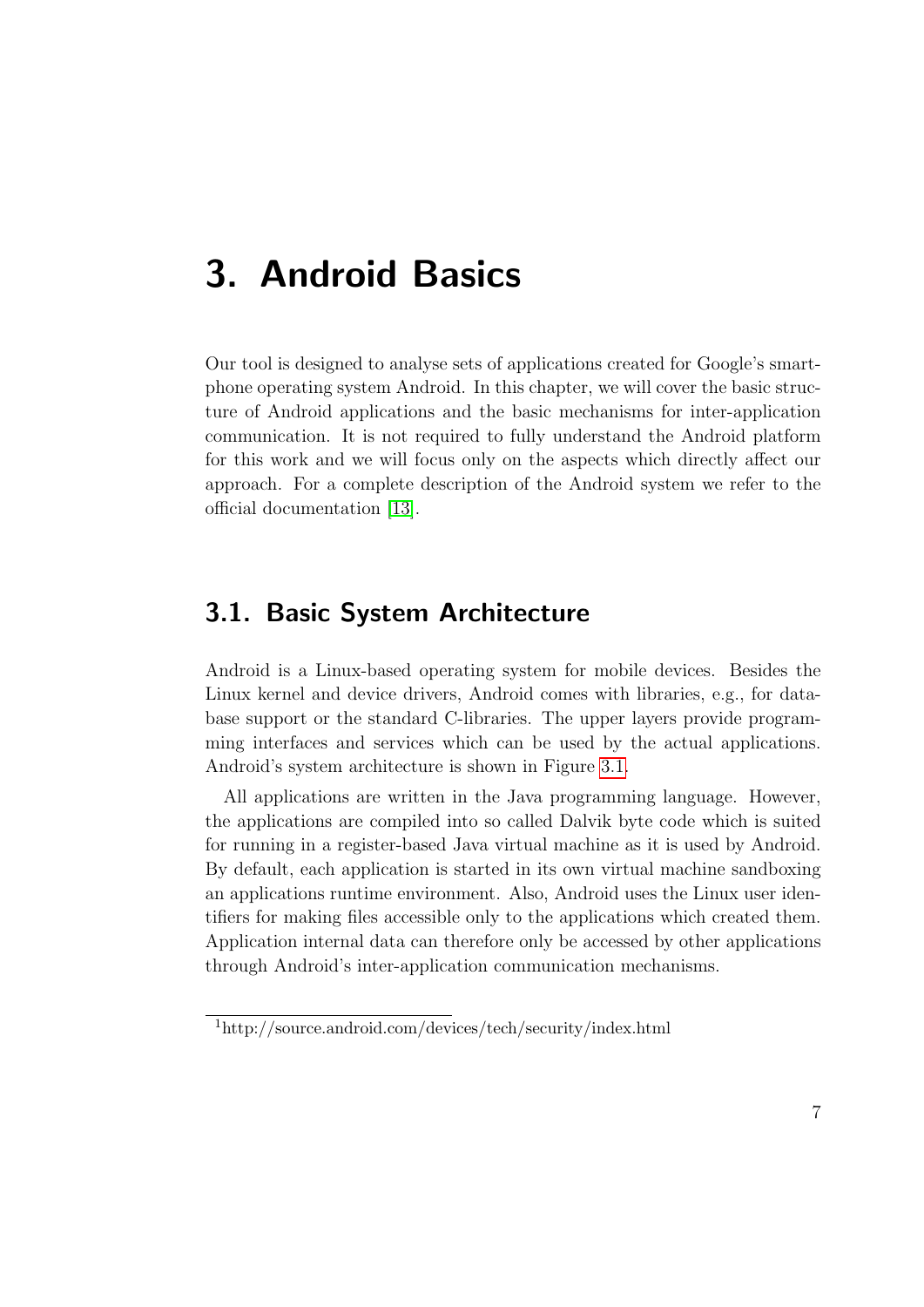#### 3. Android Basics

<span id="page-17-1"></span>

| <b>Applications</b>                        |                   |                              |                        |                         |  |  |  |  |  |  |  |
|--------------------------------------------|-------------------|------------------------------|------------------------|-------------------------|--|--|--|--|--|--|--|
| H ome<br>D ialer                           | <b>SMS/MMS</b>    | <b>IM</b><br>Brows er        | Alarm<br>Camera        | Calculator              |  |  |  |  |  |  |  |
| Voice Dial<br>Contacts                     | Email             | Me dia<br>Calendar<br>Player | Albums<br>Clock        | $\cdots$                |  |  |  |  |  |  |  |
| <b>Application Framework</b>               |                   |                              |                        |                         |  |  |  |  |  |  |  |
| Activity Manager                           | Window Manager    | <b>Content Providers</b>     | View System            | Notification<br>Manager |  |  |  |  |  |  |  |
| Package Manager                            | Telephony Manager | Resource Manager             | Location Manager       | <b>XMPP Service</b>     |  |  |  |  |  |  |  |
| <b>Android Runtime</b><br><b>Libraries</b> |                   |                              |                        |                         |  |  |  |  |  |  |  |
|                                            |                   |                              |                        |                         |  |  |  |  |  |  |  |
| Surface Manager                            | Media Framework   | SOLite                       |                        | <b>Core Libraries</b>   |  |  |  |  |  |  |  |
| OpenGLJES                                  | FreeType          | LibWebCore                   |                        | Dalvk Virtual Machine   |  |  |  |  |  |  |  |
| SGL                                        | SSL               | Libc                         |                        |                         |  |  |  |  |  |  |  |
| <b>Linux Kernel</b>                        |                   |                              |                        |                         |  |  |  |  |  |  |  |
| Display Driver                             | Camera Driver     | <b>Bluetooth Driver</b>      | Flash Memory<br>Driver | Binder (IPC) Driver     |  |  |  |  |  |  |  |
| <b>USB Driver</b>                          | Keypad Driver     | WiFi Driver                  | Audio Drivers          | Power<br>Management     |  |  |  |  |  |  |  |

Figure 3.1.: Android system architecture[1](#page-16-2)

## <span id="page-17-0"></span>3.2. Application Components

An Android application is basically a composition of so called components functioning as its logical units. There are four different types of components predefined by Android which fulfil certain purposes. The component types are as follows:

Activity: These components implement the graphical user interface (GUI) for applications and short computations. Every application must ship at least one Activity component which acts as the start-up component for an application.

**Service:** A Service component can be used to implement background tasks which might take longer (e.g. a file download), or just do not require any direct user interaction. A Service are controlled though hooks for callbacks and other inter-component communication.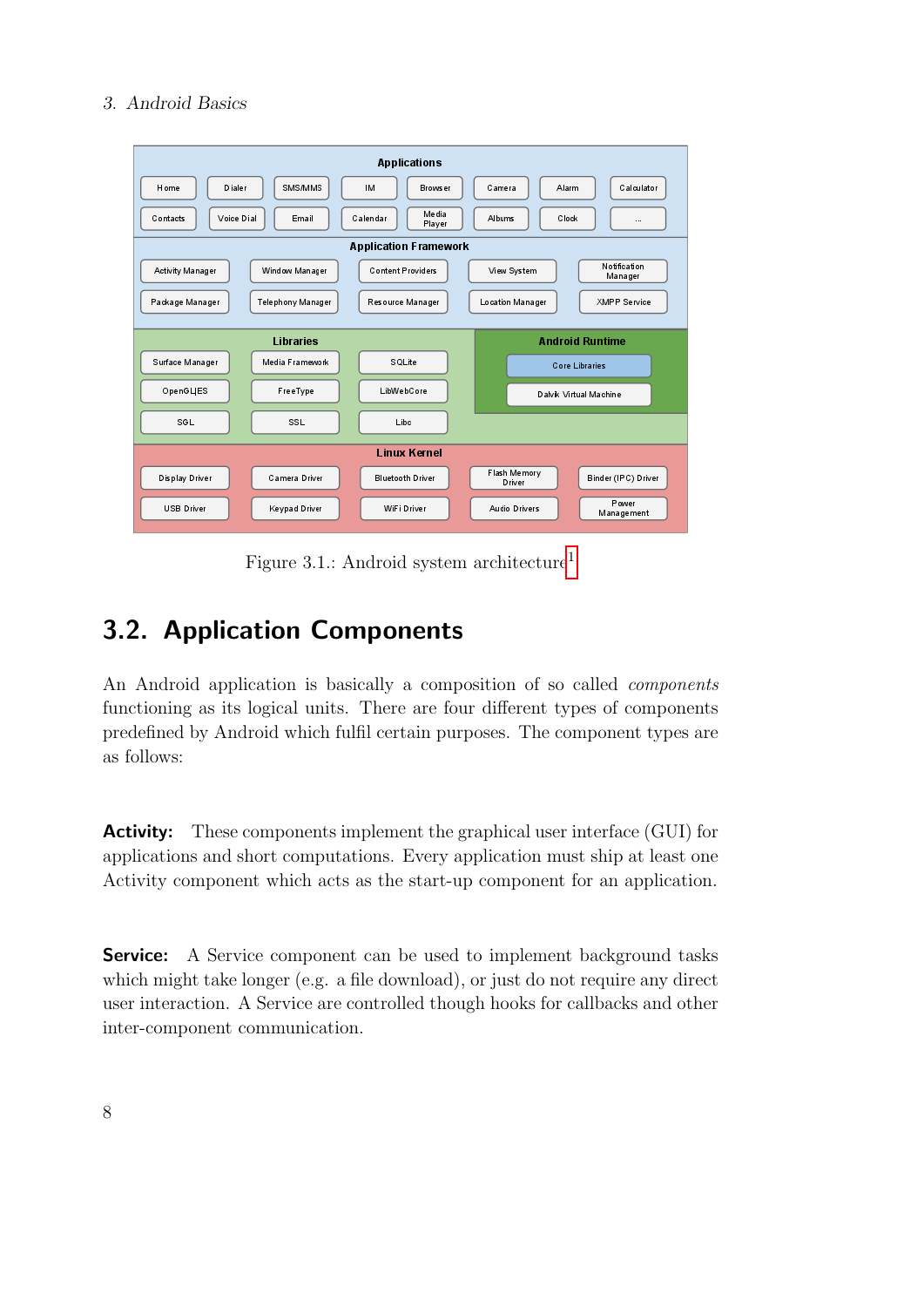**Content Provider:** The purpose of a Content Provider is to provide a data management module. Its predefined programming interface is designed to resemble common database interfaces, in particular to ease the usage of SQLite which ships with the Android base libraries. Content Providers are a common way to provide application-external components access to the applicationinternal data. This data is otherwise protected by the application sandboxes and therefore not directly accessible to application-external components. Note that Content Providers are not the only way to transfer data between components. Another way is, e.g., via Intents (see Section [3.3\)](#page-18-0).

**Broadcast Receiver:** The fourth component type is for listening for and reacting to system-wide announcements, e.g., Android sends a broadcast message on low battery level. Broadcast messages are sent as Intents which are described in Section [3.3.](#page-18-0)

## <span id="page-18-0"></span>3.3. Intents and Intent Filters

An Intent is a message for inter-component communication. Among others, it can be used to start other components and transfer data. So, technically spoken, an Intent is a container object holding a description of the addressed target components, flags (e.g. how to start a component), and optionally data which can be transmitted with an Intent object. For inter-component communication, an Intent is created and filled with the respective data. Then it is handed over to the system which resolves for the target component and initialises the intended action. For example, when an Intent is given to the system through calling the API function *startActivity*, Android tries to start the addressed Activity. There are two ways on how to specify the target components:

Explicit Intents When creating an explicit Intent, the target component is explicitly named using the component's unique identifier. The processing of an explicit Intent succeeds only if the specified component exists and the Intent creator has the required permissions to communicate with the target component.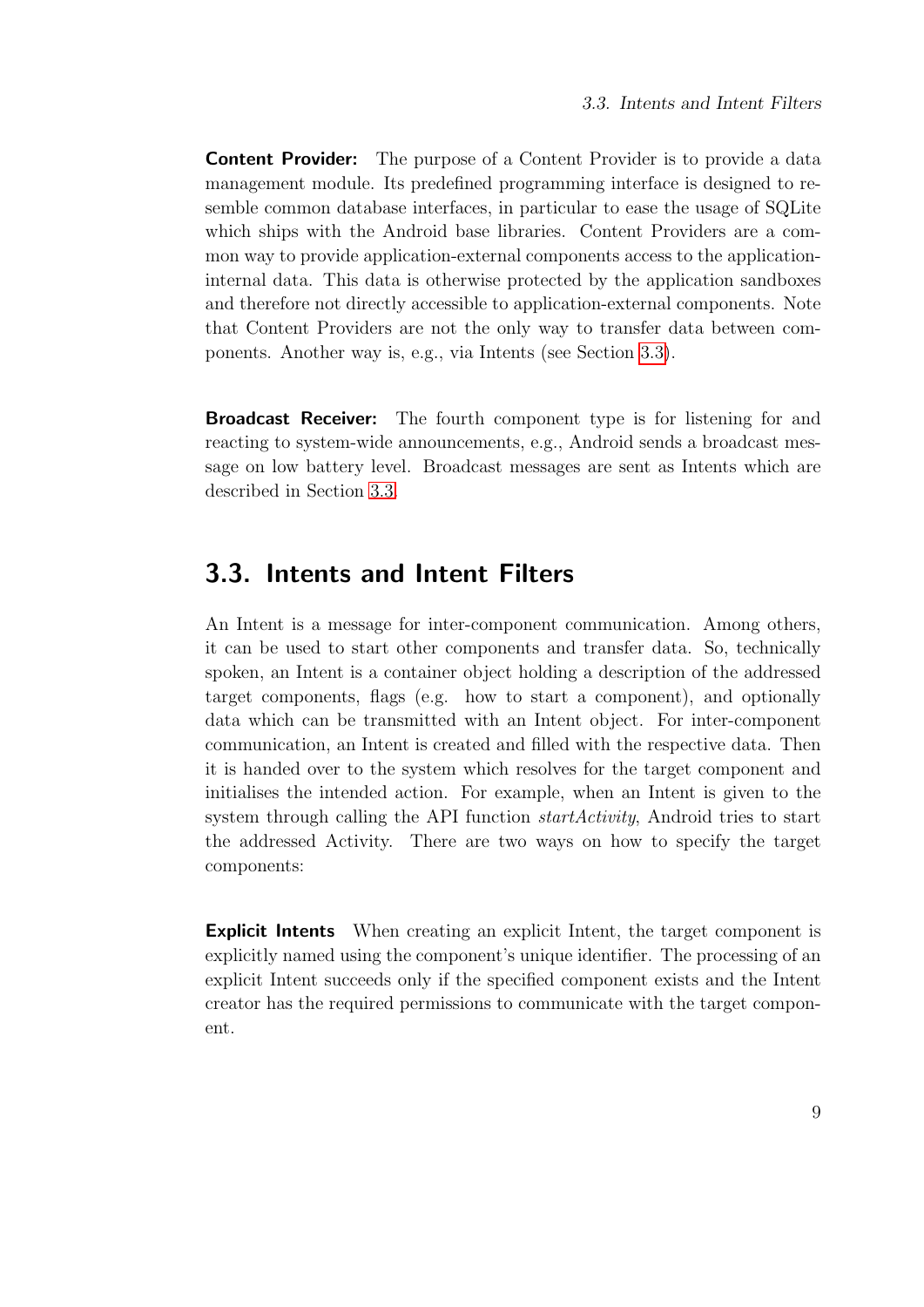#### 3. Android Basics

Implicit Intents Implicit Intents do not exactly define the target component but provide a description of the wanted feature the target component should implement. A component can be described with a category of the provided feature (e.g. "CATEGORY GADGET" for an Activity which can be embedded in a host Activity) and the action it performs (e.g. "ACTION CALL" if the target component should be able to initialise a phone call). With implicit Intents it is possible to have multiple target component candidates. In this case Android asks the user to select an application from a list before, respecting the user's choice, continuing with the processing of the Intent.

### <span id="page-19-0"></span>3.4. Permissions

With Intents Android provides a mechanism to access other application components. But Android also provides ways to restrict this access if in certain cases it should not be allowed for security reasons. In case a component should only be available for components within the same application, a flag can be set at development time which reduces the visibility of the particular component to its application. The other case is that access to a component is required from outside an application but its availability should be restricted nonetheless. Android comes with a permission mechanism that addresses this situation.

Permissions are defined and associated with a component during development time. If a component has to be allowed to access a permission-protected component, the permission must be specified for request at development time, and granted by the user at installation time. The set of requested permissions is static, i.e. it cannot be changed at any time later after installation. An application can only be installed if all requested permissions are granted.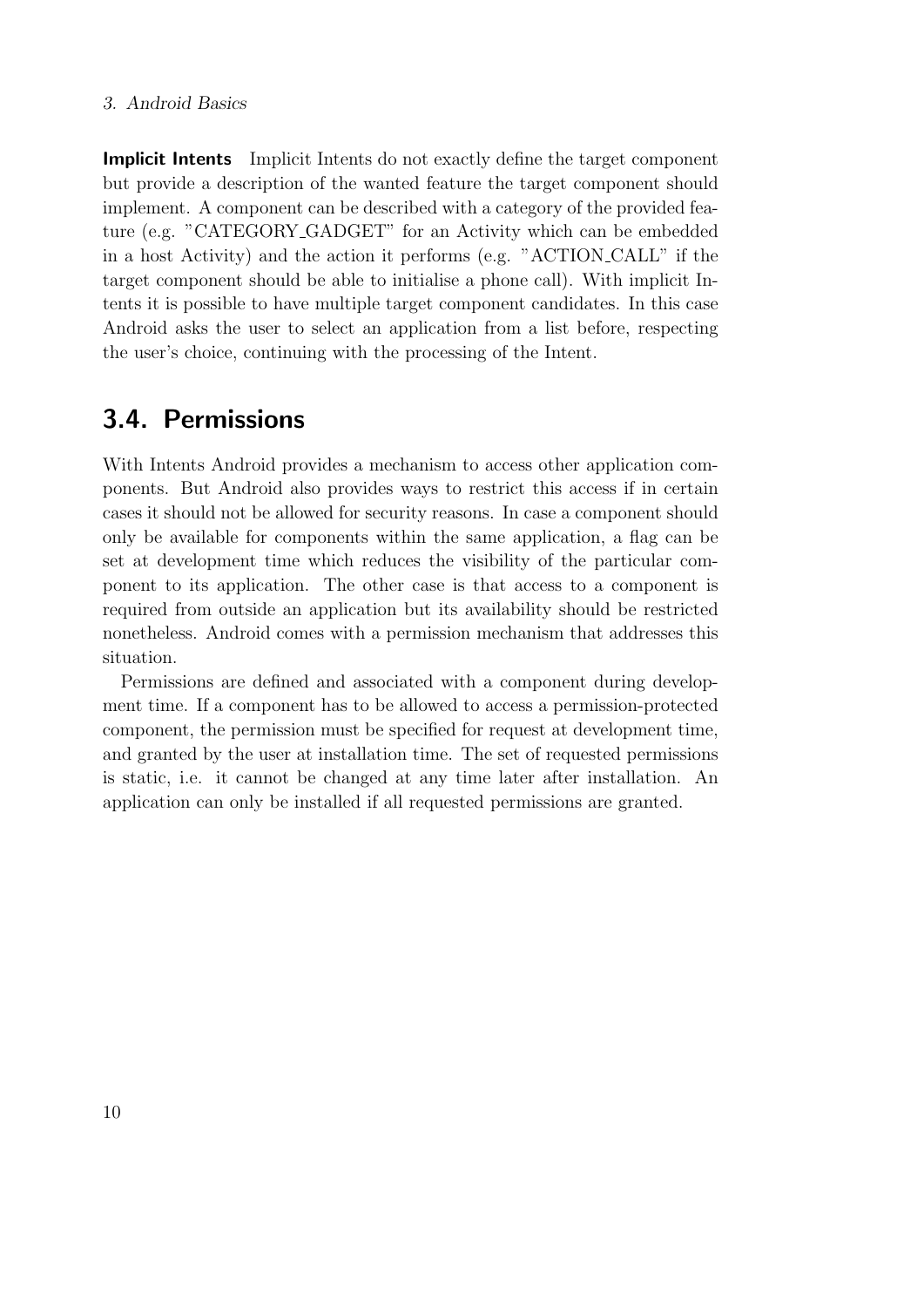## <span id="page-20-0"></span>4. Variability-awareness

In this chapter, we look at the basic verification strategies commonly used in the field of software product line engineering, project the scenario of analysing a whole application store into the verification strategies, and eventually argue why we chose the variability-aware strategy for our analysis. The explanations of the strategies, in particular the one about variability-awareness, not only helps to better understand the overall design decisions but also the workflows of the algorithms presented in Chapter [6.](#page-28-0)

Note that this chapter only provides an brief overview of software product lines and variability-awareness. For more details on this topic, we refer the reader to the literature, e.g., the survey by Apel et al.  $[1]$  or Thüm et al.  $[23]$ .

## <span id="page-20-1"></span>4.1. Software Product-Line Verification Overview

A software product line (SPL) is a set of software systems which share common features. The different end products are created from a common source base by configuring the compilation to enable or disable certain features, respectively. A famous non-commercial example is the Linux kernel providing configuration options for hardware features like USB, network interfaces etc. [\[15\]](#page-85-7).

Our overall goal is to analyse a smartphone application market with regards to data security. We see the set of all applications as our SPL and the individual applications as its features. The installation and removal of applications to and from a device is therefore equivalent to enabling and disabling of features, respectively. The feature model dependencies are given through the accessibility information of applications and their components (for example through Android permissions).

When analysing SPLs the differences of the end products must be taken into account. It is not only important that each feature by itself provides valid code, but also that the interactions of enabled features do not lead to defects. For our approach, feature interactions are equivalent to application interactions.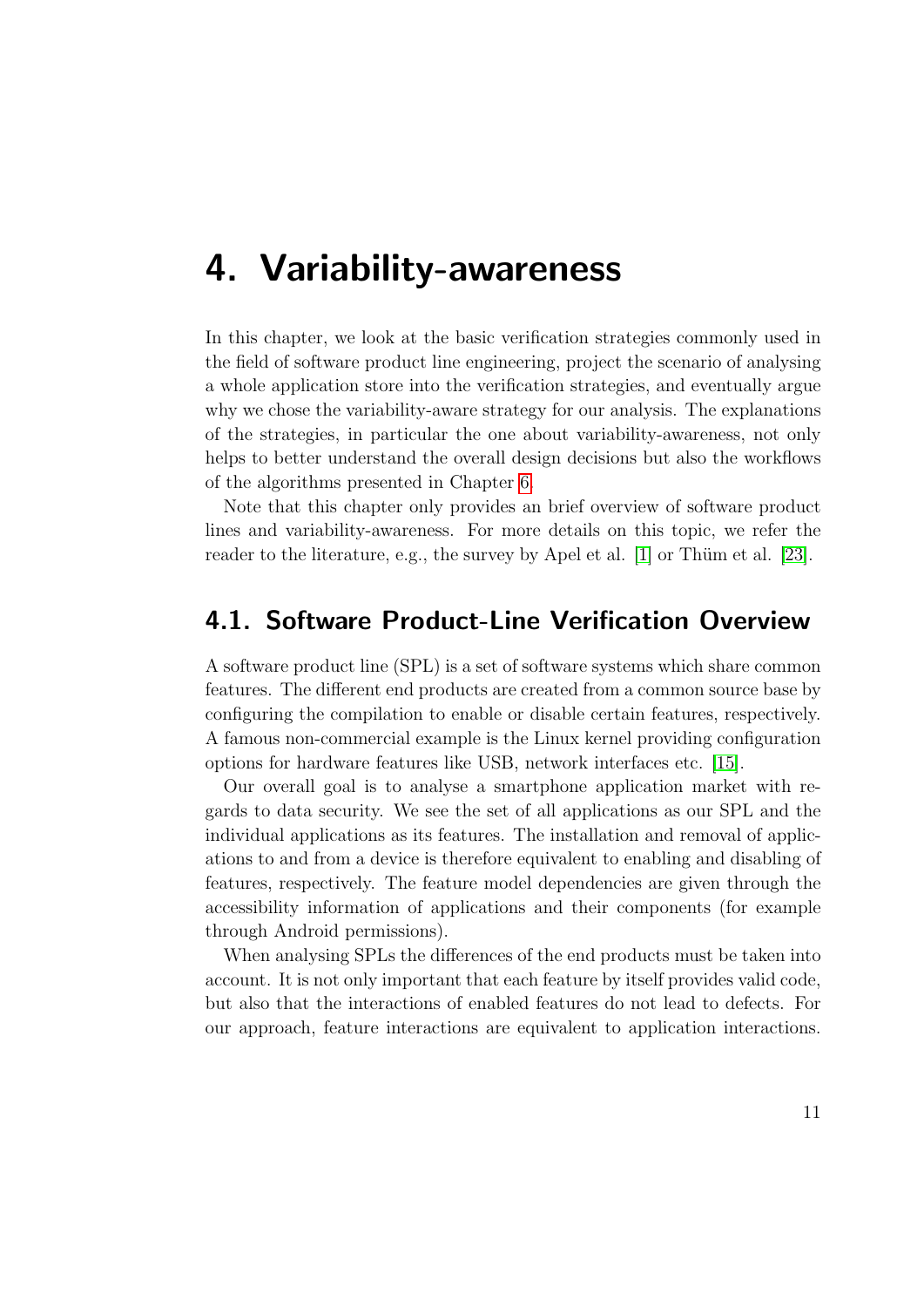There are three basic analysis strategies which we will now briefly discuss and rate for applicability in the context of our approach.

## <span id="page-21-0"></span>4.2. Product-Based Strategy

The naive way of analysing a SPL is to simply verify all possible products. Though this strategy provides full coverage it is only applicable to very small SPLs. For instance, for a SPL with only three features there are up to 8  $(= 2<sup>3</sup>)$  possible feature combinations. When increasing the number of features to only 10, there are however already  $1024 (= 2^{10})$  possible combinations. So, the product-based verification strategy does not scale for SPLs with even only moderate feature size. In fact, as just demonstrated in the small example the number of combinations can grow exponentially with the number of features.

For our approach, we see each applications as a feature which can be enabled through installation on a device. With an application market of roughly 700.000 applications [\[21\]](#page-86-0), the product-based strategy is clearly not an option for us.

## <span id="page-21-1"></span>4.3. Sample-Based Strategy

A way to reduce the enormous number of possible products as described for the product-based strategy is to only analyse a selected subset. There are various heuristics for the selection criteria for the sample products, e.g., single conf, pairwise or code coverage.

Since we modelled applications as the features in our approach, samples are certain sets of installed applications.

The main issue with sample-based strategies is that it reduces the analysis coverage. This implies for our approach that security conflicts are likely not to be detected. For the above given example heuristics, this is in particular the case when security conflicts emerge from a call chain of more than two application components. Also, a recent study showed that the variability-aware strategy outperforms the sample-based strategy in terms of detection efficiency while providing full analysis coverage [\[1\]](#page-84-3). Because of these drawbacks, we chose not to use the sample-base strategy but to implement variability-awareness instead.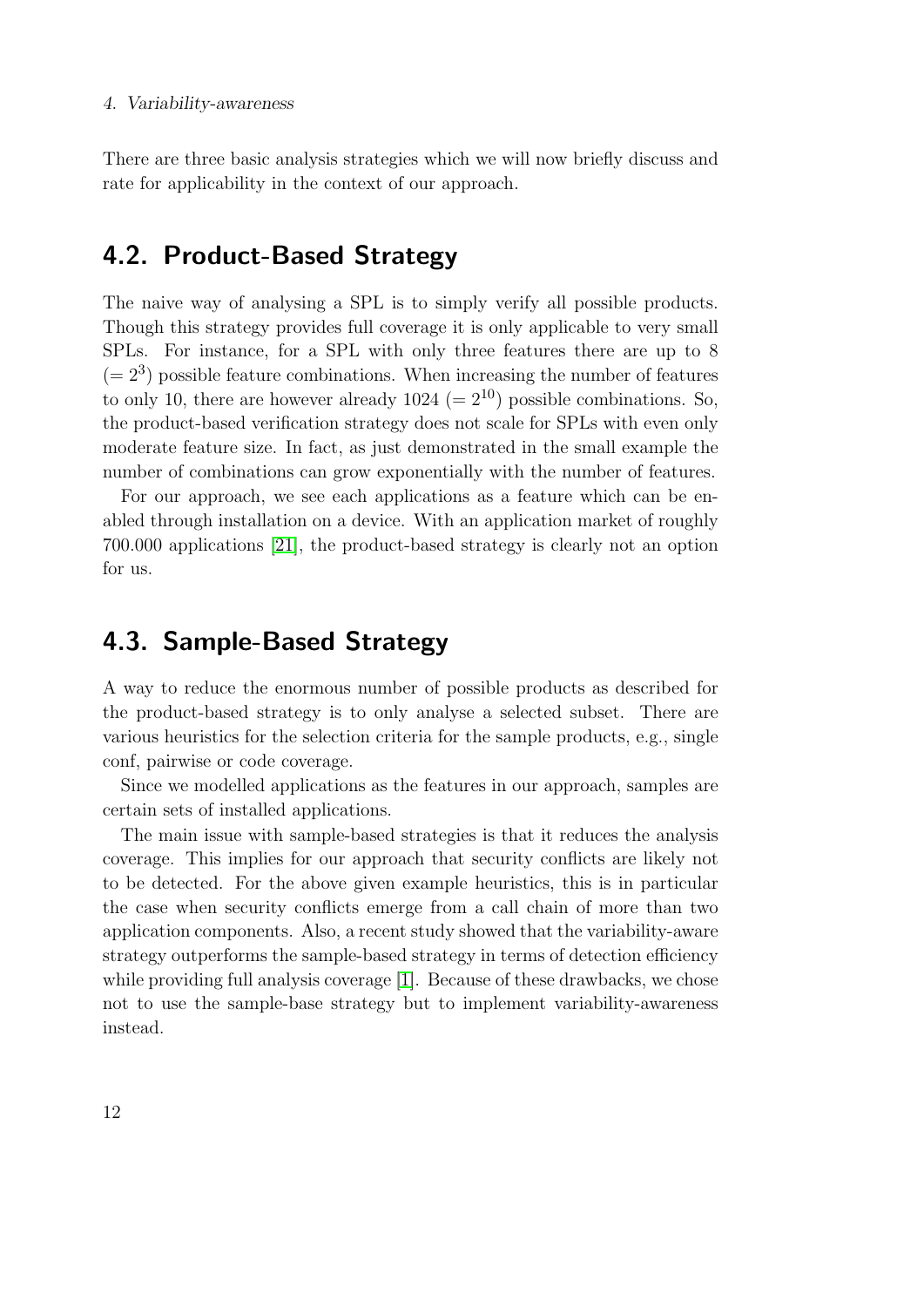## <span id="page-22-0"></span>4.4. Variability-aware Strategy

The third strategy is called variability-aware or family-based analysis. The basic idea is to analyse all possible products but to reduce the analysis space by exploiting the similarities of the products in a product line. The key features are late-splitting and early-joining which allow to merge equivalent program states as often as possible. The common states must then be handled only once during the analysis instead of multiple times for each individual product. A variability-aware analysis runs in a single pass while providing full analysis coverage.

In our approach, the source code of a SPL is given through the source codes of the installed applications. Thus, we can merge data-flows as soon as the states in an application execution are the same. Since we want to detect security conflicts in data-flows, states are later defined with respect to the security properties of the flowing data. Consequently, we split the analysis on data-flows with different security properties.

We chose the variability-aware strategy for several reasons: first, it provides full analysis coverage, i.e. we detect all possibly emerging security conflicts. Second, recent studies showed that variability-awareness scales when applied to real-world product-lines and can even outperforms the sample-based strategy [\[16\]](#page-85-8).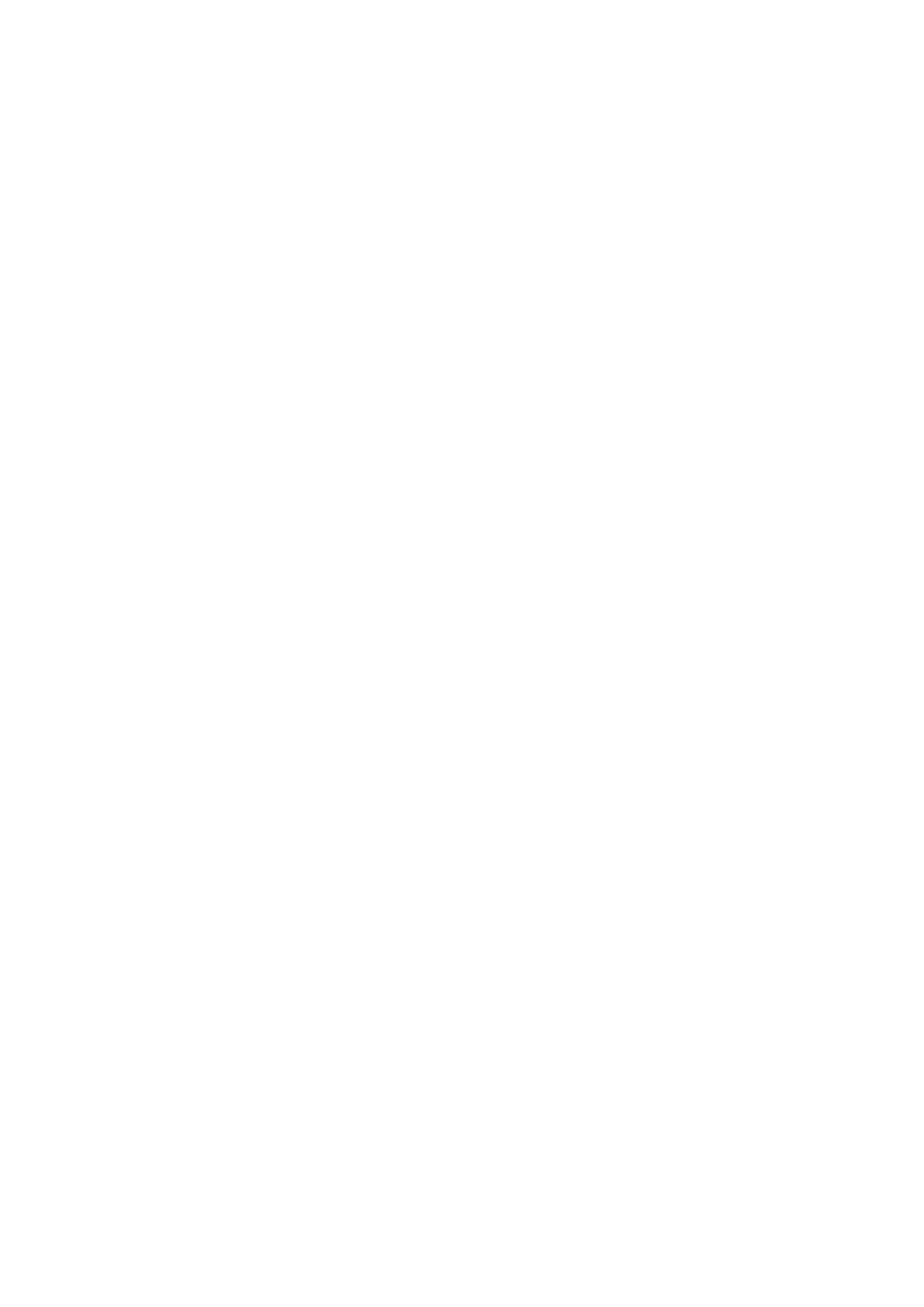## <span id="page-24-0"></span>5. Security Labels

Security labels are the main object of our analysis. In our approach, we propagate them through a component black box call graph to detect security conflicts. Through security conflicts we can identify possible data leaks in the applications. Therefore, it is important to have a clear understanding of what security labels and security conflicts are. In the following sections we will define both terms in general and also give a concrete definition which we use in the course of this master thesis.

## <span id="page-24-1"></span>5.1. Definition

The goal of our approach is to trace security labels associated with dataflows. So, a security label is in our context some kind of security related data "history", i.e. it records the security classifications of actions performed on the flowing data. As an example, we assume that the current location of a mobile device is protect-worthy data. The location manager of a device as the producer of the location data is therefore annotated as private. As consequence, all data-flows having one of their sources in a location manager must somehow include private in their security label. The same applies to data sinks. Lets assume we declare any outgoing network connection as an untrusted output. So, we annotate every network socket as public. As an implication, the security labels of data-flows reaching a network socket are updated with the public security label.

In the two above examples we used terms which need clarification: annotations, and private and public, respectively.

We use annotations to associate security labels with certain Android API calls. The annotated security labels classify the implications of an API call execution for the processed data in terms of security. In the first example, the classification of the location manager API was that we labelled it as private to express protect-worthiness. Network sockets, on the other hand, were classified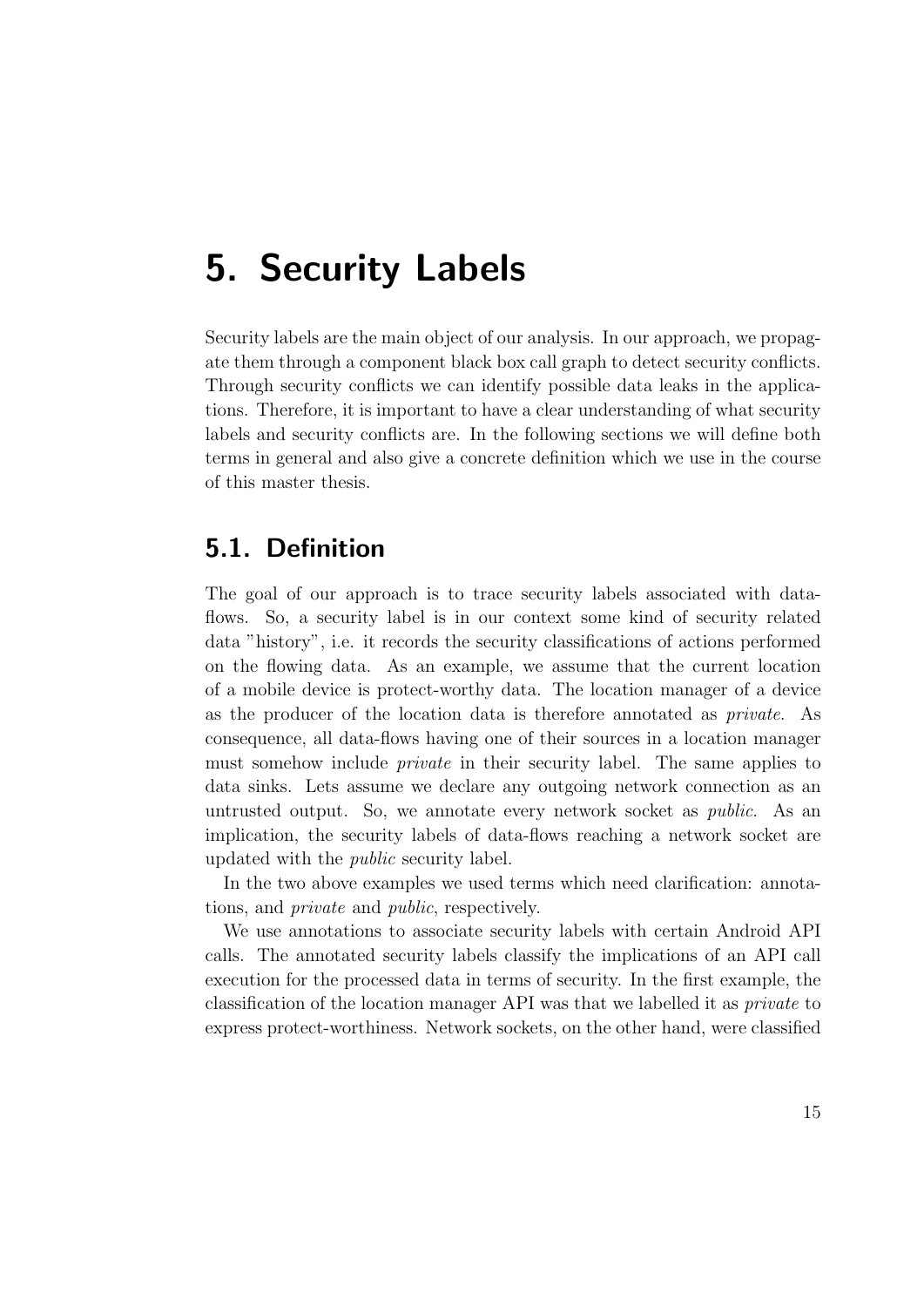#### 5. Security Labels

as untrusted and thus annotated with public. For the master thesis we assume the annotations as given for all API calls.

In the examples we used *private* and *public* as the security labels. Though these were intuitive enough and therefore sufficient for the examples, we will now abstract from it and give a general formal definition of security labels as we use them throughout this work.

We define a security label as a set of security tokens. For each analysis exists a set of pre-defined security tokens of a fixed size n.

Security Tokens := 
$$
\{t_1, t_2, ..., t_n\}
$$

The concrete value for  $n$  is configurable for each analysis run (see Section [7.2.1\)](#page-61-0). In the above examples we used the token set  $\{private, public\}$  of size  $n=2$ .

The set of all possible security labels is therefore defined as

Security Labels := 
$$
\mathcal{P}(\text{Security Tokens})
$$

The definition of security labels as a set of security tokens is a way to keep the explanations of the security label processing in this master thesis simple. However, the concrete definition of security labels is not the central point and the introduced algorithms are widely independent from it. In fact, only the security label update and conflict detection functions are directly related to this definition. This eases a later change of the definition and reduces the efforts for adjustments in the function implementations. In future work we will move to a academically more accepted definition of security labels, e.g., the definition as a lattice by Denning [\[6\]](#page-84-6).

## <span id="page-25-0"></span>5.2. Security Conflicts

During the analysis we propagate security labels through the component black box call graph and detect security conflicts. We define a security conflict as an undesired security label. Thus, a security conflict is a security label which gets reported when it emerges during the evaluation. A set of security conflicts is therefore defined as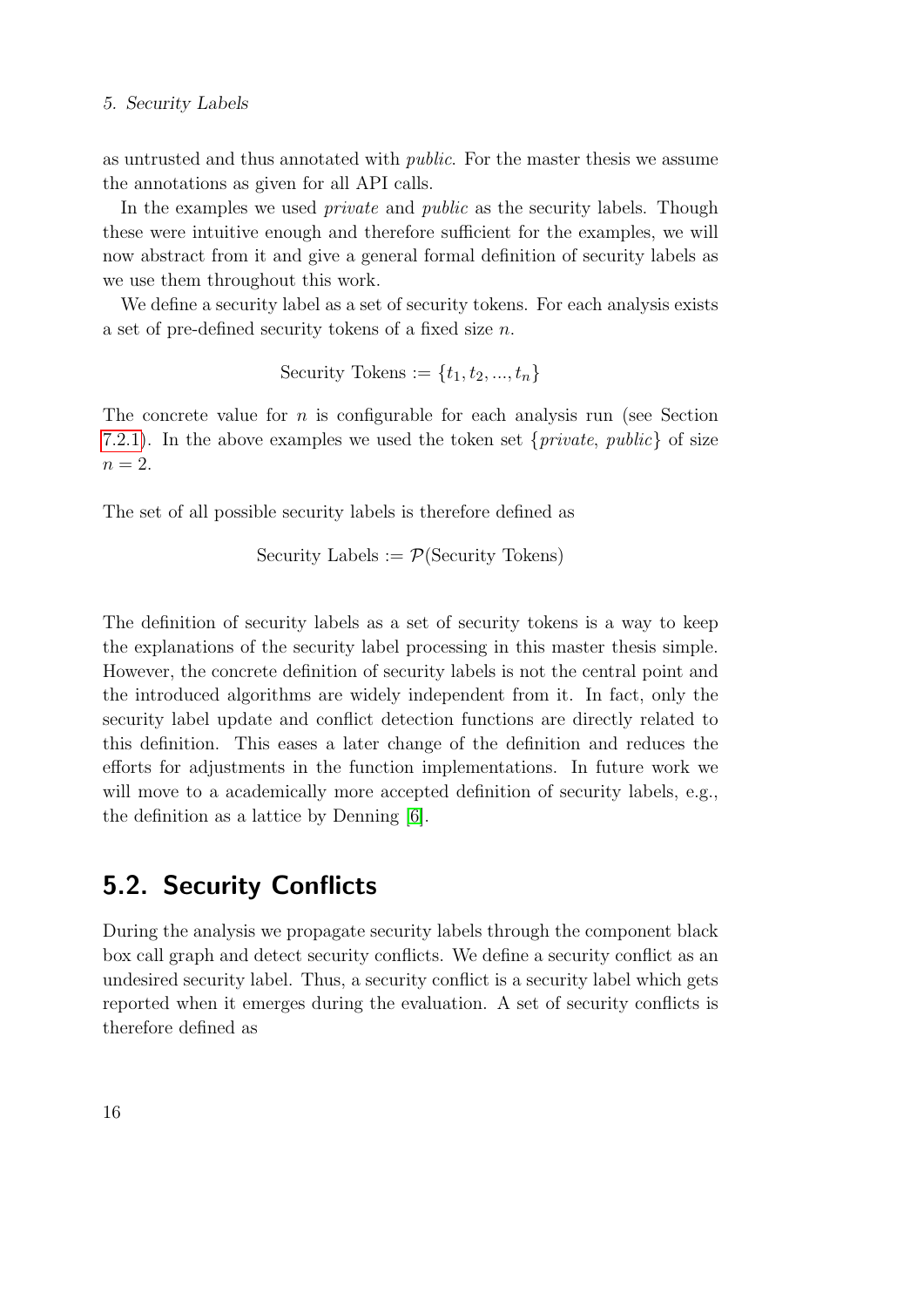#### Security Conflicts  $\subseteq \mathcal{P}(\text{Security} \text{ Tokens})$

In the exmaple of the previous section we used the security tokens *private* and public. When we want to detect flows in which private data goes to a public output we define the set of security conflicts as  $\{\{private, public\}\}.$ Recall that security labels are a set of security tokens and we therefore get a set of sets. Here we also see a drawback of our definition of security labels as a set. With the security conflicts specified as  $\{\{private, public\}\}\$ we detect flows from private sources to public sinks and from public sources to private sinks likewise, though the latter flows are usually deemed as harmless. However, the main focus of this work is on the propagation algorithms and we leave an improvement of the security label definition to future work.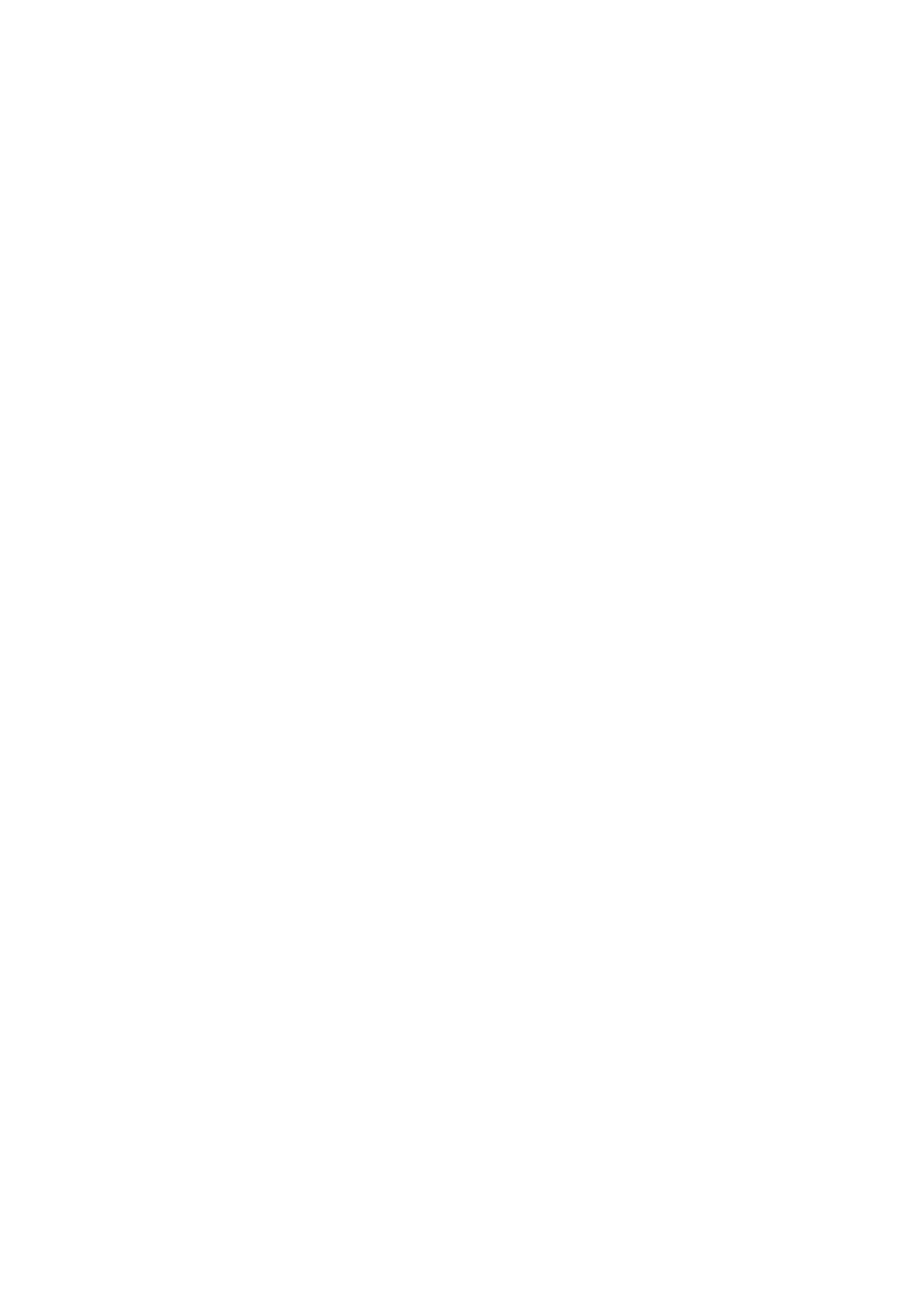## <span id="page-28-0"></span>6. Application Analysis

After providing the necessary background and giving the basic definitions we are now ready to introduce the workflows and algorithms of our approach. Our approach performs in three phases:

- 1. Component black box generation
- 2. Creation of the component black box call graph
- 3. Propagation of security labels through the graph of Phase 2 and detection of security conflicts

The first phase runs a component-internal analysis. The goal is to collect information about each existing application component and to create black boxes as an abstraction from the source code. Later phases only work on the basis of these abstractions. The black boxes hold information about input- and output-interfaces, internal data sources and sinks, and component relations, i.e. when and how components can interact.

The second phase explores the relations of application components. The goal is to construct a component black box call graph for later propagation of security labels during the third phase. Starting with the black boxes of all components a user can directly launch from the operating system (in our case Android) the functions of the second phase incrementally search for the black boxes of the respectively callable successor components.

The third and last phase produces the actual result of our approach, i.e. propagates the security labels through the global call graph and detects security conflicts. Here, the component information stored in the black boxes and the call graph from the previous phases are used. Since the call graph from the second phase can grow to exponential size, we apply techniques from the field of product line engineering to reduce the actual analysis space [\[25\]](#page-87-1).

In the remainder of this chapter, we discuss all three phases in more detail (Sections [6.1](#page-29-0) - [6.3\)](#page-42-0). We will motivate each phase, look into the respective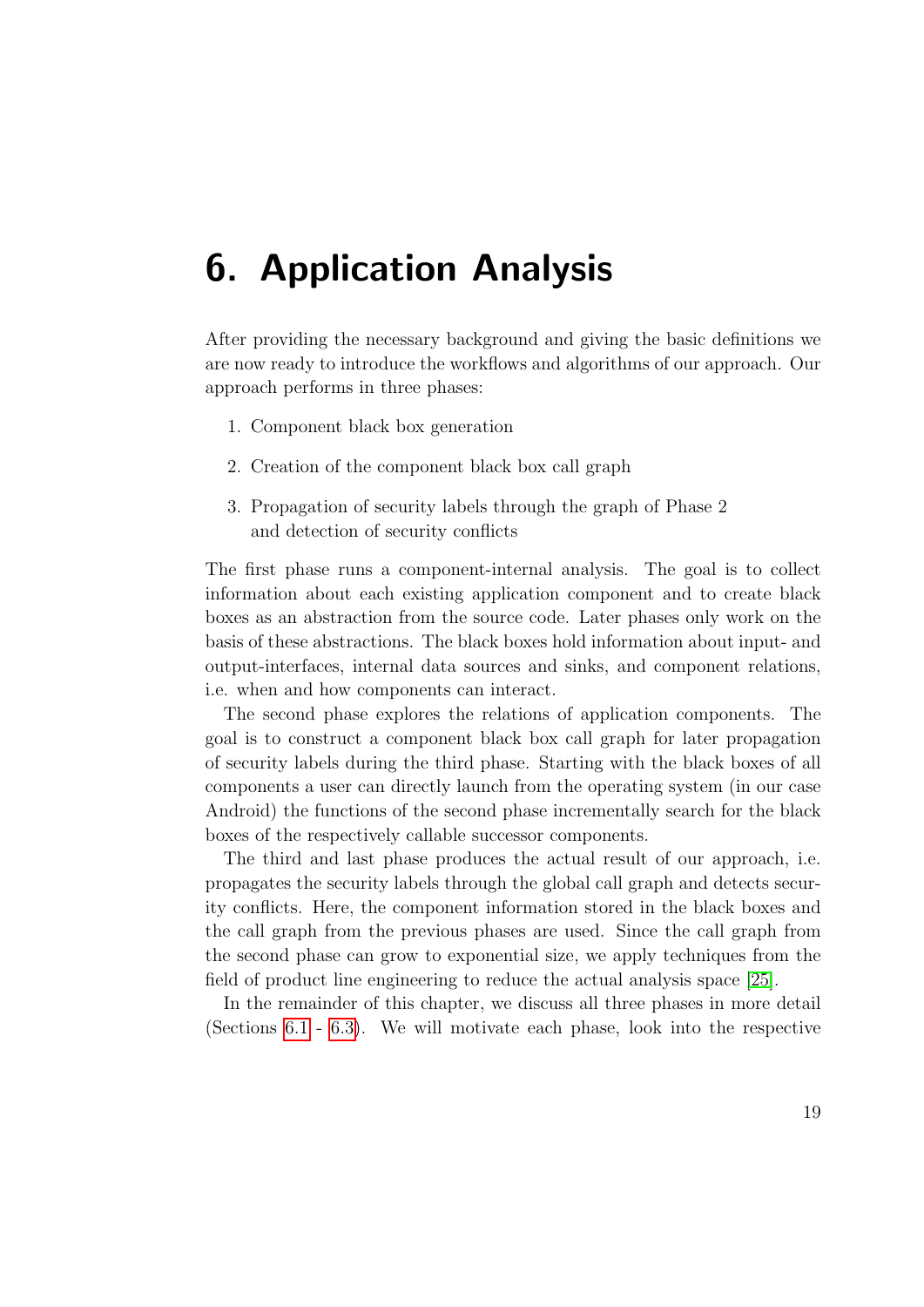workflows, and discuss their results. We explain the essential steps of the used algorithms and provide examples to demonstrate their functionality. There are several optimisations for the performance of the basic approach, e.g., the combination of Phase 2 and Phase 3 which we cover in Section [6.4.](#page-50-0) In Section [9](#page-78-0) we address the most significant limitations of the current stage of our approach.

## <span id="page-29-0"></span>6.1. Phase 1: Black Box Generation

In this section, we first motivate the abstraction from application components and discuss the usage of existing tools for the data-flow analysis of application components. Next, we describe the result of Phase 1, the component black boxes and their elements as the abstraction from the component source code, in more detail.

### <span id="page-29-1"></span>6.1.1. Phase Description

The goal of Phase 1 is to create abstract representations of the components from an application set. For every component, a black box with inputand output-interfaces is created. Input-interfaces represent the program code through which a component can be accessed. Output-interfaces represent the program code with which a component starts another component. Since we are not only interested in the inter-component but the overall data-flow and their security properties, component black boxes can include internal data sources and internal data sinks. A black box also holds the relation information of the black box elements, e.g. whether data might flow from a certain inputinterface to a certain internal sink. Component black boxes are described in more detail in Section [6.1.2.](#page-31-0)

There are several advantages coming with the creation of component black boxes. The first one which was also the initial idea for this design decision is that the subsequent phases of our approach must no longer operate on the actual program source code but can rely on the abstractions. It allows to solely work on component black boxes, their elements and relations, but hides technical details such as how component entry points can be implemented. The abstraction simplifies the view on components to four different types of component elements, namely input-interfaces, output-interfaces, internal data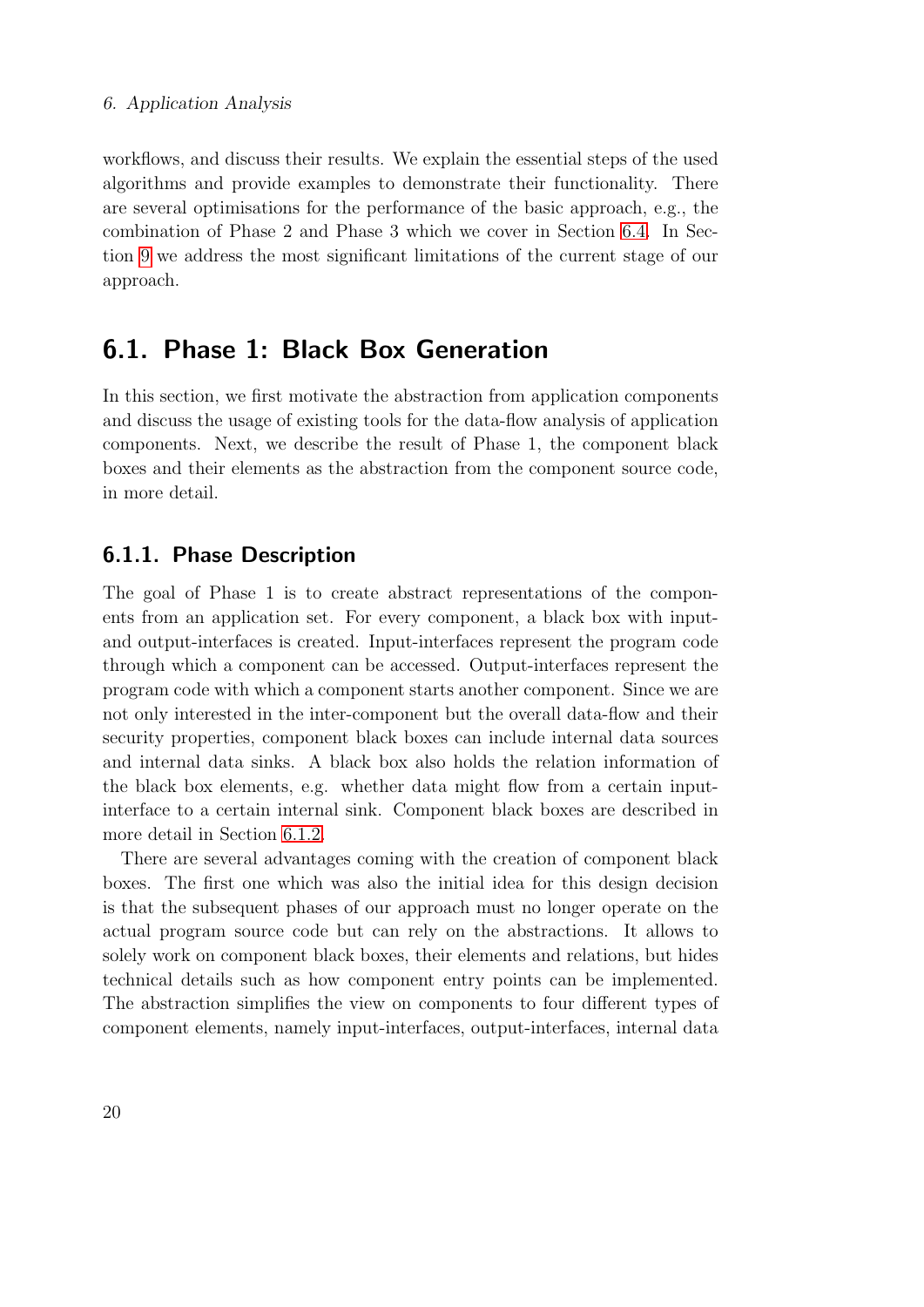sources, and internal data sinks. Having only the four element types instead of numerous kinds of different possible source code fragments the abstraction eases the definition of the algorithms of Phase 2 and 3 tremendously. However, care must be taken not to strip too many details from the abstraction in order to preserve a certain degree of precision and reference to the original component code.

The relevant information about application components can be retrieved from two different sources: the application manifest file and the program source code.

**Manifest File:** For every application there is a mandatory manifest file called AndroidManifest.xml. It contains general information about the whole application (e.g. the used API-level) as well as component specific one. Relevant information retrievable from the manifest file is which components are available at all and to whom, i.e. if it is only accessible from within the same application or globally, which permissions restrict the access and so forth.

**Source Code:** Most of the relevant information can be found in the actual component implementations. When analysing the source code, we must identify the parts through which a component can be accessed (input-interfaces), another component can be called (output-interfaces), where data is created (internal data sources,) or leaves the runtime environment (internal data sinks), respectively. Also important are the actual data-flows within a component, i.e. from where to where data traverses the source code. The flow information is represented as connections of the elements in a black box. Note, that at this point we do not look for inter-component data-flows yet. This task is left to Phase 2. However, we are interested in which data may leave a component through an output-interface.

The retrieval of information about applications and their components is a quite complex task. Though, the analysis of the manifest file is rather straight forward, the inspection of the source code demands a full data-flow analysis. Therefore, we decided to rely on already existing tools specialised in the analysis of data-flows in Android applications, and not to implement Phase 1 ourselves. This shows another advantage of the abstraction through black boxes: Phase 2 and Phase 3 operate only on the basis of the created black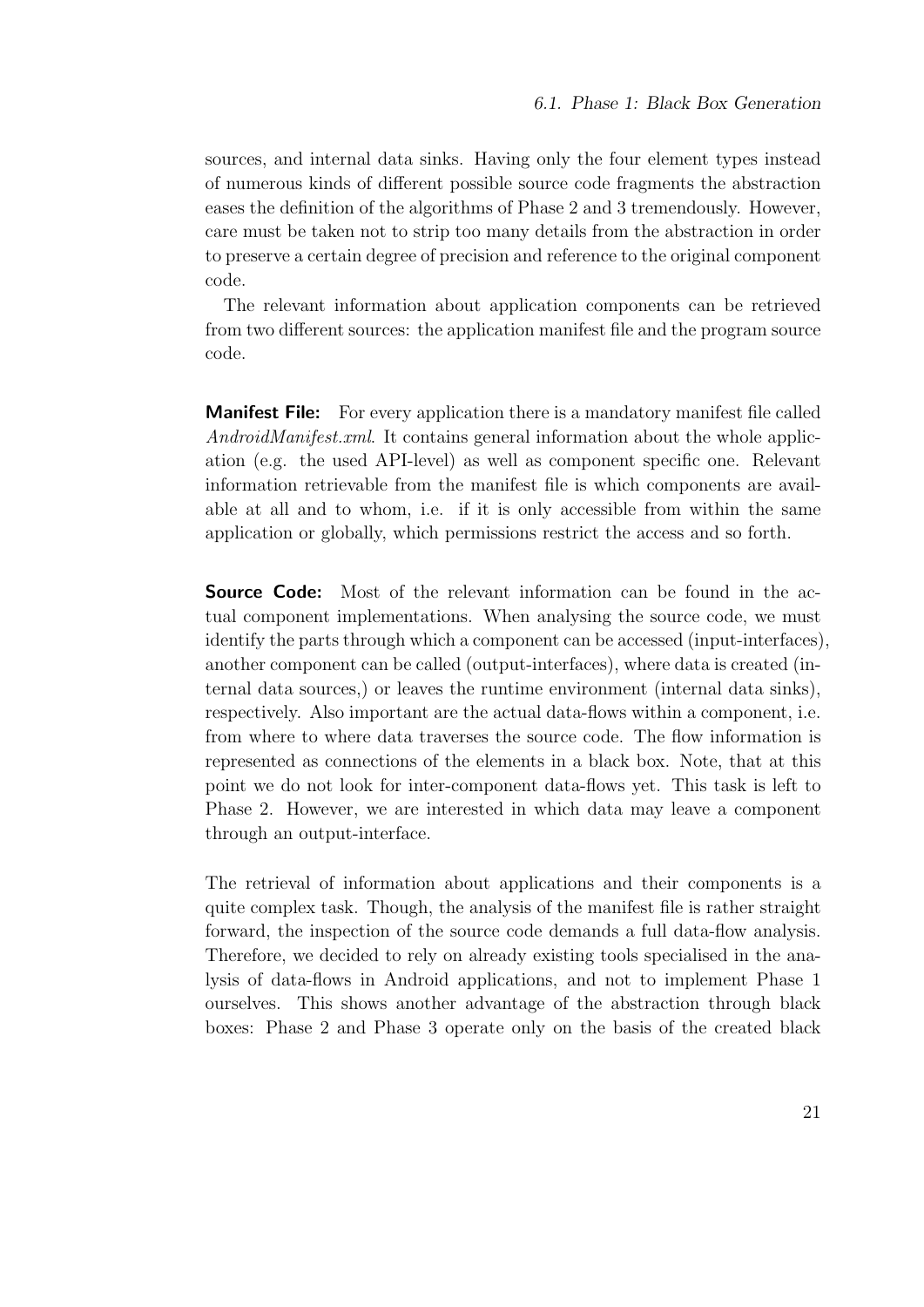#### 6. Application Analysis

boxes and are otherwise completely independent from the actual information retrieval process and the utilised tools. Hence, we can modify the information retrieval and exchange the tools at any time later without affecting the other phases. We plan to use two different tools: First, FlowDroid [\[3\]](#page-84-4) developed by Fritz et al., and the second, a tool developed by Daniel Scheckling at the University of Passau<sup>[1](#page-31-1)</sup>. The use of different tools will allow us to experiment with different data-flow analysis strategies and their precision and performance. The integration of the analysis tools is not done yet and is left to future work. Instead, we simulate the data-flow analysis through randomly generated component black boxes. The implementation of the component black box generator is described in Section [7.1.](#page-54-1)

### <span id="page-31-0"></span>6.1.2. Component Blackboxes

As motivated in the previous section, we use black boxes as a way to abstract from the source code of application components. In this section we describe the black boxes in more detail. In particular, we will informally and formally define the so called black box elements. A black box elements is either an input interface, an output-interface, an internal data source, or an internal data sink.

Component Black Box: A component black box represents an application component as a unit holding all its relevant information, i.e. the component elements, the defined permissions, and meta-data such as the component identifier. Black boxes are directly created from the manifest file and the respective source code. Since the source code is assumed to be static and thus cannot be changed, black boxes are also static and will never change their structure during the analysis. For example, component elements cannot be added to or removed from a black box, respectively.

Formally, a black box is defined as a 5-tuple of a set of input-interfaces in, a set of output-interfaces out, a set of internal data sources src, a set of internal data sinks sink, and some metadata meta:

<span id="page-31-1"></span><sup>1</sup>Unfortunately, the tool is still not published and there was no official reference available at the time of writing the master thesis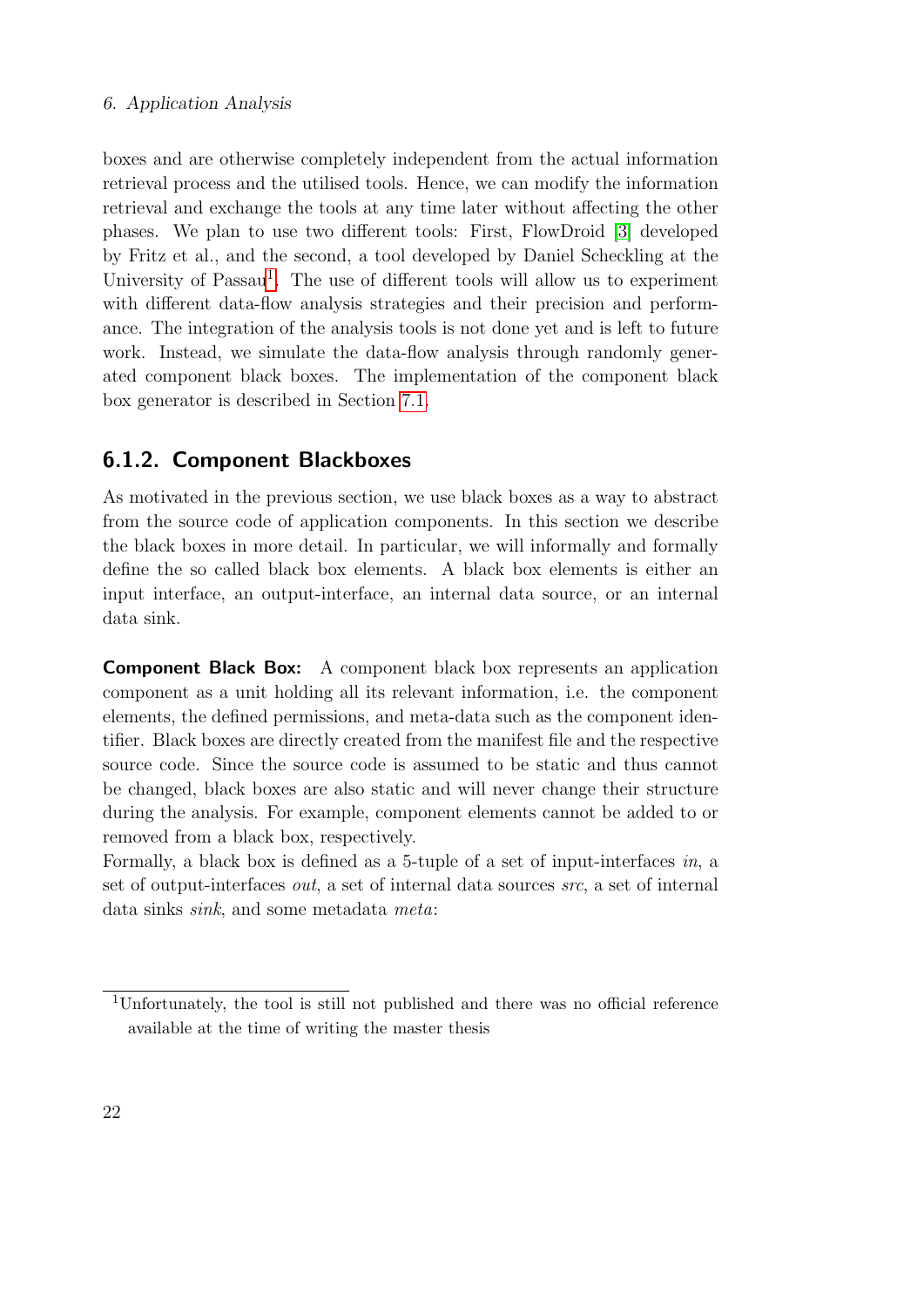$(in, out, src, sink, meta)$  with  $in \mathcal{P}($ "Inputs-Interfaces"), out ∈  $\mathcal{P}$ ("Output-Interfaces"), src ∈  $\mathcal{P}$ ("Internal Data Sources"),  $sink \in \mathcal{P}("$ Internal Data Sinks"), meta $\in$ "Metadata"

**Internal Data Source:** Component-internal data sources are system API calls which in some way introduce data items to a runtime environment. The API method calls are defined by Android and are therefore all known prior to the analysis. This allows us to statically specify all data sources through annotations. An examples for an API call treated as internal data source is  $getDeviceId()$  for retrieving the device's identification number (IMEI). The annotations are also used to attach security labels to the API calls. These labels classify the security relevance of the created data, for example they can define whether the source creates data to which access is generally allowed (labelled with public) or to which data should be restricted (labelled with private).

In the context of our analysis we are interested in where data can flow to. Internal data sources represent program code where data is created. Therefore, we need to know to which sinks data can flow. A sink is either an internal data source or an output-interface from the same component as the internal data source. An internal data source references all directly reachable sinks and additionally holds some metadata such as which API call it represents.

Formally, an internal data-flow is a 3-tuple of a set of data sinks (sinks), a security label *(label)*, and some metadata *(meta)*:

(sinks, label, meta) with  $sinks \in \mathcal{P}("Internal Data Sinks" \cup "Output-Interfaces"),$  $label \in$  "Security Labels", meta ∈ "Metadata"

Internal Data Sink: Component-internal data sinks are system API calls which in some way expose data items from the runtime environment. As for internal data sources, the method calls are defined by Android, and can therefore be statically annotated prior to the analysis execution. An example for an API call, which is treated as an internal data sink, is send TextMessage for sending SMS. Similar to internal data sources, the annotations are also used to attach security labels to the API calls. This time the interpretation of the labels is the security classification of the target, e.g., the API method sendTextMessage could be annotated as a public output because the sent data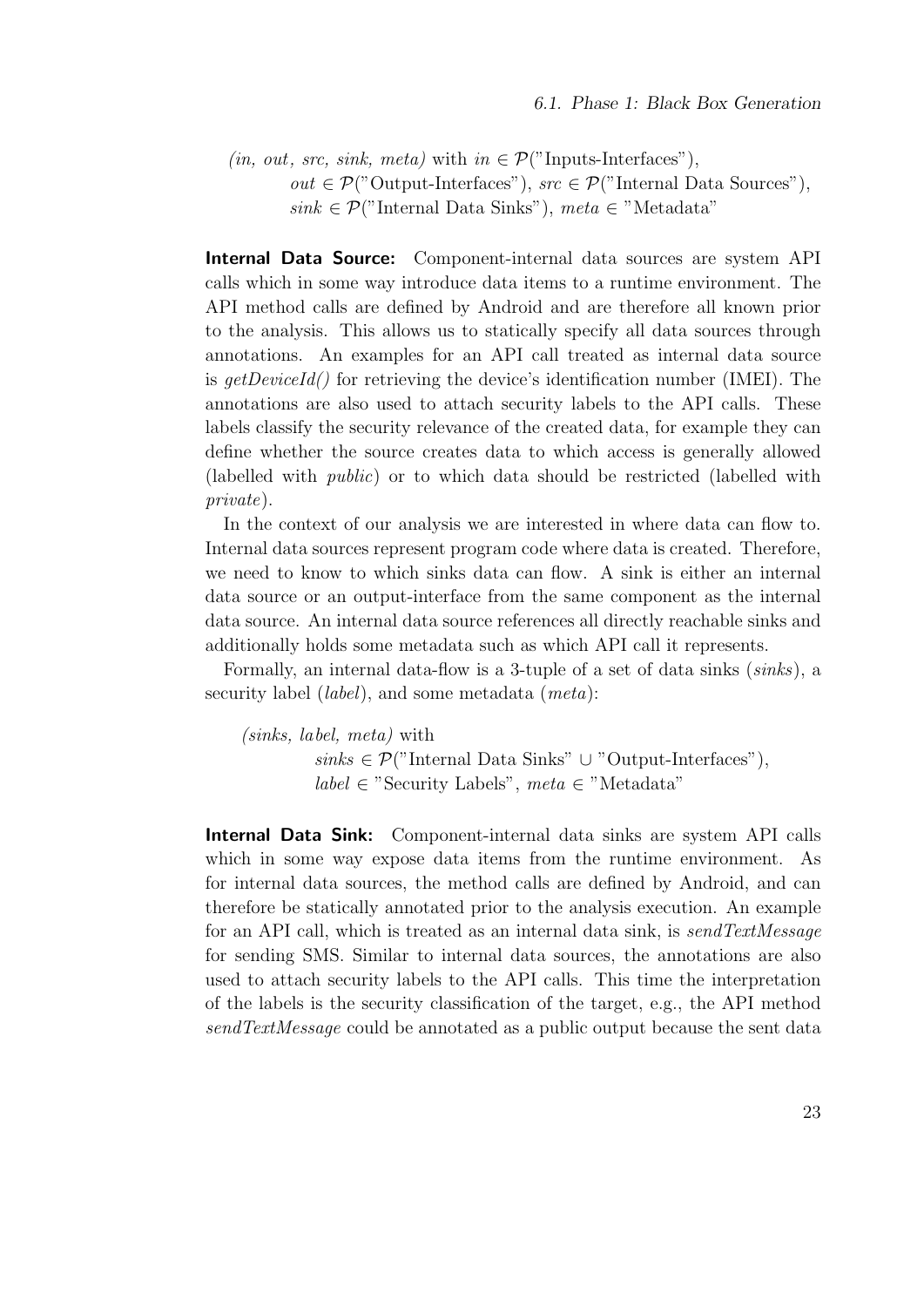#### 6. Application Analysis

leaves the phone and the recipient could be untrusted. Internal data sinks also hold some metadata such as the represented API call.

Formally, an internal data sink is a tuple of a security label *(label)* and its metadata (meta):

(label, meta) with label  $\in$  "Security Labels", meta  $\in$  "Metadata"

Input-interface: Component input-interfaces are data entry points to application components. Similar to internal data sources, input-interfaces are certain pre-defined API calls. The difference is that the data origin is yet unknown for an input-interface. This is caused by the fact that at analysis time it is not known which component will concretely access the input-interface at runtime. As an implication the security labels for input-interfaces are not known prior to the analysis in Phase 3 of our approach. An example for an entry point is the onCreate()-method of an Activity component.

To know how an input-interface can be reached, we must create an interface description. In Android the information for the description is given through the definition of intent-filters, in particular the Action and Category definitions to which the component can react. In our work, we will only handle Action and Category tags, and do not consider tags such as Data for specifying the MIME-type of the involved data. We leave an extension to future work.

Since input-interfaces deal with inter-component communication, Android's permission system applies to them. More precisely, we must know which permissions are required to be allowed to access the input-interface during runtime. This permission information which is provided in the manifest file is also stored with an input-interface.

Input-interfaces are a special kind of data source. Thus it is relevant where the data handed over to an input-interface flows to. This can be one or more of an output-interface or an internal data sink. Data can be handed over to another component via Android's intent mechanism. So, the information whether an input interface acts as a data source can be extracted from the source code.

An input-interface is formally defined as a 4-tuple of a set of intent-filters (filters), a set of required permissions (perms), a set of all directly reachable sinks (sinks), and some metadata (meta):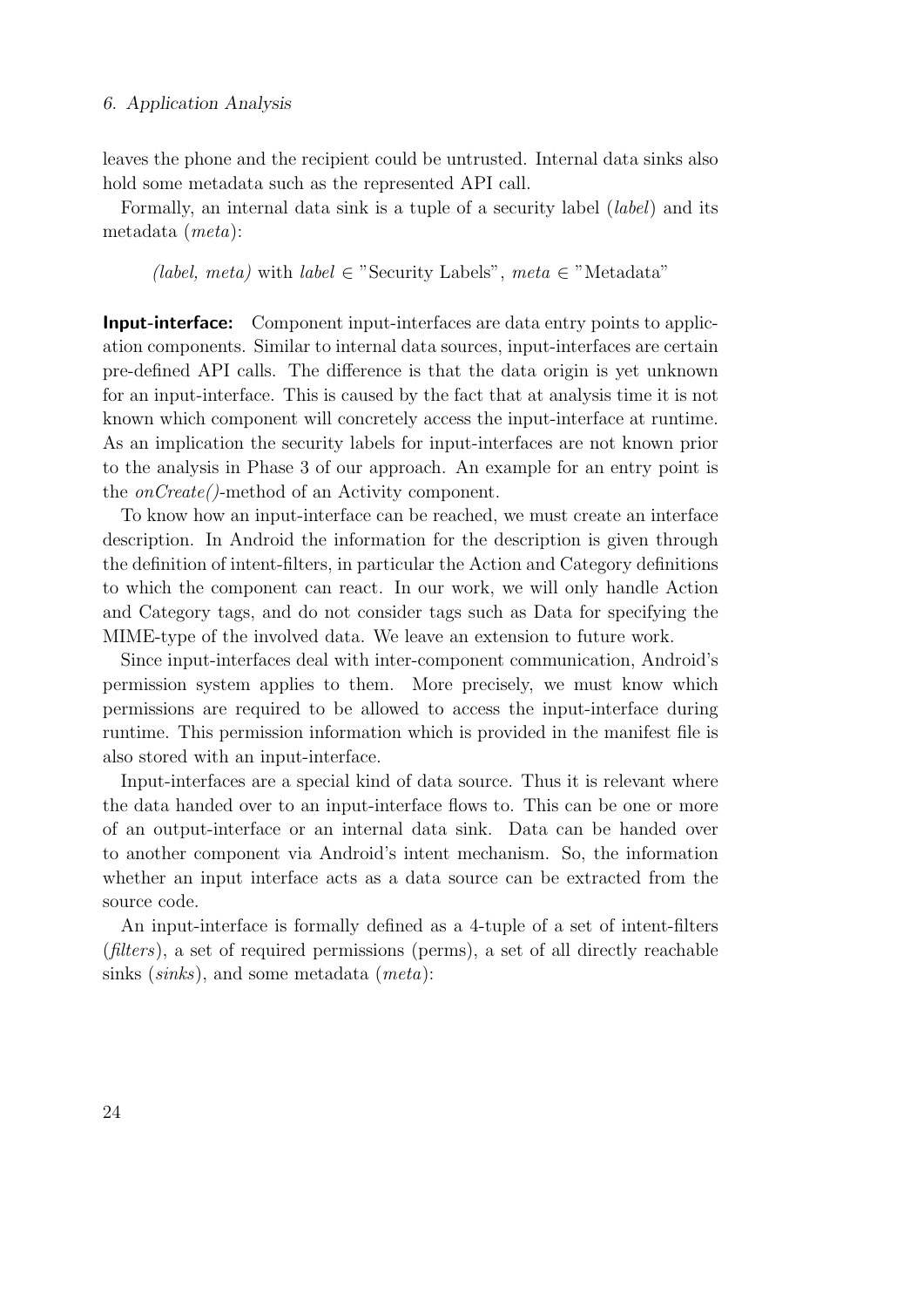(filters, perms, sinks, meta) with  $filters \in "Internet-Filter", perms \in \mathcal{P}("Permissions"),$ sinks ∈  $\mathcal{P}$ ("Internal Data Sinks" ∪ "Output-Interfaces"),  $meta \in "Metadata"$ 

**Output-interface:** Component output-interfaces are data exit points from application components. Similar to internal data sinks, output-interfaces are certain pre-defined API calls. The difference is that the data-flow target is not necessarily known for an output-interface. For Android component exit points are where an intent is created and sent to the operating system to start a component instance. So, a target component is unknown when an output-interface represents source code using an implicit intent and the called successive component is chosen by the user during runtime.

At an output-interface, we must know which components, more precisely which input-interfaces, can be accessed. Therefore, we create a description of the target input-interfaces. We must distinguish between explicit and implicit intents. For explicit intents, we need to extract the concrete name of the target component from the source code. For implicit intents, we must extract the Action and Category specifications for the potential target input-interfaces.

As for input-interfaces, output-interfaces deal with inter-component communication. Therefore, Android's permission system is taken into account. For output-interfaces, it relevant which permissions are granted to an application. We use the permission information stored in the application manifest file.

Output-interfaces implement a special kind of data sink. However, the security label of an output-interface is not necessarily known before analysing. This is in particular the case when data comes from an input-interface for which the security labels are also still not known during Phase 1.

An output-interface is formally defined as 3-tuple of an sent intent (*intent*), a set of granted permissions (perms), and metadata (meta):

(intent, perms, meta) with intent  $\in$  "Explicit Intents" ∪ "Implicit Intents",  $perms \in \mathcal{P}("Permissions")$ , meta $\in$ "Metadata"

### <span id="page-34-0"></span>6.1.3. Example

We will use the same set of application components for the examples of all three phases. The goal is to illustrate the results of the respective phases while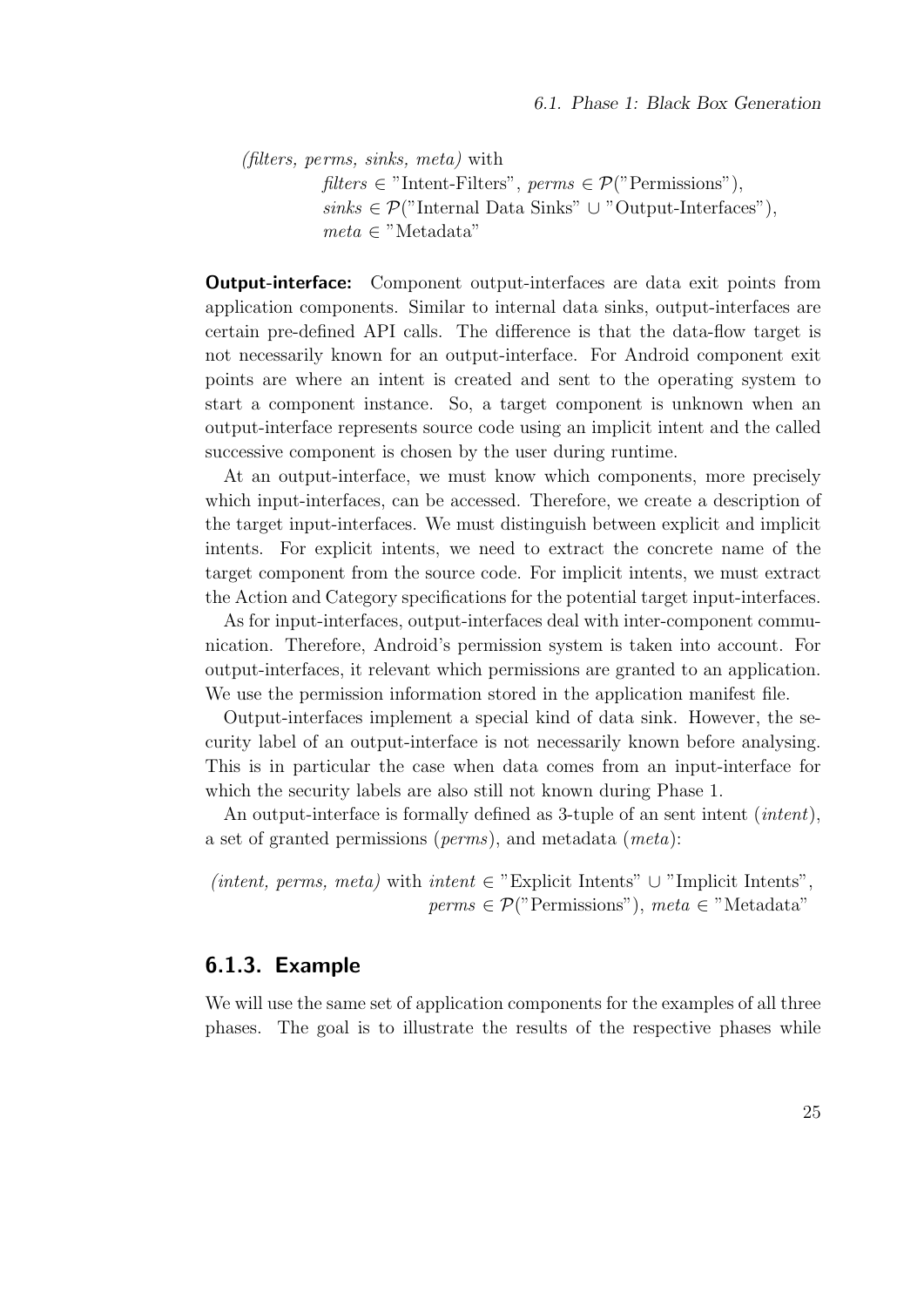#### 6. Application Analysis

keeping the examples simple enough to easily understand them. Therefore, the used set contains only three components (A, B, and C) of which only one is launchable (component A). Though the example set seems small, we will see that the resulting graphs can grow quite rapidly (especially for examples without merging). This also the reason why we do not use a real world example which are usually much bigger and more complex. Also, we omit some aspects such as the implications of the component access restrictions in applications to fully concentrate on the core functionality of the respective phases. We will now introduce the properties of each component and the structure of its black box representation:

- Component A: Component A is the only launchable component in the example set. It can be launched through code represented by the inputinterface  $i_A$ . There is no direct data-flow from  $i_A$  to any other black box element. The component creates an implicit intent with the action flag set to " $a$ ". The intent contains data originating from an internal data source  $src_A$ . The creation and sending of the intent is represented by the output-interface  $o_A$ . There are no security label annotations in component A. The component is shown in Figure [6.1a.](#page-36-2)
- **Component B:** The second component black box consists of an input-interface  $i_B$  and an internal data sink  $sink_B$ . All data incoming with the intent accessing  $i_B$  flows to  $sink_B$  which is annotated with the security label *public. sink<sub>B</sub>* could, e.g., represent an Android API call to send a message to another device. Component B can be started through an implicit intent with the action flag set to " $a$ ". Thus, it can called from the output-interfaces of components A and C. Component B is shown in Figure [6.1b.](#page-36-2)
- **Component C:** The last component can be started through an implicit intent with action " $a$ ". Data sent with the incoming intent at the only inputinterface  $i<sub>C</sub>$  can directly flow to the output-interface  $o<sub>C,1</sub>$ . During this flow the data is modified such that when it reaches  $o_{C,1}$  it adds the label private to the data. Component C has an internal data source  $src_C$ which produces data that flows to output-interface  $o_{C,2}$ . Both of C's output-interfaces represent source code creating an implicit intent with action "a". Thus, from  $o_{C,1}$  and  $o_{C,2}$  components B and C can be called. The call of a component instance of C is rather unrealistic for real world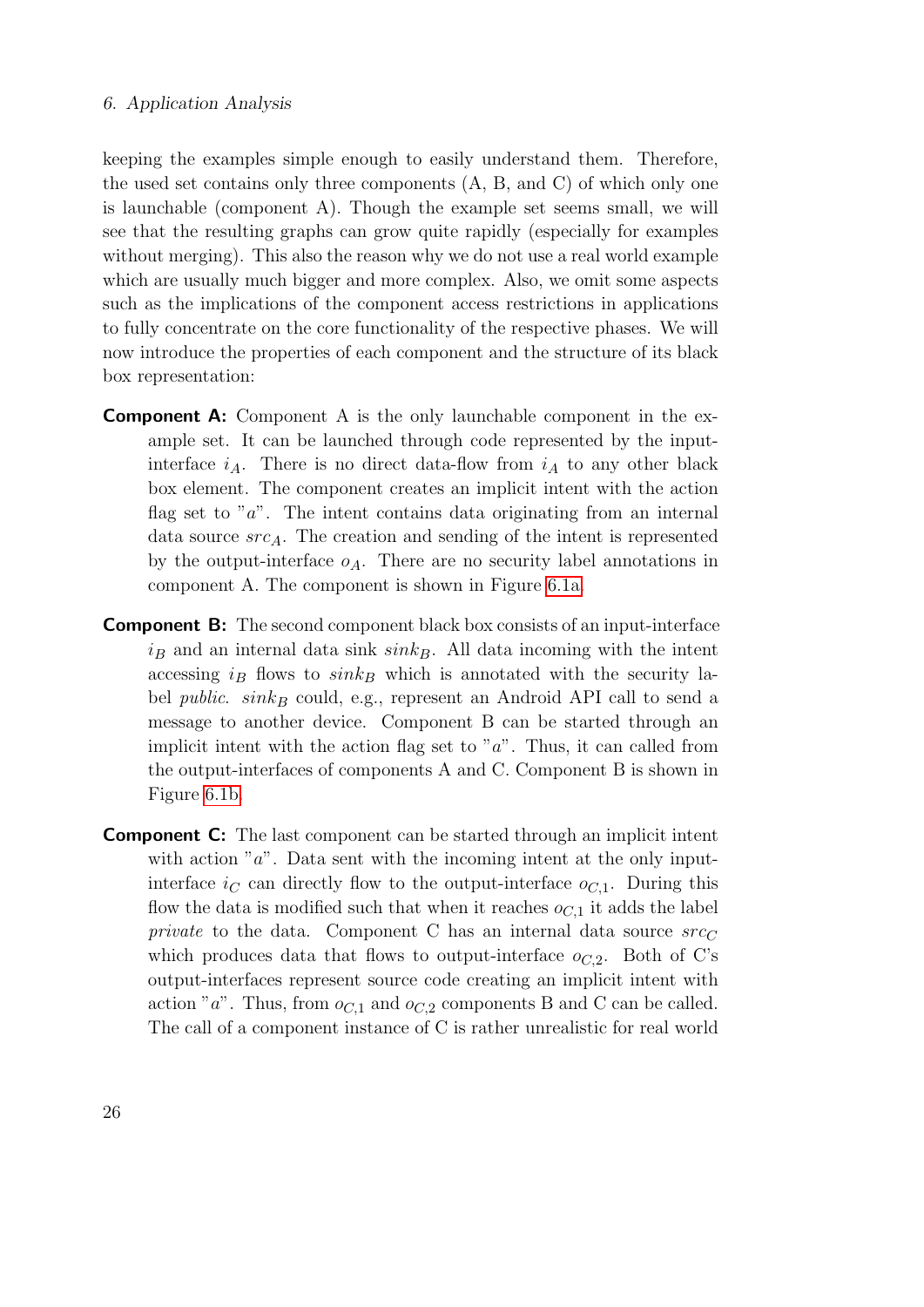applications but allows us to show the issue of loops in the component black box call graphs. Component C is shown in Figure [6.1c.](#page-36-0)

<span id="page-36-0"></span>

Figure 6.1.: Example component black boxes used to illustrate results of all phases

# <span id="page-36-1"></span>6.2. Phase 2: Creation of Component Call-graph

The second phase of our approach uses the black boxes created during Phase 1 and generates relations between component black box instances. In the following, we introduce an algorithm which creates transitions between outputand input-interfaces to construct a component black box call graph which is needed for Phase 3.

# 6.2.1. Phase Description

As the initial component set for the algorithm, we use all components, which can be directly launched from the system by a user through clicking the application icon in the application menu. In Android a component is launchable by a user if the application's manifest file contains the code shown in Figure [6.2](#page-37-0) in its component specification.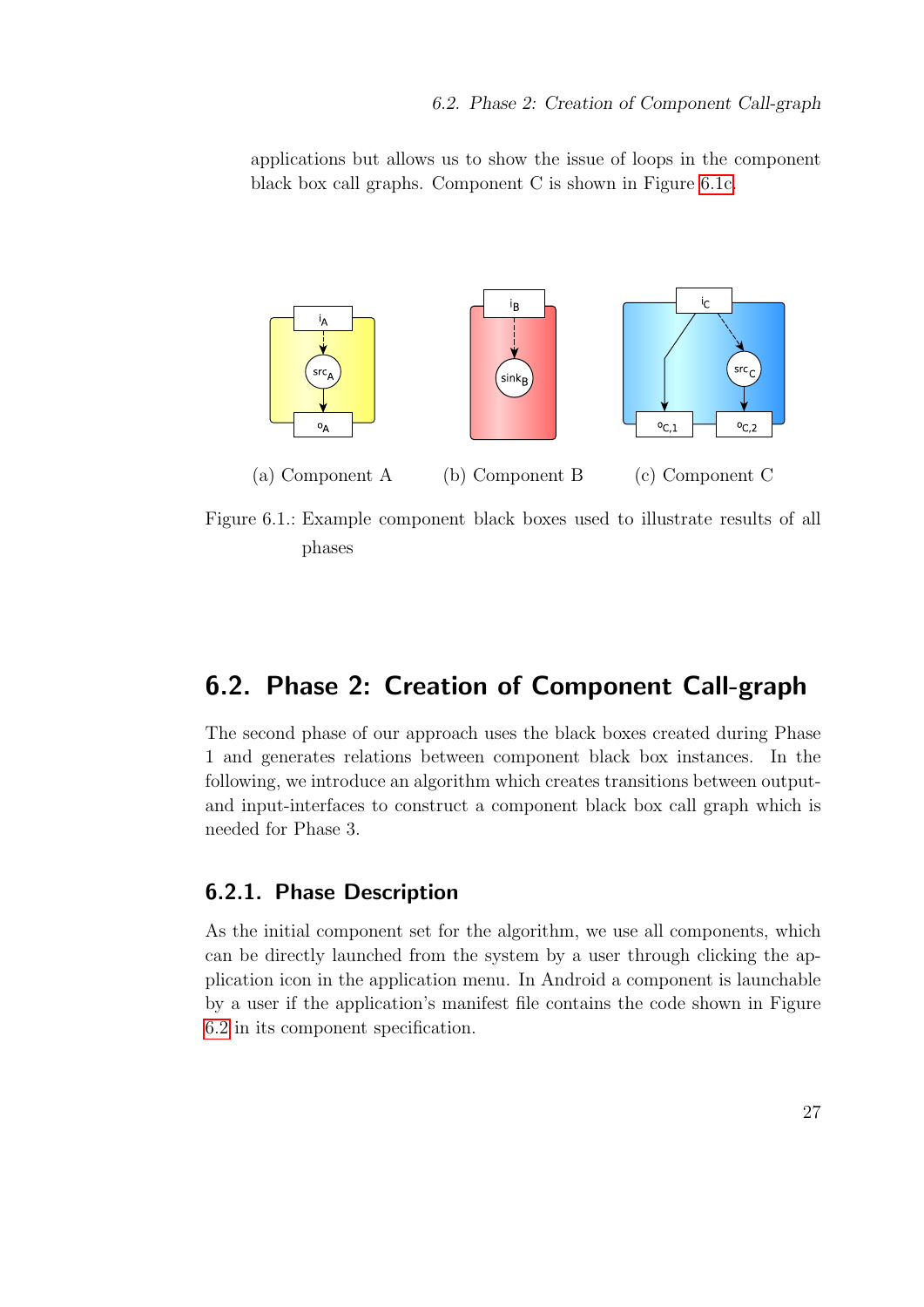```
1 < intent - filter >
2 < action android : name =" android . intent . action . MAIN " / >
3 < category android : name =" android . intent . category . LAUNCHER " / >
4 </ intent - filter >
```
Figure 6.2.: Intent-filter XML code to mark an Activity component as launchable

For the black box representation the launch of a component means entering a black box at one of its input-interfaces. As a first step we, must therefore identify these input-interfaces in our initial component set. We store the intentfilters as the description information of the input-interfaces which makes it easy to extract them from the black box set. In practice, the launchable components must be activity components. The launch entry point of an activity is always the onCreate method.

Launchable components are in fact not the only components which can be used to start an application. Recall that broadcast receiver is the component type which listens for system-wide messages. As an example, Android sends a broadcast message after it finished the booting process. There are many applications which use this message for a self-launch, e.g., Google's Gmail app<sup>[2](#page-37-1)</sup>. Thus, these broadcast receivers, or at least the components started through them as a reaction on broadcast messages, could also be included in the initial component set. Nevertheless, we will only consider launchable components as the initial set throughout the thesis. We believe that activities provide a sufficient basis for a first prototype implementation and its evaluation.

Starting with the launchable input-interfaces, we perform a breadth first search (BFS) to find first all reachable output-interfaces. From the outputinterfaces we continue the search to find all from a directly callable components, more precisely their respectively accessible input-interfaces. Basically, the search for successive components could be done with a depth first search, too. In Phase 3, we will use the principle of BFS to obtain better performance for state merging. Thus, using BFS in the second phase allows us to easier combine both phases as an optimisation of our approach later in Section [6.4.](#page-50-0) Through the optimisation, the successive components of a component are found on the fly, reducing memory usage and execution time.

<span id="page-37-1"></span> $^{2}$ https://play.google.com/store/apps/details?id=com.google.android.gm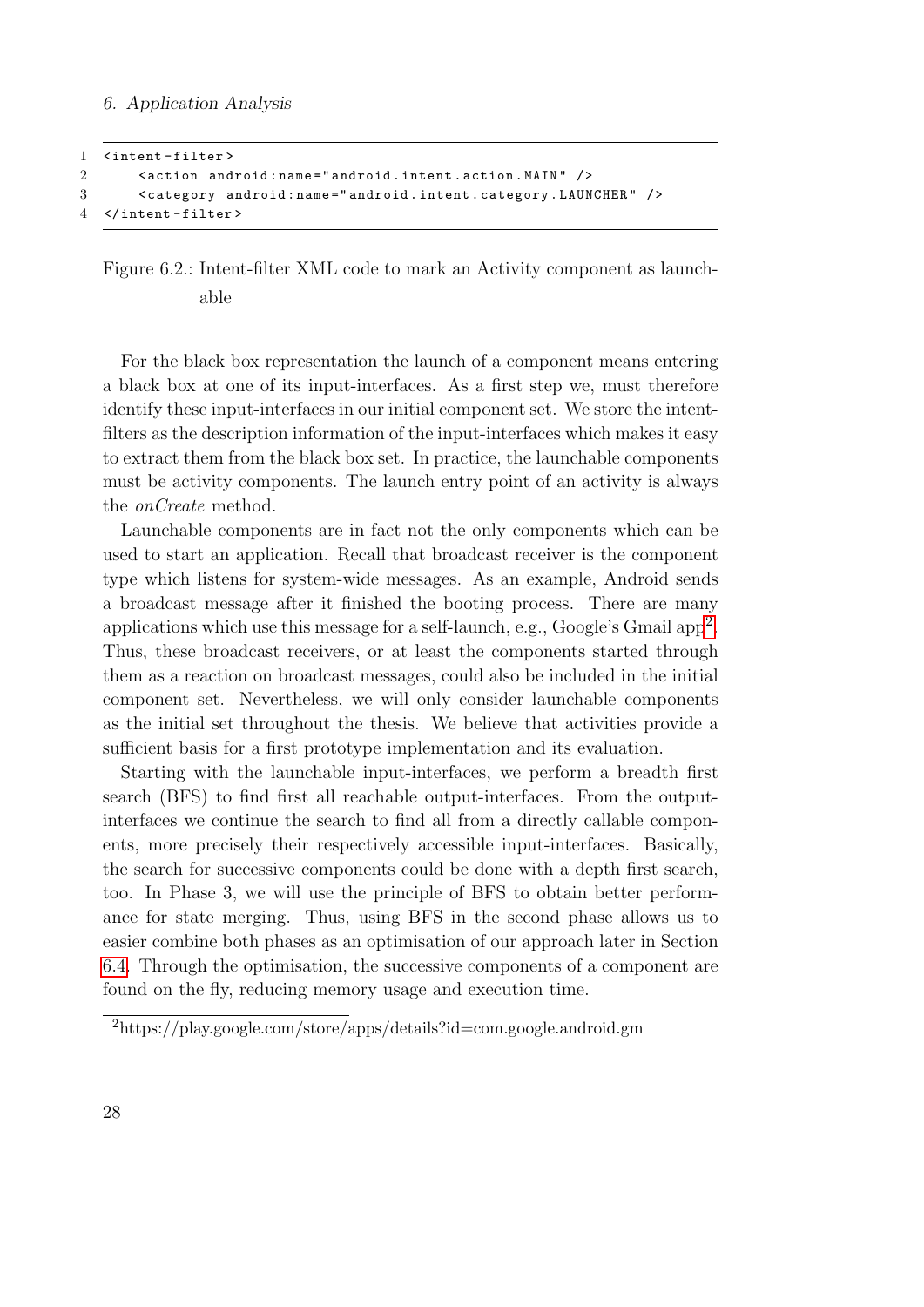```
1 connectComponents ():
2 Components startComponents = {c | c. isComponent() \land c. isLaunchable()}
3 int depth = 0
4 InputInterfaces inputs = \emptyset5 foreach c in startComponents do
6 inputs = intputs \cup c.startInputInterface()
7 od
8 startInputs = inputs
9 while depth < MAX_DEPTH do
10 inputs = findSuccessors ( inputs )
11 depth = depth + 1
12 od
13 return startInputs
```
Figure 6.3.: Initial function for constructing the component call graph up to a given call depth

Figure [6.3](#page-38-0) shows the function *connectComponents* initialising Phase 2 as pseudocode. In line 2, the set of launchable components is created. The loop in lines 5-7 extracts the set of input-interfaces which are used for launch from the initial component set. In the loop in lines 9-12, the actual search for successors in the component call graphs is executed. For a current set of input-interfaces the function findSuccessors determines the respective successor component black boxes, more precisely the input-interfaces through which the respective black boxes are accessed. Each set *inputs* in the loop contains all input-interfaces reachable in a certain common call graph depth. In phase 2, we need the maximum call depth to overcome the existence of loops in the black box call graph and to guarantee termination for our algorithm. Let's assume we have two components  $A$  and  $B$  where  $A$  can call B and B can call A. Without the maximum call depth limitation function connectComponents would be stuck in an infinite loop alternating A and B. The concrete value for the maximum call depth is purely heuristic and configuring the search with a sufficient value is not a trivial task. In Phase 3 we will introduce a fix-point detection which obviates the need of the maximum call depth value. However, in Phase 2 we do not yet have the notion of states and therefore do not yet apply fix-point detection. In Section [6.4](#page-50-0) we get this feature for Phase 2 as a side effect of the optimisation of combining Phase 2 and 3. Function findSuccessors stores the references to the respectively reachable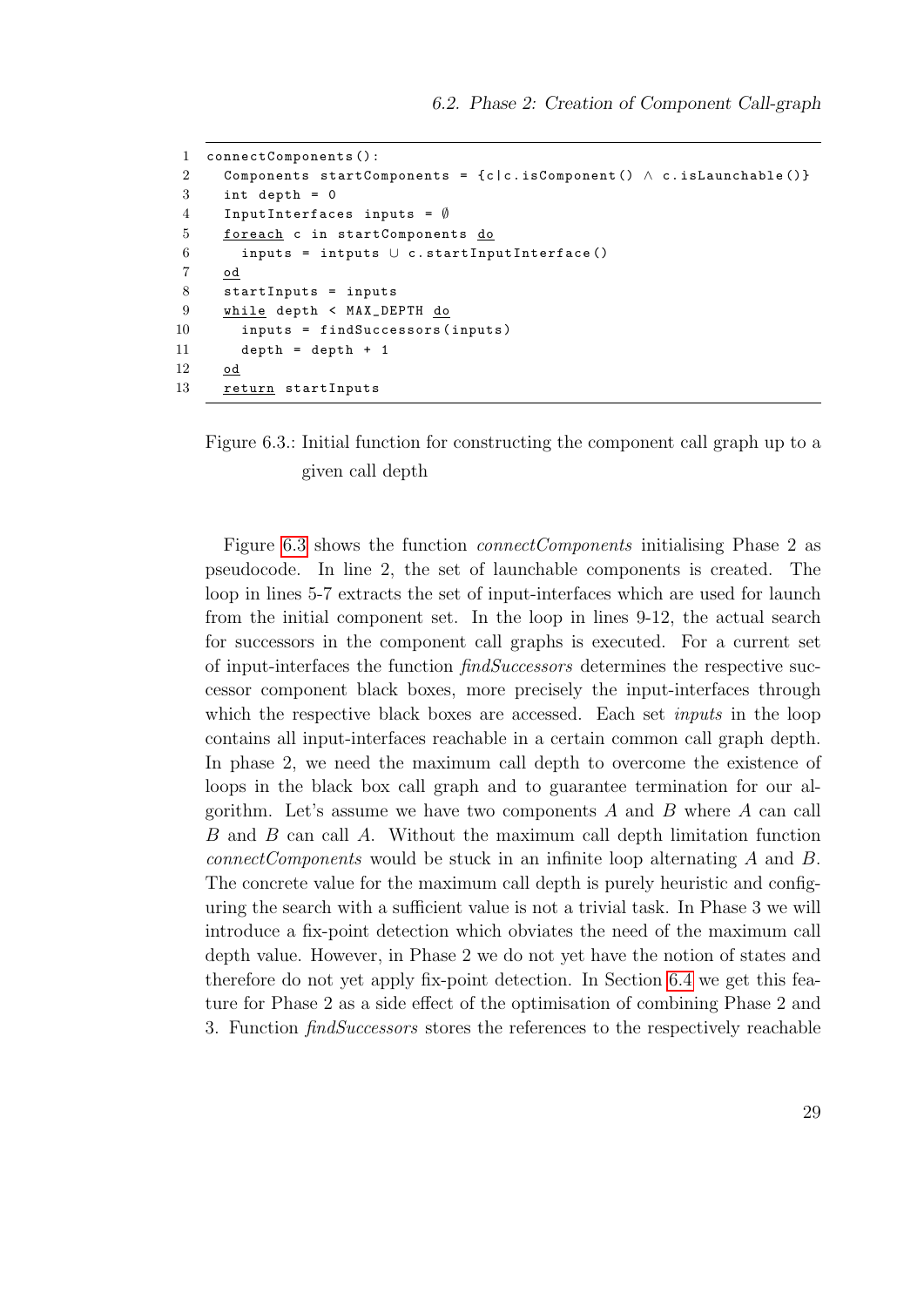```
1 findSuccessors ( InputInterfaces inputs ):
2 InputInterfaces succInputs = ∅
3 foreach InputInterface i in inputs do
4 Component c = i . getComponent ()
5 Sources sources = \{s | s.isSourceIn(c)\} \cup \{i\}6 foreach Source s in sources do
7 foreach OutputInterface o in {o|o.isDirectlyReachableFrom(s)} do
8 InputInterfaces successors = { succ | succ . isInputInterface ()
9 ∧ succ . isDirectlyReachableFrom ( o )}
10 o . successors = successors
11 succInputs = succInputs ∪ successors
12 od
13 od
14 od
15 return succInputs
```


input-interfaces of the successor component black box instances in the reached output-interfaces. Through this, findSuccessors creates the component black box call graph structure with all dependencies. The initial input-interfaces set is returned as the entry points to the graph.

Function findSuccessors (shown in Figure [6.4](#page-39-0) as pseudocode) receives a set of input-interfaces reached at a certain call depth in the black box call graph. For each of these input-interfaces we retrieve the set of data sources in its black box instance (line 5). The set contains all component internal data sources. The idea is that data-flows originating at these internal sources can be triggered through, e.g., a button click event as soon as the component is started and must therefore be considered in the call graph. We also add the input-interface through which the black box was reached to the data source set. Remember that intents cannot only be used to call other components but also as a container object to transfer data to another component. This data might flow to a data sink, i.e. an internal data sink or an output-interface. So, the transferred data can directly influence the data-flow and the accessed inputinterface must therefore be part of the black box call graph. Consequently, data-flows from other input-interfaces of the same component which were not reached must not be considered and are not added to the data source set.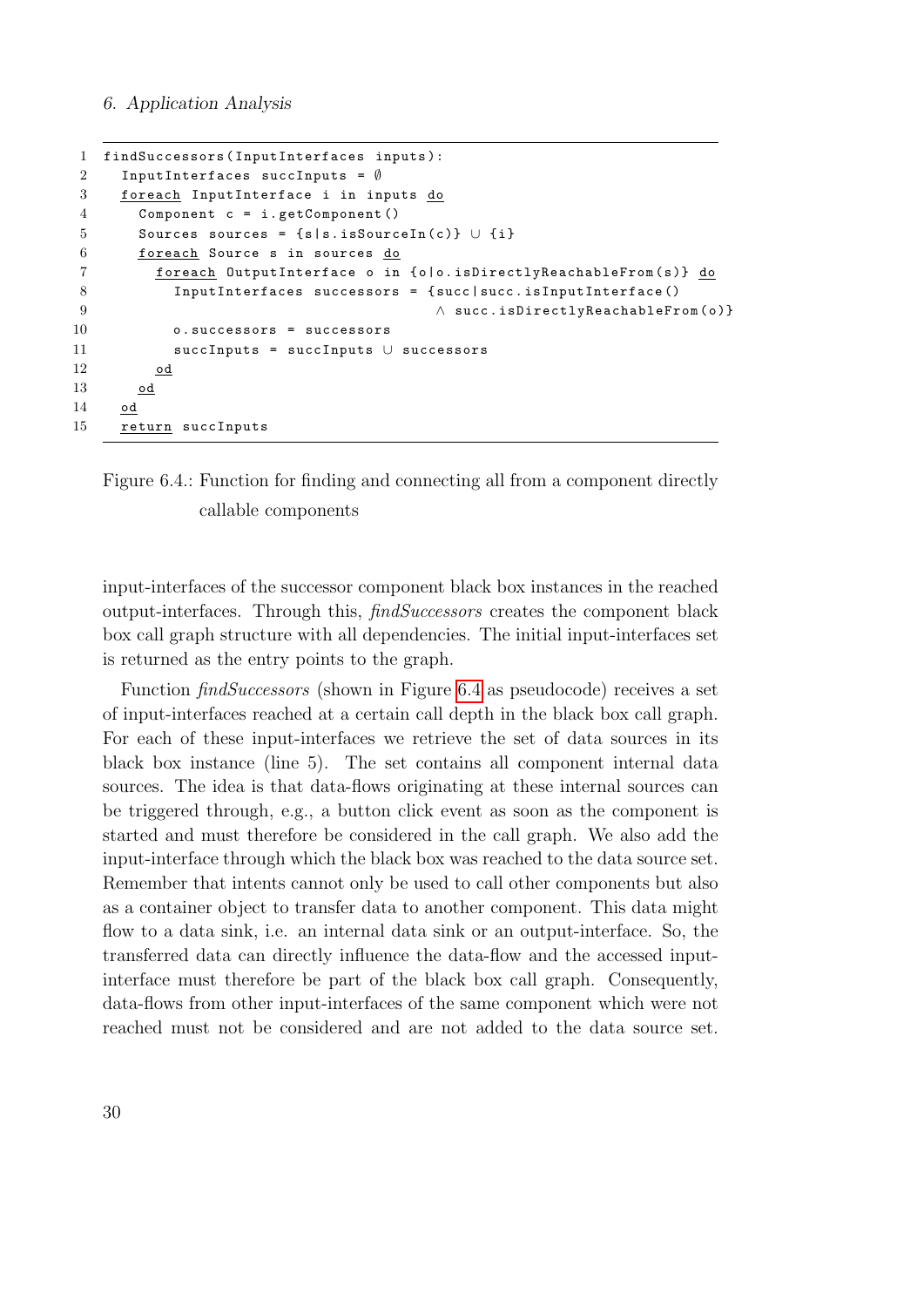In line 6-13 of Figure [6.4,](#page-39-0) we process the output-interfaces reachable from a data source of the set created in line 5. For every output-interface, we create the set of directly reachable input-interfaces. In case of an explicit intent, the provided identifier can be directly used to find the matching target input-interface. In case of an implicit intent, we must first look up all inputinterfaces matching the provided description. In either case, we additionally check the granted and required permissions to see if access is allow. If the permission check fails, the input-interface is not reachable for the currently handled output-interface. The set of reachable input-interfaces is stored with the respective output-interface as its successors (line 10), and added to the function result set in line 11. The result set forms the set of input-interfaces of the next call depth in the call graph. As described above, the result is returned to function *connectComponents* which decides whether to call *findSuccessors* again, depending on the current call depth.

#### <span id="page-40-0"></span>6.2.2. Example

We will now demonstrate the workflow of Phase 2 by using the example component black boxes from Section [6.1.3.](#page-34-0) Basically, the example comprises three component black boxes  $A, B$ , and  $C$ . A represents the only launchable component which creates an implicit intent for calling components B or C. Component black box B has an internal data sink but no output-interfaces. C has an internal data source and two output-interfaces. From both of  $C$ 's outputinterfaces the input-interface  $B$  or  $C$  can be reached. We will use a maximal call depth of 3 in the example of this section.

In the following, we will explain the basic steps of the execution of Phase 2. The resulting component black box call graph is shown in Figure [6.5.](#page-41-0)

The very first step of Phase 2 is to identify the set of launchable components and to identify all input-interfaces which are accessed when launched. In our example, this set contains only a single input-interface, the input-interface  $i_A$ of component black box A.

Based on the current input-interface set, the next step is to construct the set of relevant data sources for the current call depth. The set of relevant data sources is the currently reached input-interface united with the set of all internal data sources of the input-interface's component black box. In our example this results in the set  $\{i_A, src_A\}$ . From the set of relevant data sources only one output-interface  $o<sub>A</sub>$  is directly reachable (reachable through  $src<sub>A</sub>$ ).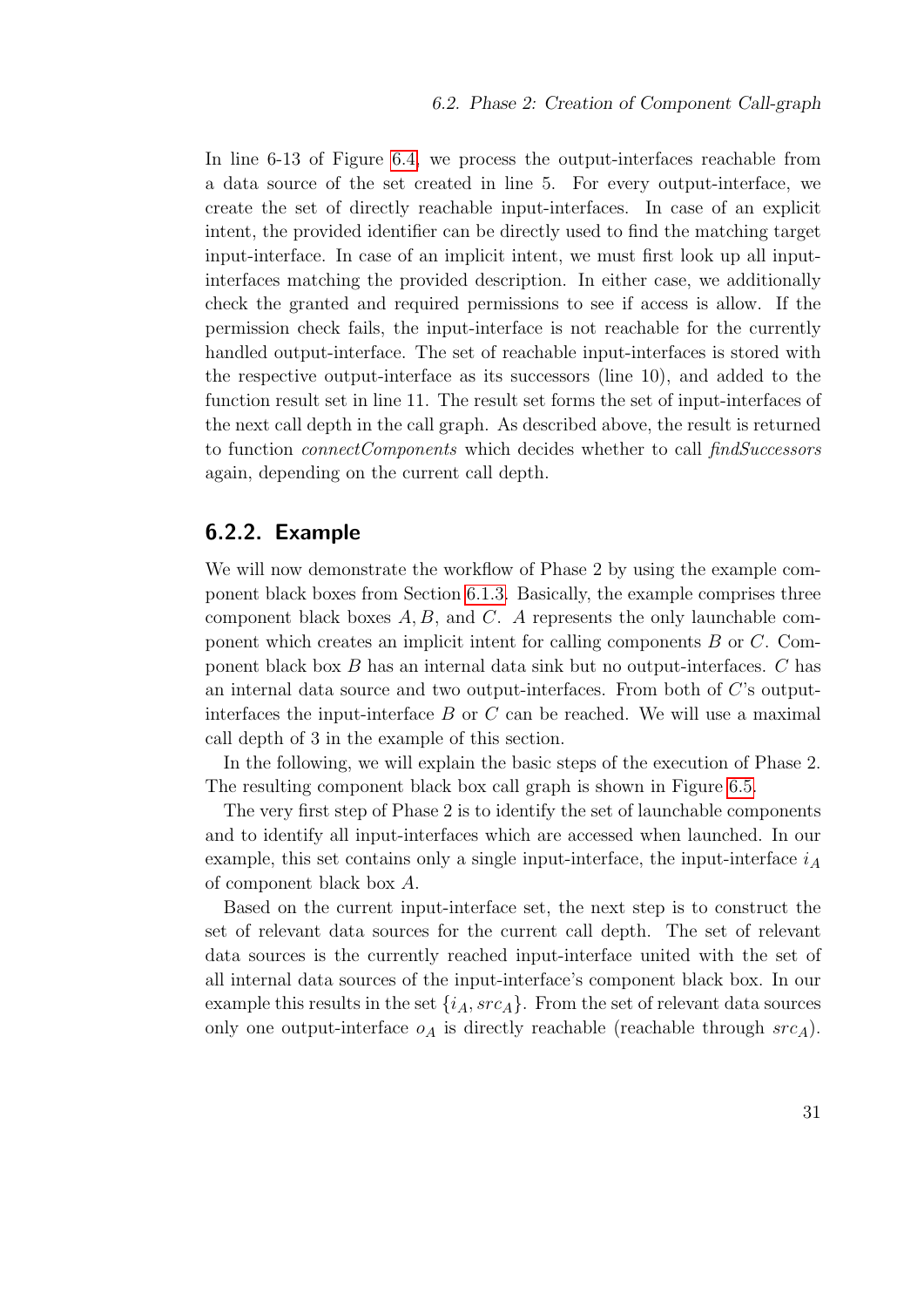<span id="page-41-0"></span>

Figure 6.5.: Component black box call graph resulting from executing function connectComponents of Phase 2.

Now that we have all reachable output-interfaces, we search for all reachable input-interfaces. This search returns us the set of the input-interfaces of B and C, respectively, i.e. the set  $\{i_{B^1}, i_{C^1}\}$ . We create new black box instances  $B^1$ and  $C^1$  and connect the output-interface  $o<sub>A</sub>$  to the input-interfaces of the new black box instances. The numbers in the exponent of the black box identifiers represent the instance identifier.

With the now increased current call depth of 1 we have not yet reached the maximal call depth and we therefore continue constructing the call graph. The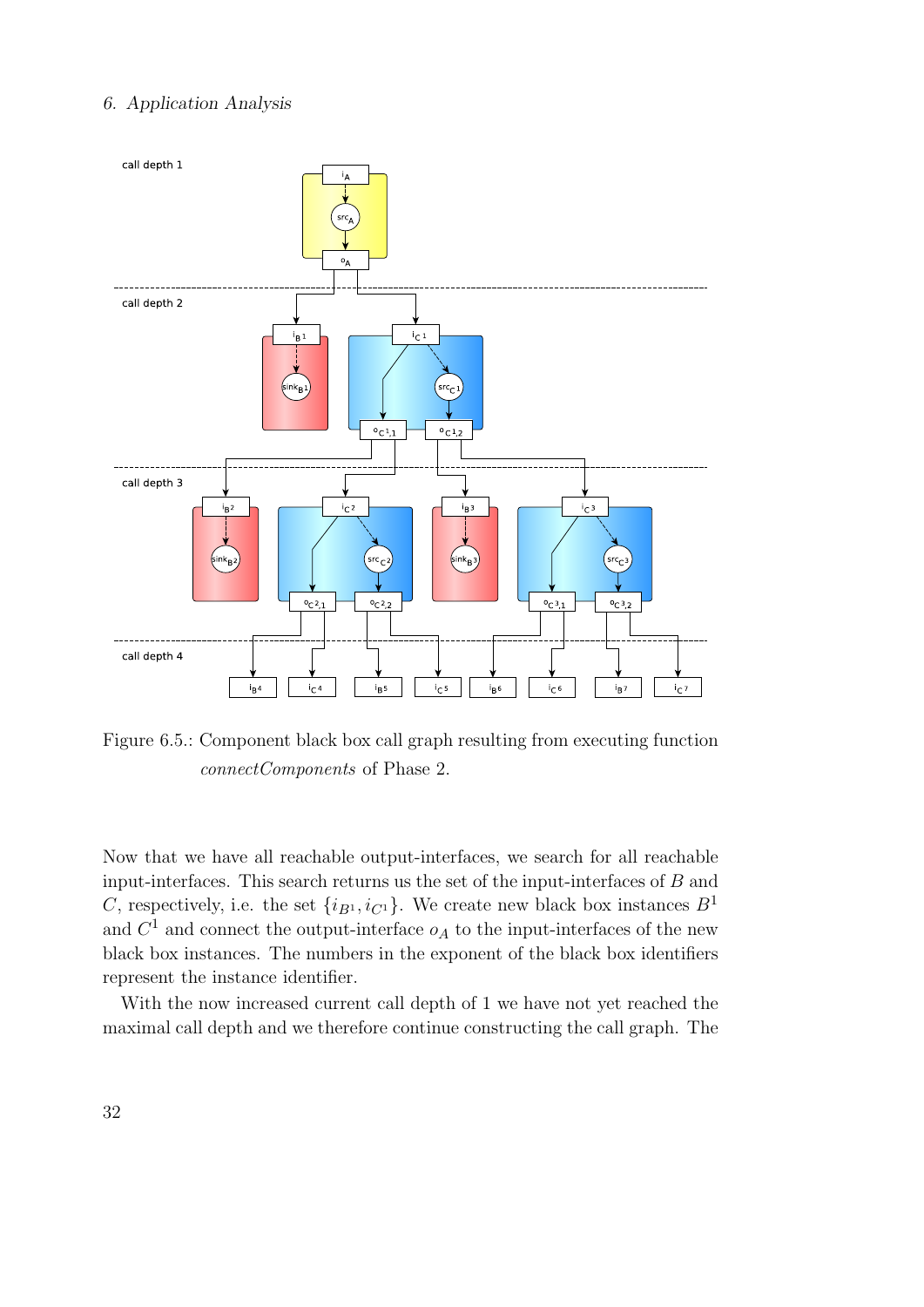set of relevant data sources is now  $\{i_{B1}, i_{C1}, src_{C1}\}\$ . With this set we retrieve the set of reachable output-interfaces  $\{o_{C^1,1}, o_{C^1,2}\}$ . From each of the outputinterfaces we can both times reach the input-interfaces of component black boxes B and C. For  $o_{C<sup>1</sup>,1}$  and  $o_{C<sup>1</sup>,2}$  we create each new successor instances of B and C and get  $\{i_{B^2}, i_{C^2}\}$  for  $o_{C^1,1}$  and  $\{i_{B^3}, i_{C^3}\}$  for  $o_{C^1,2}$ , respectively. So, the new set of reached input-interfaces is  $\{i_{B2}, i_{C2}, i_{B3}, i_{C3}\}\$ . Last, we increase the call depth to 2.

We have now a similar input-interface set as with call depth 1. The only difference is that for black boxes  $B$  and  $C$  we have each two instances instead of a single one. Thus, the computation steps are the exact same ones as for call depth 1 but with a double-sized set. This results in the new input-interface set  $\{i_{B_4}, i_{C_4}, i_{B_5}, i_{C_5}, i_{B_6}, i_{C_6}, i_{B_7}, i_{C_7}\}.$  The new current call depth is 3 which is also the maximal call depth. So, the algorithm of Phase 2 terminates and we are done constructing the component black box call graph.

# <span id="page-42-1"></span>6.3. Phase 3: Propagation of Security Labels

The third and last phase uses the security label information collected during Phase 1 to propagate them through the component black box call graph returned by Phase 2. During the propagation of the security labels we will use merging and branching of nodes to reduce the actual graph size. The result of Phase 3 is the set of detected security conflicts as well as the directed graph which was used for the detection. So, basically we transform the black box call graph into a state graph while checking for security conflicts.

In this section, we will first describe which data is observed (Section [6.3.1\)](#page-42-0), define the notion of states for our approach in Section [6.3.2,](#page-43-0) and finally discuss the algorithms for the security label propagation and security conflict detection in Sections [6.3.3](#page-44-0) - [6.3.5.](#page-47-0)

## <span id="page-42-0"></span>6.3.1. Propagated Data

The result of our analysis is to know where and with which security properties data might flow beyond application and component boundaries. To be able to achieve this goal, we first need to know from which sources to which sinks dataflows exist. These relations are extracted from source code in Phase 1. Based on this information, Phase 2 then generates the global connection between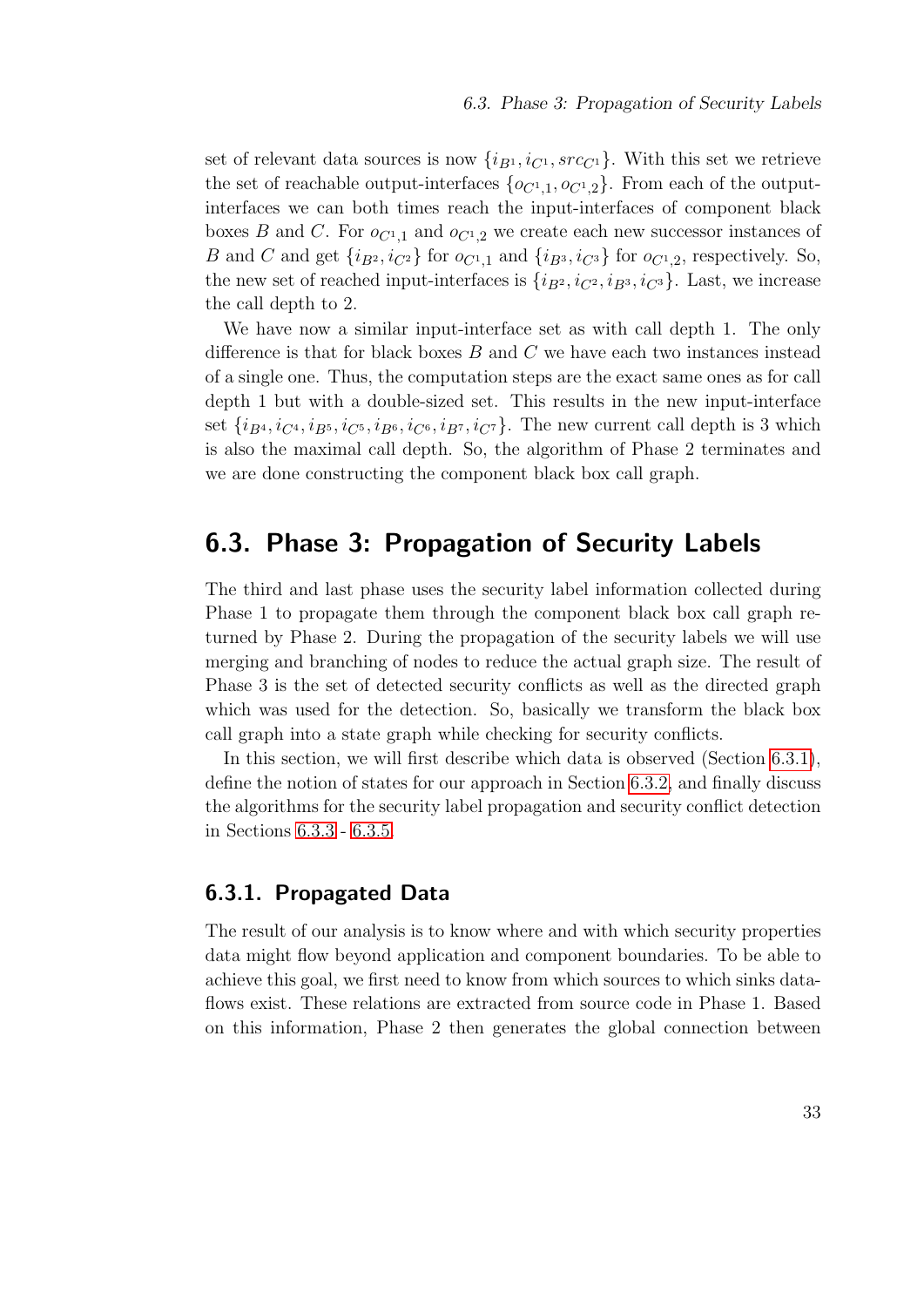components, more precisely the connections of the black boxes representing components. For computing the security properties of component instances and detecting conflicts, we need to propagate the security labels annotated with API calls through the black box call graph. So, we do not observe the flowing data itself but only the security labels associated with them. In fact, we are in no way interested in any of the actual data values but only use their flows as an indicator of their relations. The flows allow us to correctly propagate the security labels.

Though the algorithm presented in this section is fairly independent from the concrete structure of the security labels (only the security label update and conflict detection functions are affected) we assume the definition from Chapter [5](#page-24-0) for the rest of this work.

## <span id="page-43-0"></span>6.3.2. States

In our work, a state is a set of cumulated black box elements with the same security label and call depth. Formally, a state is defined as a tuple of a security label label and a set of black box elements elems:

(*label, elems*) with *label*  $\in$  "Security Labels", *elems*  $\in \mathcal{P}$ ("Elements") and  $\forall e_1, e_2 \in elements : \text{callDepth}(e_1) = \text{callDepth}(e_2)$ 

We aggregate black box elements with the same security label. So, as soon as we detect a security conflict for a state we automatically know that there must be a conflict for all other elements within the same state, too.

The definition of state requires for all black box elements to have the same call depth. However, the concrete call depth value is not relevant but rather the fact that it is the same for all elements. This implies that after handling a certain call depth, no element can be added to the state. The unchangeability of states allows to have fixed points which are used for a natural termination of Phase 3.

Neither predecessors nor successors are included in the definition of state. The first allows adding of predecessors at any time without changing the sate itself and thus a fixed point analysis through detection of and linking to already existing states. Successors are not included because they are directly derivable from the set of a state's black box elements. Since the set of black box elements can never change after creation, the set of successors can't either.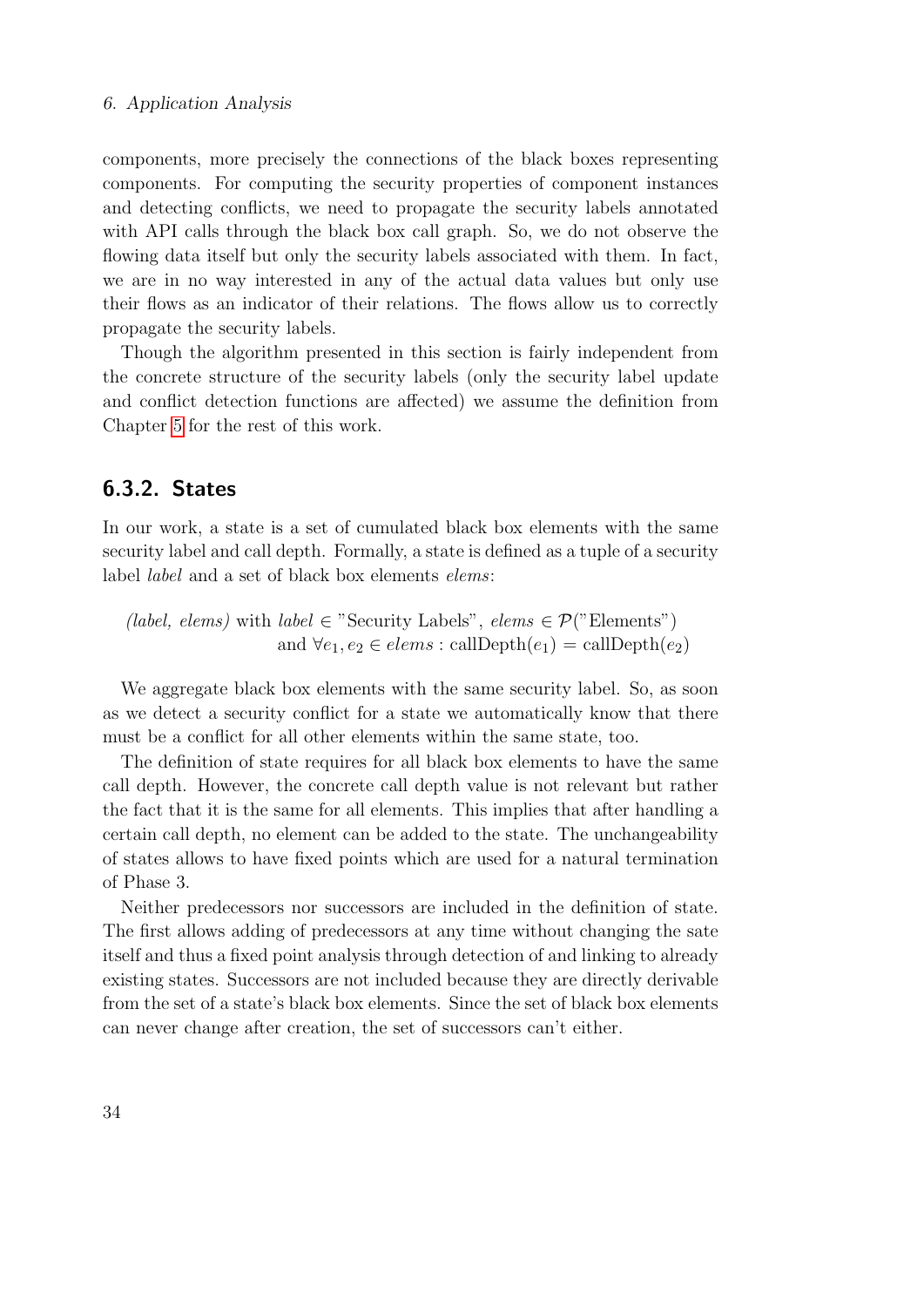In our definition of state, we do not require the black box elements to be of the same type. However, all states will have the same element type in practice due to the work flow of our algorithms which handle the black box elements of each type separately.

We define the equivalence of states as follows:

#### State Equivalence

Two states are equivalent if and only if their security label and their sets of black box elements are equivalent.

Note that for the equivalence of states we do not demand the black box elements to have the same call depth. This allows to globally search for equivalent states within the call graph and to find already reached states, i.e. global fixed points.

#### <span id="page-44-0"></span>6.3.3. Basic Security Label Propagation Algorithm

Phase 3 implements the propagation of security labels through the black box call graph and detects possible security conflicts. It uses the entry points to the graph resulting from Phase 2 as the initial set of states. The main function of Phase 3 is shown in Figure [6.6.](#page-45-0) After performing an intra-component analysis, it runs a loop alternately performing an inter-component and an intracomponent analysis. The loop stops when either there are no more security labels to propagate or a maximal call depth was reached. Security conflicts are detected and reported in the intra- and inter component analysis steps.

The intra-component analysis function propagates security labels from data sources to data sinks, i.e. propagates security labels within component boundaries. Data sources are input-interfaces and internal data sources. Data sinks are internal data sinks and output-interfaces. Since the entry points to the graph of Phase 2 are data sources, the intra-component analysis is called first. We discuss the intra-component analysis function in more detail in Section [6.3.4.](#page-45-1)

The inter-component analysis function propagates security labels from outputinterfaces to the respectively directly reachable input-interfaces. So, the intercomponent analysis propagates security labels beyond component boundaries. The function is discussed in more detail in Section [6.3.5.](#page-47-0)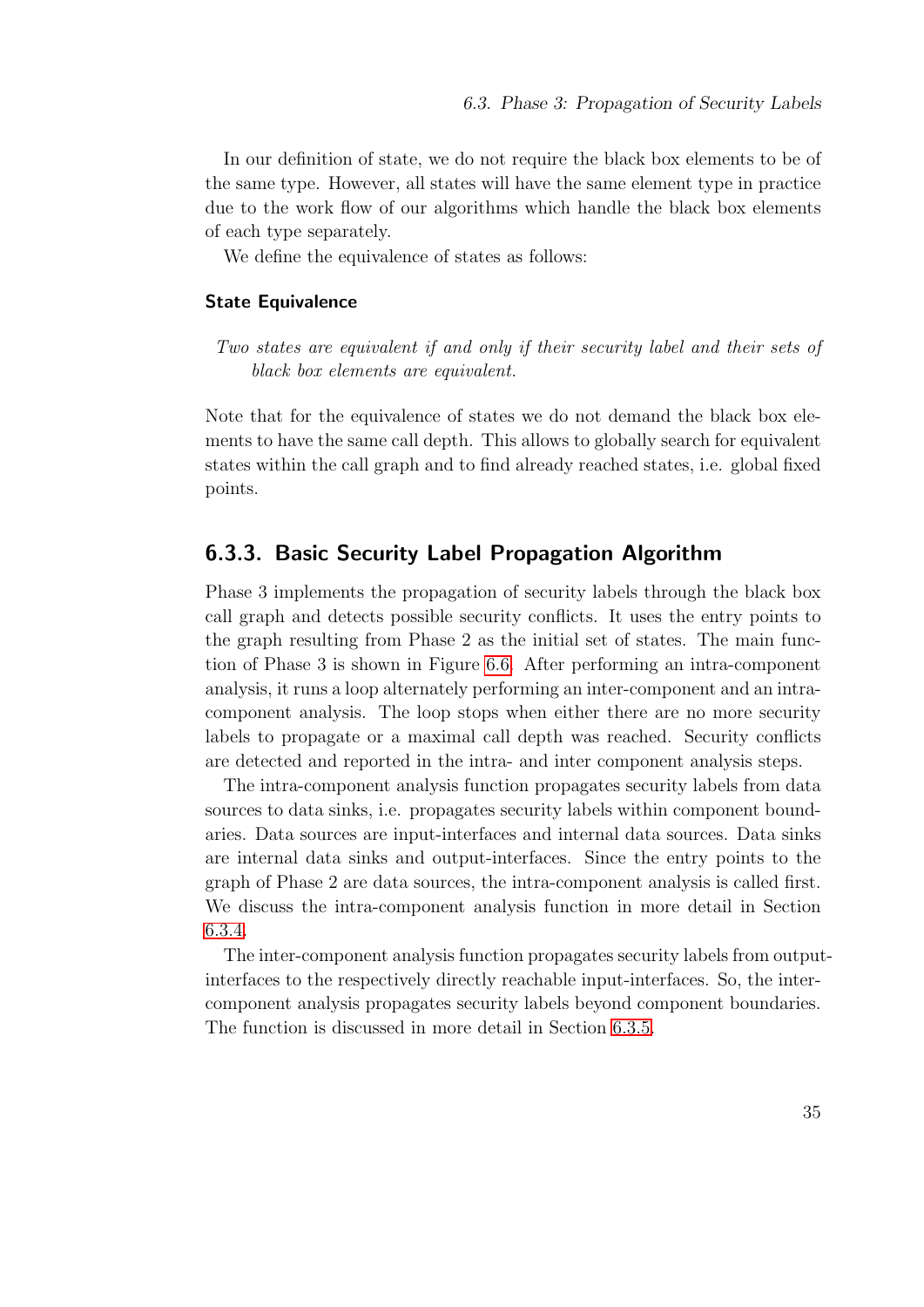```
1 securityLabelPropagation ( States startInputs ):
2 int depth = 1
3 States outputs = intraComponentAnalysis ( startInputs )
4 while ((not outputs.isEmpty()) \wedge (depth <= MAX_DEPTH)) do
5 States inputs = interComponentAnalysis ( outputs )
6 outputs = intraComponentAnalysis ( inputs )
7 depth = depth + 1
8 od
```
Figure 6.6.: Initial function for global security label propagation with max. call depth

The main difference between the intra- and inter-component analysis functions is that in the intra-component analysis function new data-flows can be introduced through internal data sources. When a component is started, a flow from an internal data sources may be triggered through, e.g., clicking a button click event to open a file. These data-flows do not directly depend on the data-flow originating in the input-interface through which the component was reached but are assumed to be startable whenever the surrounding component is accessed. Opposed to that, the inter-component analysis propagates security labels from output-interfaces to input-interfaces which may never introduce new data-flows to the analysis.

The algorithms in Phase 3 use a breadth-first search strategy (BFS) to traverse the call graph. Though basically a depth-first search strategy (DFS) would also be applicable, Rhein et al. [\[25\]](#page-87-0) argue that in practice BFS performs better than DFS. Based on their claim, we decided to design our algorithms in a BFS fashion.

#### <span id="page-45-1"></span>6.3.4. Intra-component Security Label Propagation

The intra-component analysis function propagates security labels between elements of the same black box component and detects possible security conflicts. The basic idea is to first identify all relevant data sources for each reached component and then to propagate the security labels to the reachable data sinks. During these steps, merges are applied where appropriate.

Relevant data sources are the input-interface through which the component was accessed and all internal data sources of the same component. Any other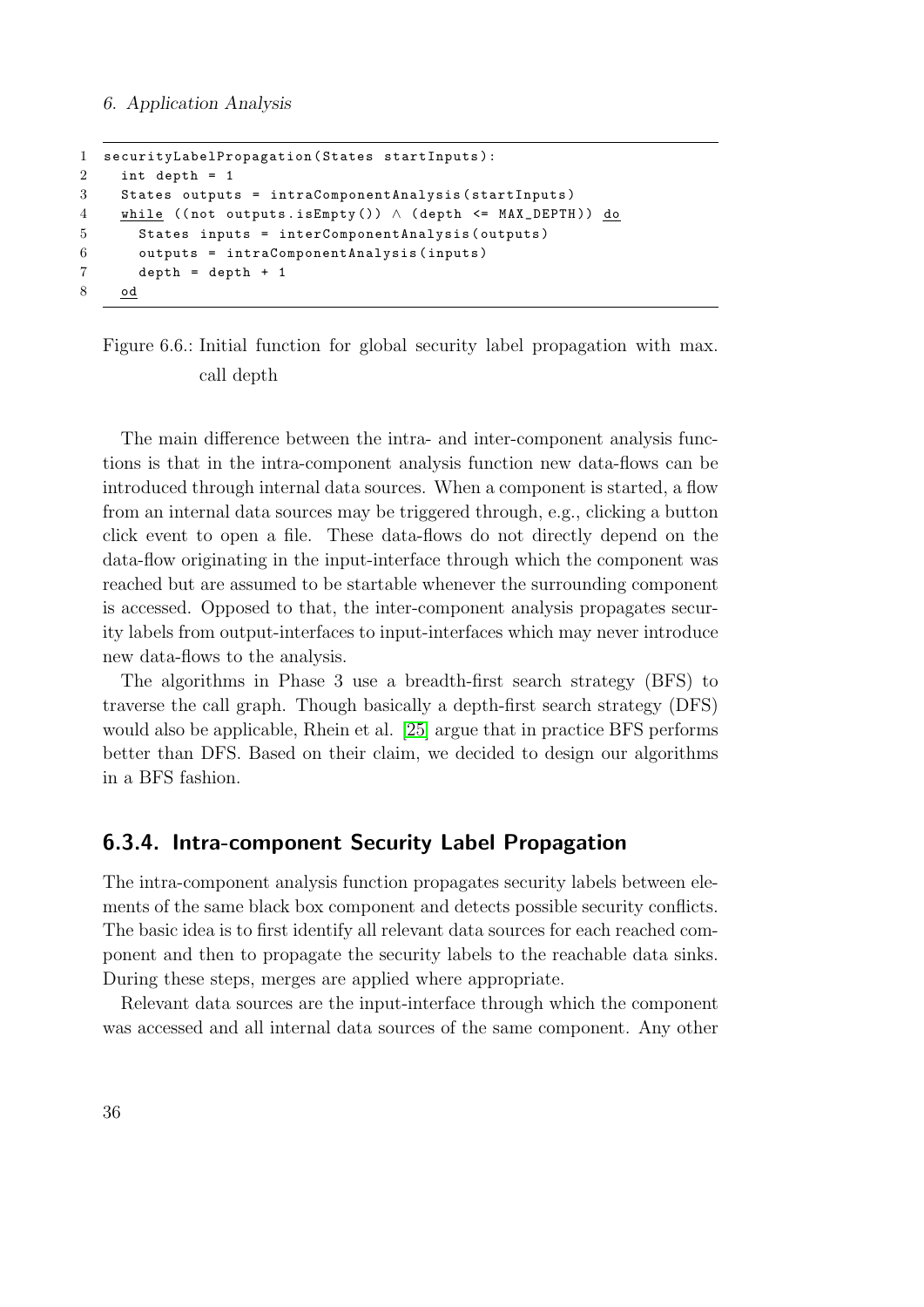input-interfaces are irrelevant since the component was not accessed through them. Thus, all possible in Phase 1 identified data-flows passing these interfaces do not exits in practice for the particular component call. Any data-flow originating from an internal source however is assumed to be potentially started through events such as user interactions, e.g., an button click event. Therefore, all internal sources are included in the set of relevant data sources.

The next step is the propagation of the security labels to all reached data sinks. Data sinks are either internal sinks or output-interfaces. Internal sinks do not have successors. So, whenever an internal sink is reached its security label is updated but the sink itself does not influence the further analysis. Nevertheless, security conflicts can occur at internal data sinks and they must therefore be processed as any other black box element. The security labels of output-interfaces are updated, the resulting states merged, and if an equivalent state never occurred before in the global graph, the state is added to the function output set for further processing.

In Figure [6.7](#page-47-1) we show the function *intraComponentAnalysis* implementing the above computation steps. Basically, the function iterates over all inputinterfaces of each state. For each through an input-interface reached component black box, the set of relevant data sources is created and iterated over in line 7. All reachable data sinks are updated accordingly in the loop in lines 9 - 17. The implementation of the security label update function (called in line 10) depends on the definition of security labels. Section [5.2](#page-25-0) defines security labels as a set of security tokens. Hence, an update of security labels is in our case a union of security token sets. The function mergeStatesOnLevel called in line 12 and 15 is the state constructing function. With every iteration of the loop from line 9 - 17 a black box element is added to some state. This means in particular that states constantly change. Therefore the states are still kept local at this point until every data sink was updated. When done so, the states are fully constructed and will never change again. This allows to now check for already existing equivalent states in the global graph, i.e. for fixed points (function calls  $mergeStatesGlobally$  in lines 21 and 22). Function mergeStates-Globally returns the set of states for which no equivalent already existing state could be found. These states are the actual new ones and are therefore further processed. In line 23 we finally call the function detectConflicts which checks the new states for security conflicts. The function depends on the actually used conflict specification which is discussed in Section [5.2.](#page-25-0) Function detect-Conflicts does not interrupt the analysis but only records security conflicts.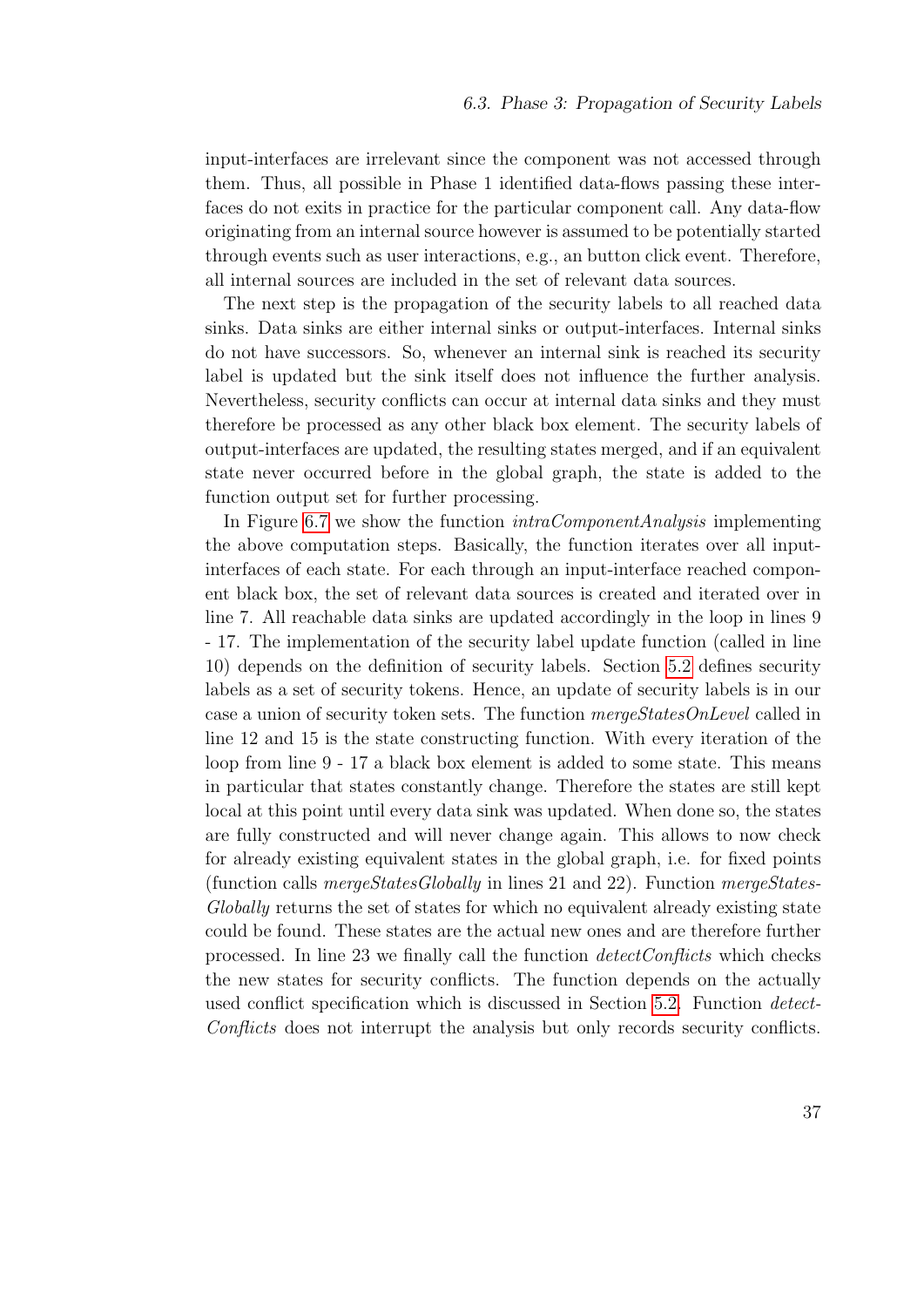The set of output states is the return value of  $intraComponentAnalysis$ .

```
1 intraComponentAnalysis ( InputStates inputs ):
2 OutputStates outputs = ∅
3 InternalDataSinkStates sinks = ∅
4 foreach InputState state in inputs do
5 foreach InputInterface i in state do
6 Component c = i . getComponent ()
7 foreach Source src in { src | src . isInternalSourceIn ( c ) ∨ ( src = i )} do
8 Sinks sinkElems = { s | s . isDirectlyReachableFrom (src) }
9 foreach Sink s in sinkElems do
10 s.updateSecurityLabel (src.securityLabel)
11 if (s ofType OutputInterface) then
12 outputs = mergeStatesOnLevel (outputs, s)
13 fi
14 if (s ofType InternalDataSink) then
15 sinks = mergeStateOnLevel (sinks, s)
16 \qquad \qquad \underline{\mathbf{fi}}17 od
18 od
19 od
20 od
21 outputs = mergeStatesGlobally (outputs)
22 sinks = mergeStatesGlobally ( sinks )
23 detectConflicts (outputs ∪ sinks)
24 return outputs
```
Figure 6.7.: Function implementing the intra-component security label propagation including conflict detection

# <span id="page-47-0"></span>6.3.5. Inter-component Security Label Propagation

The inter-component analysis function propagates security labels between black boxes, i.e. from output-interfaces to input-interfaces. While propagating, it detects possible security conflicts.

The function interComponentAnalysis which implements the inter-component analysis is shown in Figure [6.8.](#page-48-0) It is similar though less complex as the pre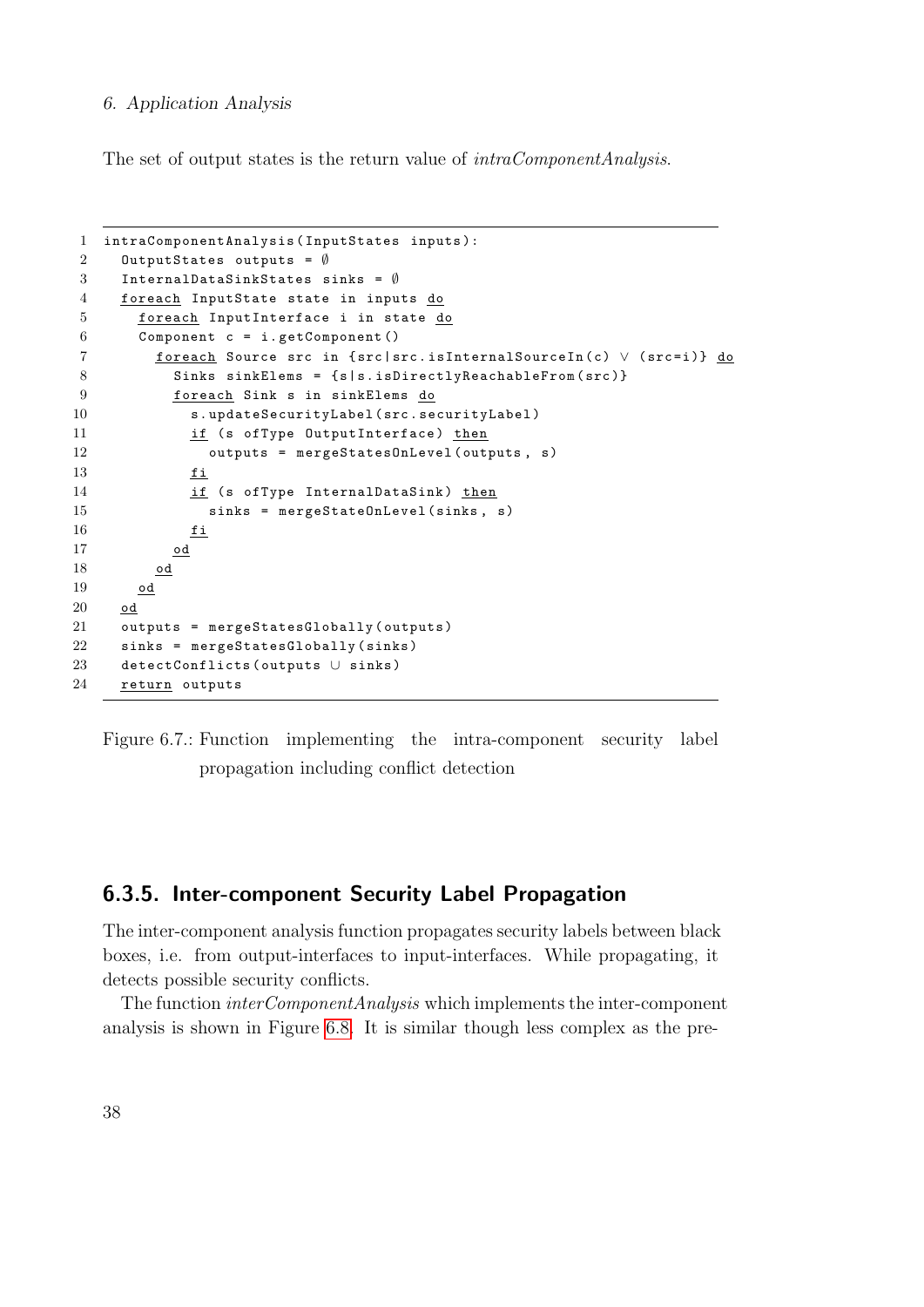viously discussed intraComponentAnalysis function. So first it iterates over the output-interfaces of each state. Each from an output-interface reachable input-interfaces is updated in line 6. As for  $intraComponentAnalysis$ , the update function depends on the definition of security labels is therefore a union of security token sets. Also, as long as input-interfaces are still update states are under constant change. Function mergeStatesOnLevel therefore constructs and updates the states locally. After updating all security labels, we globally look for equivalent states and merge them accordingly (function call mergeStatesGlobally line 11). The set of unmergeable states is then checked for security conflicts in line 12 before returning the set as the result of *interComponentAna*lysis. We already discussed functions mergeStatesOnLevel, mergeStatesGlobally and detectConflicts in the previous subsection, and therefore kept the explanations quite short to avoid redundancy.

```
1 interComponentAnalysis ( OutputStates outputs ):
2 InputInterfaces inputs = \emptyset3 foreach OutputState state in outputs do
4 foreach OutputInterface out in state do
5 foreach InputInterface i in {i|i.isReachableFrom(o)} do
6 i . updateSecurityLabel ( out . securityLabel )
7 inputs = mergeStatesOnLevel ( inputs , i )
8 od
9 od
10 od
11 inputs = mergeStatesGlobally ( inputs )
12 detectConflicts ( inputs )
13 return inputs
```
Figure 6.8.: Function implementing the inter-component security label propagation including conflict detection

## 6.3.6. Example

We continue the example from Phase 1 and 2 to demonstrate the workflow of Phase 3. In the example of Phase 1 we introduced three fairly simple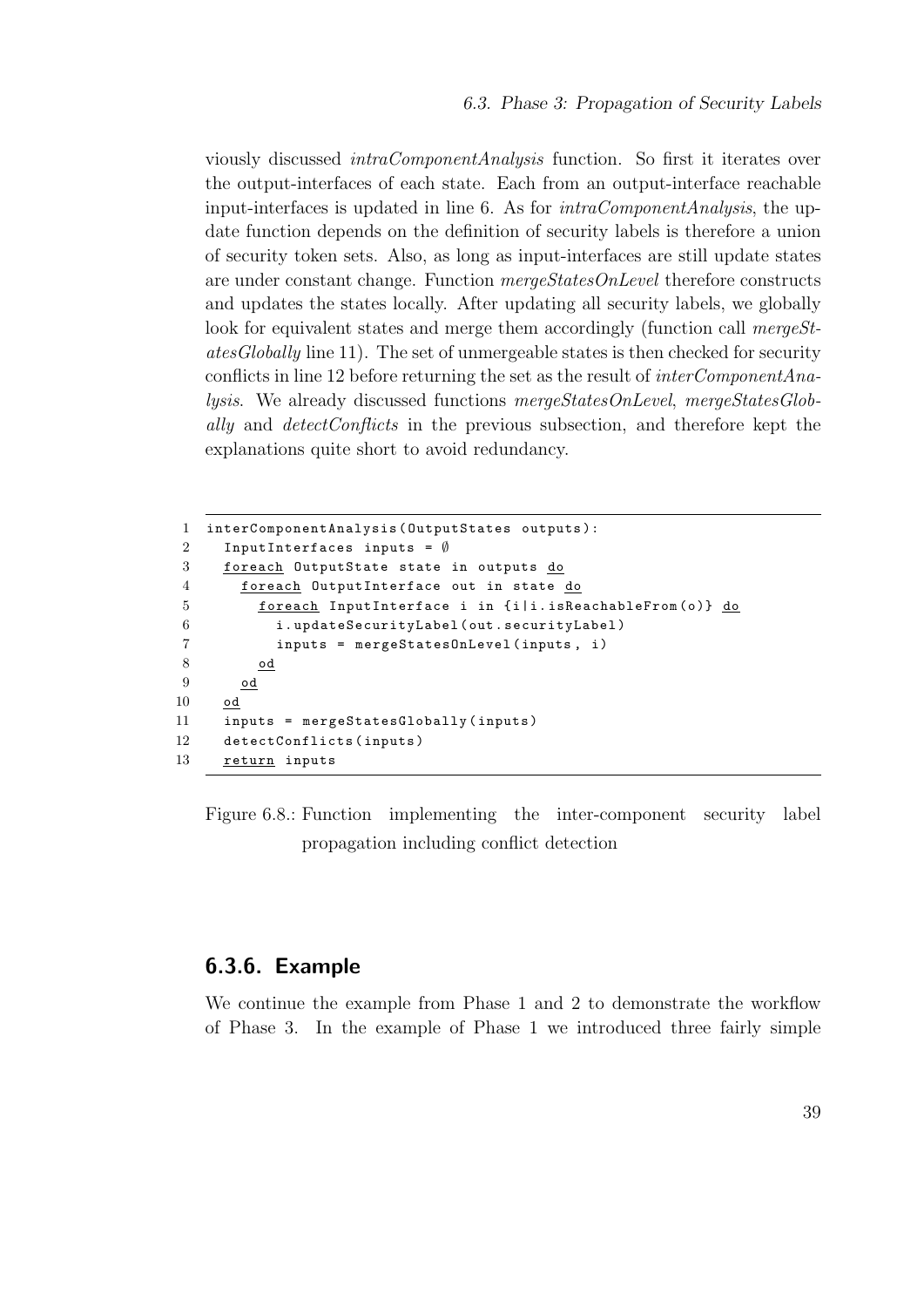component black boxes (Section [6.1.3\)](#page-34-0). In the example of Phase 2 we re-used the black boxes to construct the black box call graph with a maximal call depth of 3 (Section [6.2.2\)](#page-40-0). In the example of Phase 3 we will use this call graph to propagate security labels and to eventually detect security conflicts within the graph.

The annotations of the security labels were already integrated in the example black boxes in Phase 1. We used the security token set with elements private and public. Security conflicts were generally defined as a set of unwanted security labels (Section [5.2\)](#page-25-0). In our example we want to detect all security labels which contain both, the private and the public token. Thus, we specify the security conflict set as follows  $\{\{private, public\}\}\$ . As in the example of Phase 2, we again use a maximal call depth of 3. We will see however that this time the algorithm terminates by itself thanks to the fixed point detection.

We will now sketch the execution of the functions introduced for Phase 3 but do not cover the whole execution in full detail which would be far to extensive for the purpose of an example. The result of applying Phase 3 to the black box call graph from the example of Phase 2 is shown in Figure [6.9.](#page-50-1)

The main function of Phase 3 securityLabelPropagation (Figure [6.6\)](#page-45-0) expects the entry points of the resulting call graph of Phase 2 as states. In our example, there is only the single graph entry point  $i_A$  and therefore also only a single start state. The first function call of interComponentAnalysis in line 5 in Figure [6.6](#page-45-0) returns a set of states of input-interfaces. Though there are two input-interfaces  $i<sub>C</sub>$  and  $i<sub>B</sub>$  reachable at this point, the return set only contains a single state. However, this state encapsulates the two input-interfaces because both share the same security label. This is a situation in which VarDroid merges black box elements to a single state. VarDroid continues the analysis by propagating the security labels to the successors of  $i<sub>C</sub>$  and  $i<sub>B</sub>$ . An example for state splitting is given in the subsequent call of intraComponentAnalysis in line 6 of Figure [6.6.](#page-45-0) From  $i<sub>C</sub>$  we reach the black box elements  $o<sub>C</sub>1$  with security label  $\{private\}$ . Via the internal data source  $src_C$  in component C we reach element  $o_{C,2}$  with both times empty security label. From  $i_B$  we reach the internal data sink  $sink_B$  with security label {*public*}. So, all black box elements have a different security label or are of a different element type. We must therefore create four separate states during the execution of  $intraCom$ ponentAnalysis. Phase 3 also features a fixed point detection which for our approach means that already existing equivalent states are detected. From the just created state containing output-interface  $o_{C,2}$  we can reach the input-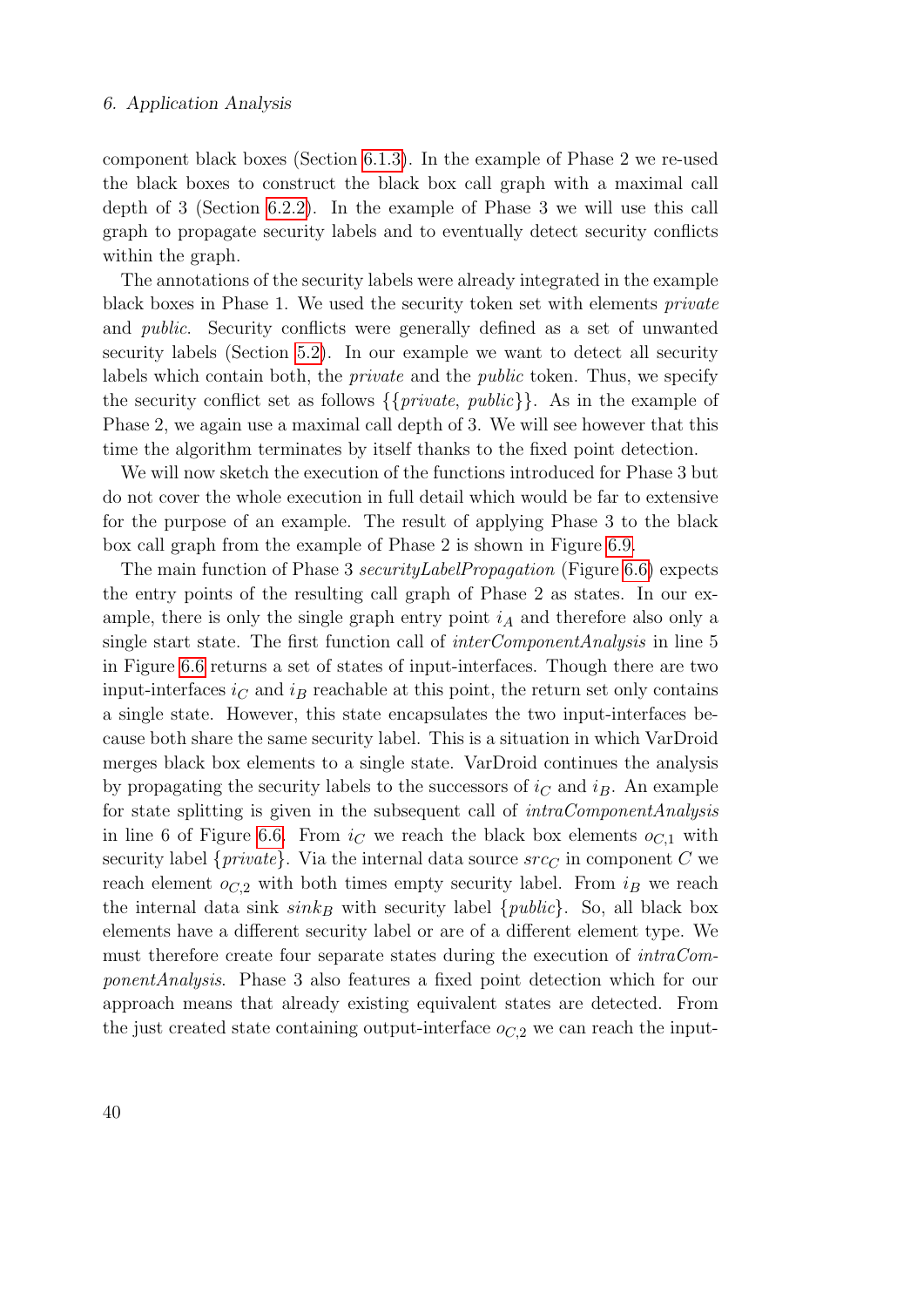<span id="page-50-1"></span>

Figure 6.9.: State Graph resulting from applying functions of Phase 3 to black box call graph of example in Phase 2 (Section [6.2.2\)](#page-40-0)

interfaces  $i<sub>C</sub>$  and  $i<sub>B</sub>$  during execution of the *interComponentAnalysis* function with both times empty security label. The for the input-interfaces created common state was already created when calling interComponentAnalysis for the very first time. Thus, the analysis reached a fixed point and the state must not be considered in the remaining analysis.

# <span id="page-50-0"></span>6.4. Optimisation

In this section we describe how we can combine Phase 2 (Section [6.2\)](#page-36-1) and Phase 3 [\(6.3\)](#page-42-1) to a single pass analysis to improve the overall performance. In the following we first motivate the optimisation and then show its practical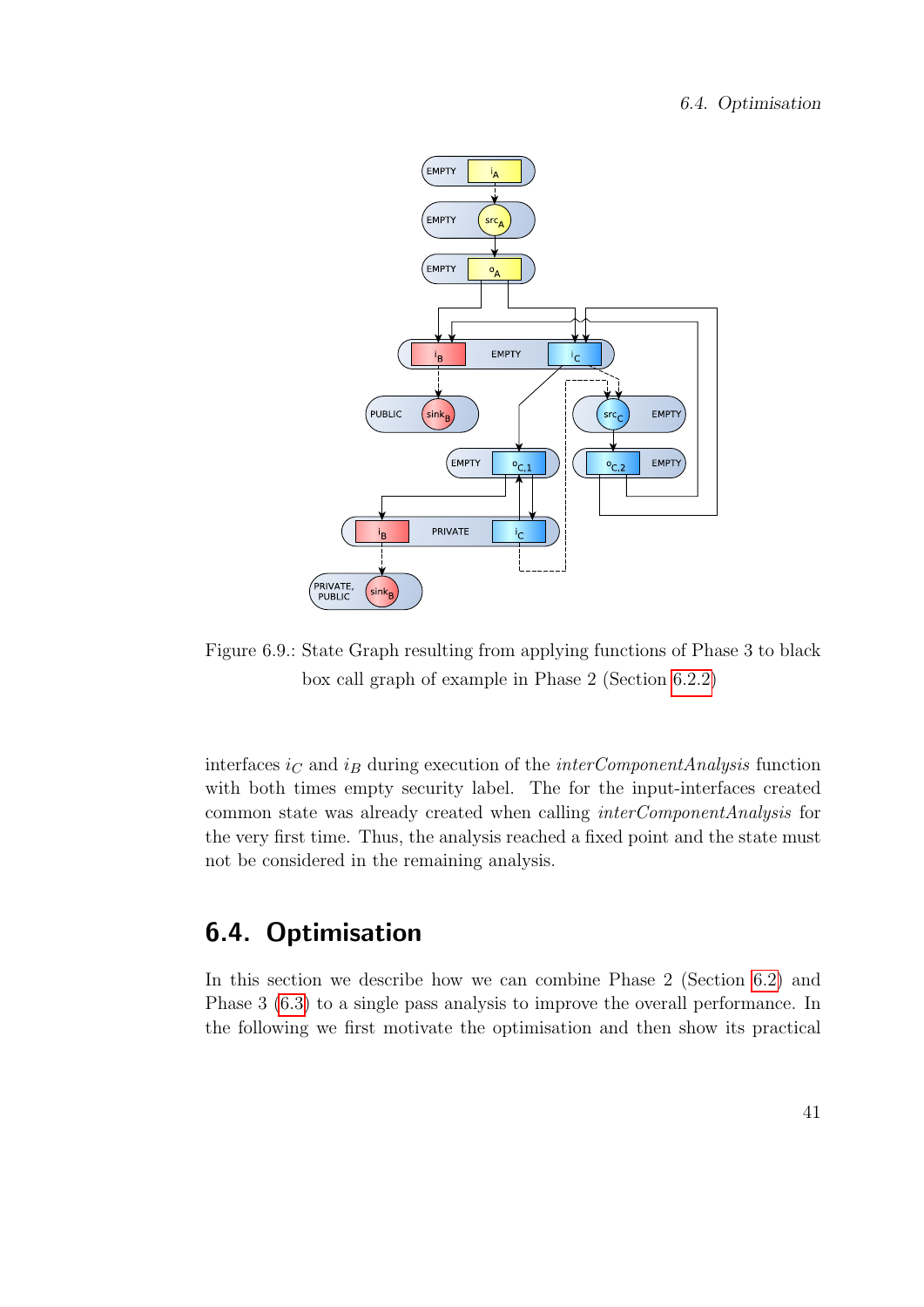work flow.

#### 6.4.1. Motivation

The purpose of Phase 2 is to find all from an application component callable components. More precisely, Phase 2 finds all from the output-interfaces of a component black box instance reachable input-interfaces of other component black box instances. Thus, the result of Phase 2 is a black box call graph with up to exponential size, limited only by the maximal call depth. The maximal call depth was introduced to guarantee termination.

Proof. As a simplification we assume a single input-interface and a single output-interface per component black box. The number of different black boxes n is fixed for an analysis run. If from every output-interface all other black boxes can be called, every output-interface has n successors. The parameter for the height of the black box call graph is the maximum call depth d. Therefore, the size of the resulting call graph is  $\mathcal{O}(\sum_{i=1}^d n^i) = \mathcal{O}(n^d)$ .  $\Box$ 

Through merging of black box elements in Phase 3, we reduce the analysis space, i.e. the black box call graph, whenever possible. Everytime two black box elements are merged, the subsequent analysis only has to traverse a single subgraph instead of two. Thus, the redundant subgraph was created unnecessarily during Phase 2. Note that the construction of states in Phase 3 does not actually reduce the analysis space since all black box elements are kept in the states and must be individually checked for successors. The state representation only reduces the number of nodes in the resulting graph.

Another implication of separate Phases 2 and 3 is the fact that the black box call graph is traversed twice: once for the graph creation, once for the security label propagation. Especially in the first case the graph with up to exponential size is traversed at any rate. For the latter, the graph is potentially smaller due to merging (though the exponential size is still possible). Obviously, traversing a graph twice is less performant as a single traverse.

Given the above issues, we will combine Phase 2 and 3 to improve the runtime performance of our approach. For this, we will integrate Phase 2 in Phase 3 to only search for black box element successors when needed.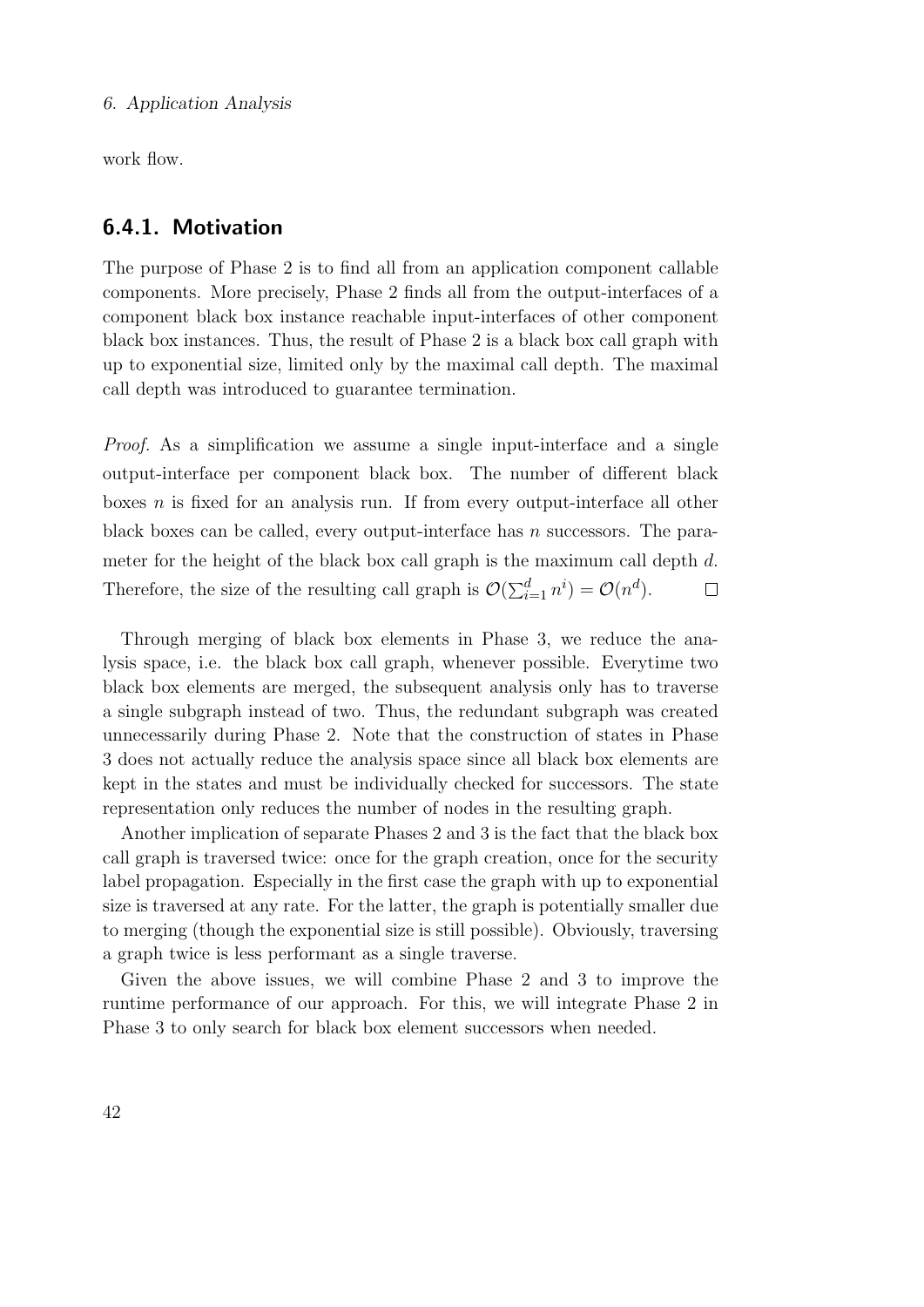#### 6.4.2. Optimisation Description

The idea of combining Phase 2 and 3 is to execute an on-demand successor search. The successors for input-interfaces and internal sources directly depend on the respective component they belong to and are therefore directly known through the black box representation. Trivially, internal sinks do not have successors at all. The successor black box elements of output-interfaces on the other hand are the respectively callable input-interfaces. The goal of Phase 2 is to find these input-interfaces. Therefore, we must search for successors only when continuing the analysis after reaching output-interfaces.

Technically spoken, we extend the base algorithm of Phase 3 (Figure [6.6\)](#page-45-0) such that before every execution of the inter-component analysis function the successive input-interfaces of the reached output-interfaces are found. Also, Phase 2 identifies the set of launchable components and filters for their startup input-interfaces (see algorithm in Figure [6.3\)](#page-38-0). This functionality is added to the beginning of the combined algorithm.

```
1 securityLabelPropagation ():
2 Components startComponents = {c | c. isComponent() \land c. isLaunchable()}
3 InputInterfaces startInputs = ∅
4 foreach c in startComponents do
5 startInputs = startInputs ∪ c . startInputInterface ()
6 od
7 int depth = 0
8 States outputs = intraComponentAnalysis ( startInputs )
9 while ((not outputs.isEmpty()) ∧ (depth < MAX_DEPTH)) do
10 outputs = findInputInterfaces ( outputs )
11 States inputs = interComponentAnalysis ( outputs )
12 outputs = intraComponentAnalysis ( inputs )
13 depth = depth + 1
14 od
15 return startInputs
```
Figure 6.10.: Optimised initial function for global security label propagation with max. call depth

We show the new algorithm in Figure [6.10.](#page-52-0) Lines 2 - 6 implement the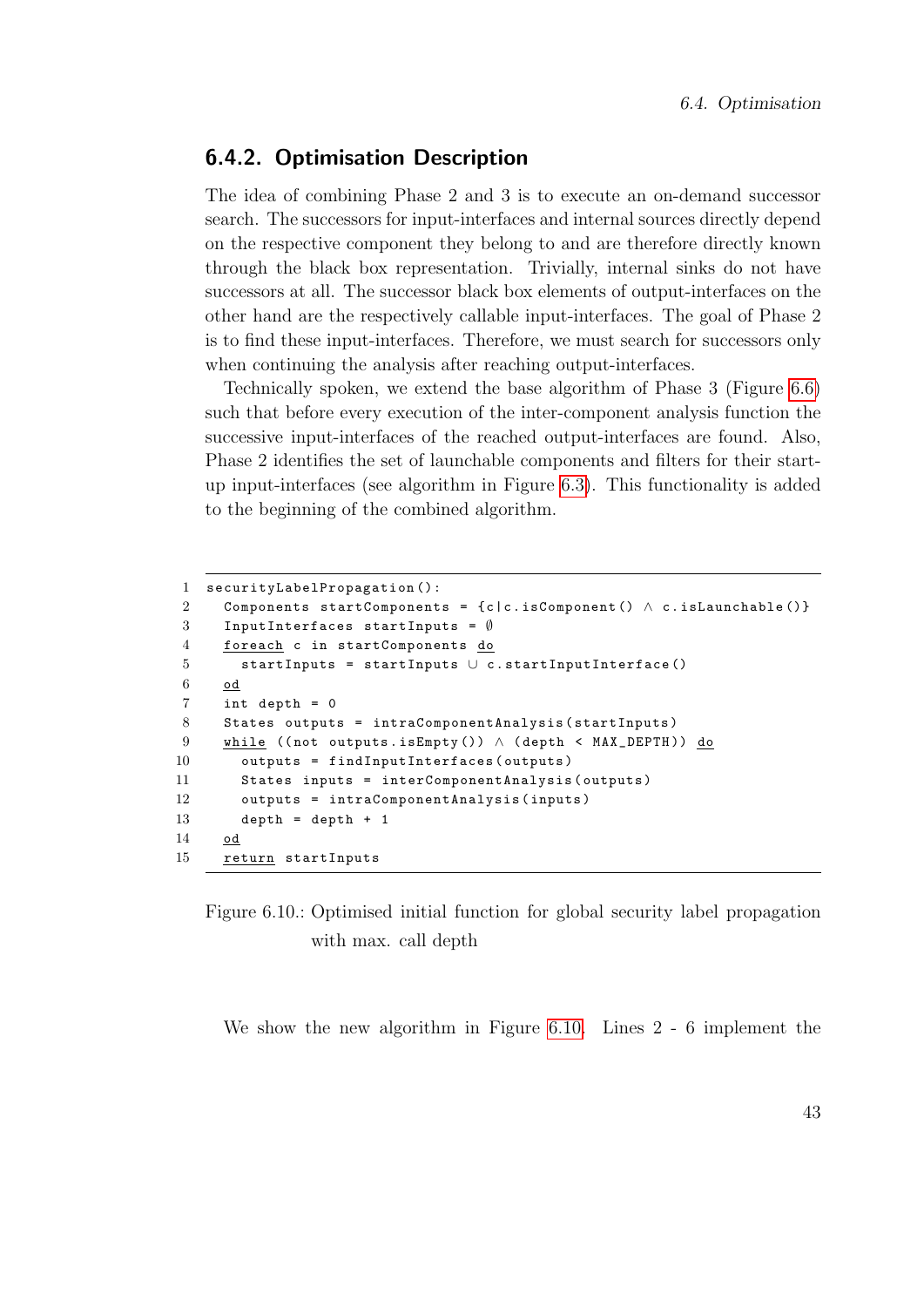search for all start-up input-interface of the launchable components. Function findInputInterfaces which handles the successor search is inserted in line 10. The rest of the function is the same as in the original function shown in Figure [6.6.](#page-45-0)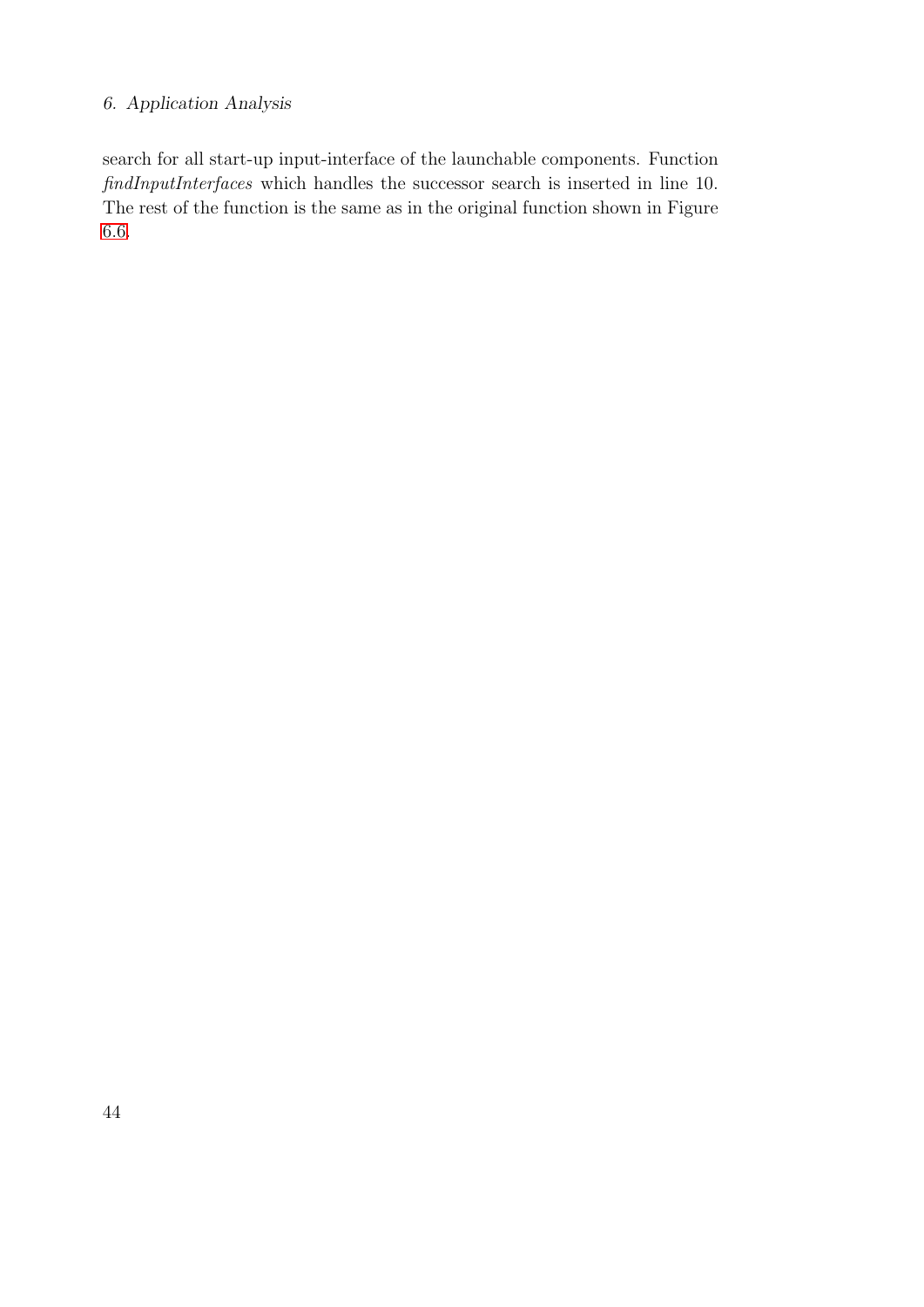In this chapter we present the current prototype implementation of the phases introduced in Chapter [6.](#page-28-0) We will first describe the tool ComponentGenerator for randomly generating component black boxes (Section [7.1.](#page-54-0) With this tool we simulate the analysis of application components and the black box generation. Until we replace the ComponentGenerator with analysis tools for real world applications, it enables us to execute first test and evaluation runs. Second, we describe in Section [7.2](#page-60-0) the status of the actual prototype implementation of our approach called VarDroid. We explain its basic architecture and how it can be configured for running in different execution modes.

# <span id="page-54-0"></span>7.1. ComponentGenerator

The *ComponentGenerator* is a tool for generating random application component black boxes and storing them in an XML file. In the following we will describe in more detail how the black boxes are created, which configuration options exist, and the used XML output format.

# 7.1.1. Component Generation

ComponentGenerator creates sets of application component black boxes with random internal structure. The produced sets are meant for testing VarDroid and getting performance results without having to analyse real world applications. Therefore, the black boxes only reflect the basic structure of real components and do not contain every feature possible for real components. For example, when creating an action tag for an input-interface as can be defined in the AndroidManifest.xml, ComponentGenerator uses generic names such as Action1, but does not use real action names, e.g., the in Android predefined action ACTION\_CALL for intending to make phone calls. The only exception is when creating an input-interface which can be directly started by the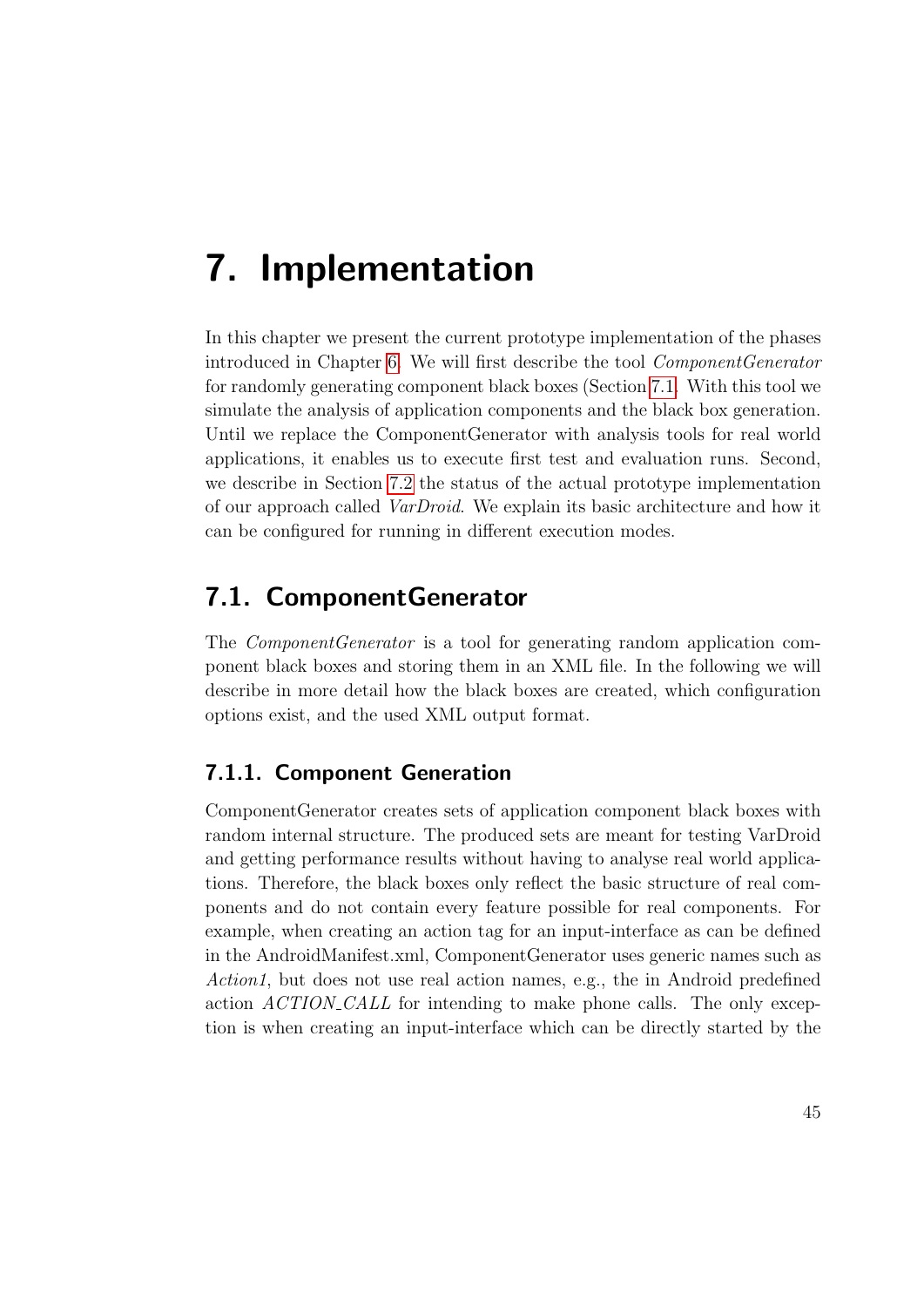user through clicking the application icon. Here, the actual predefined action ACTION\_MAIN is used. The same applies for categories.

Other component related features are not included at all. For example, there are no associations for components which would group components to an application. This implies that the generated test sets do not allow to fully test for security aspects related to the application sandbox. Another missing feature is, e.g., the Extra tag which can be defined for intent-filters in the manifest file. However, ComponentGenerator is meant as a test set generator and hence does not need to generate all aspects of real world application components.

Besides the existing limitations, ComponentGenerator allows to quickly generate huge test sets in which the internal structure of all component black boxes depends on certain probabilities. These probabilities can be set in a configuration file. Amongst others it can be specified how many elements of each type a component contains and with which likelihood there is a data-flow from one element to another. Generally, there can be only data-flow transitions from data sources to data sinks. However, there is no limit on how many outgoing or incoming transitions exist, respectively (though there can be maximal only one of each possible data source-data sink pair)

#### 7.1.2. Program Arguments

ComponentGenerator expects two mandatory runtime arguments: the path to the configuration file, and the path to the output file. The configuration file path is denoted with a preceding -config, the output file path with a preceding -o. The structure of the configuration and output file are described in the following sections.

## 7.1.3. Configuration Options

We will now introduce all configuration options for ComponentGenerator. Each of the options are mandatory for definition in the configuration file but the order is arbitrary. The tool expects a new line for each option and every line in the format "*option* = *value*". Empty lines are allowed. We use a uniform probability for the decisions and the selection of concrete values.

An example configuration file which we used for our evaluation is given in the Appendix [A.](#page-82-0)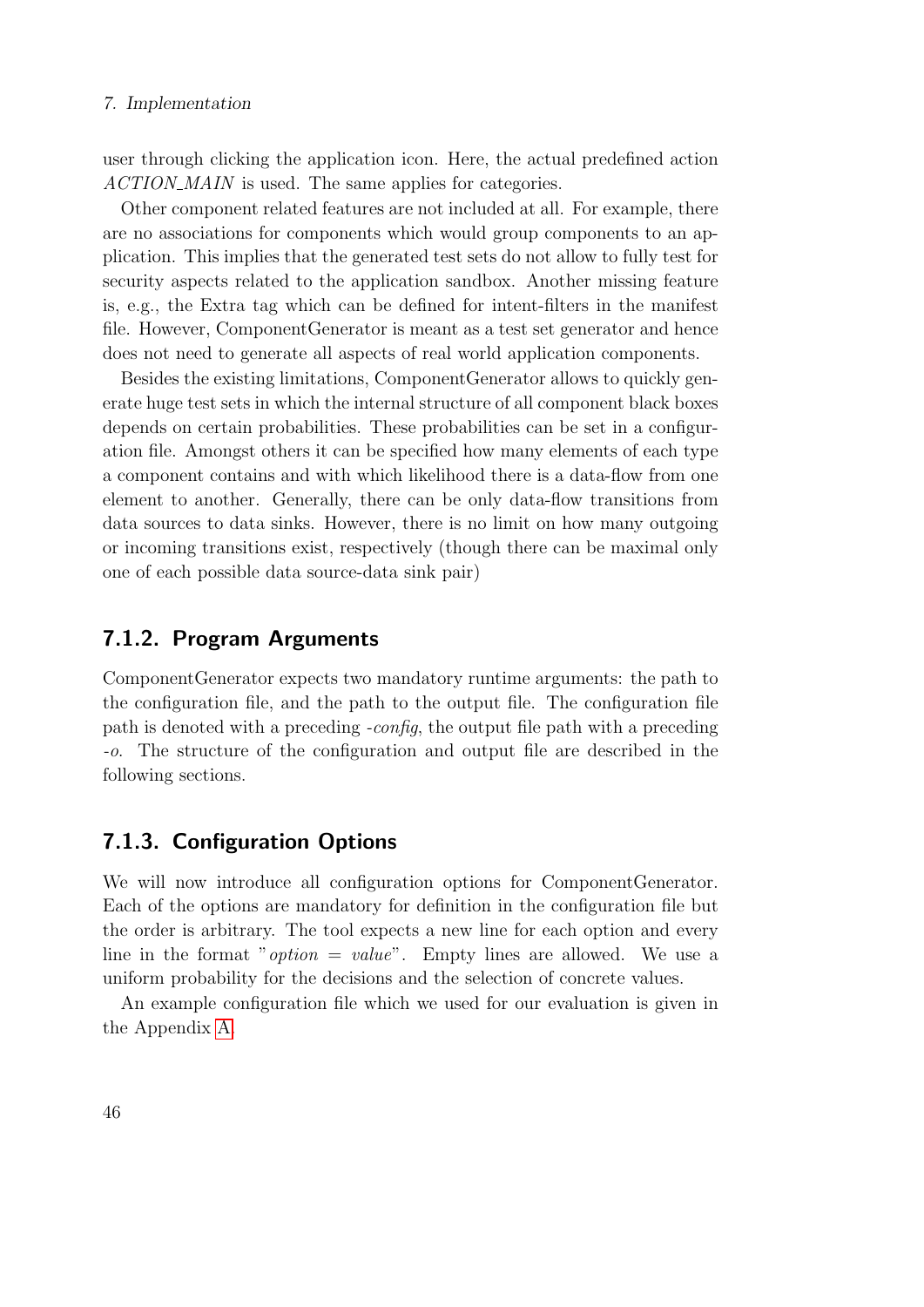- components: the total number of component black boxes. The value must be an integer and at least one.
- **minimizer-** the minimum number of input-interfaces. The value must be an integer and at least one. It also must be less or equal maxInputs.
- **maximum** number of input-interfaces. The value must be an integer and at least one. It also must be equal or greater than  $minInputs$ .
- **minOutputs:** the minimum number of output-interfaces. The value must be a non-negative integer and less or equal maxOutputs.
- **maxOutputs:** the maximum number of output-interfaces. The value must be a non-negative integer and equal or greater than  $minOutputs$ .
- minSources: the minimum number of internal data sources. The value must be a non-negative integer and less or equal maxSources.
- maxSources: the maximum number of internal data sources. The value must be a non-negative integer and equal or greater than  $minSources$ .
- minSinks: the minimum number of internal data sinks. The value must be a non-negative integer and less or equal *maxSinks*.
- maxSinks: the maximum number of internal data sinks. The value must be a non-negative integer and equal or greater than *minSinks*.
- **problinguishing**: the probability that a transition from an input-interface to an internal data sink is created. The value must be a floating point number in the interval from zero to one, while allowing the values zero and one.
- **problishinguiour probability** that a transition from an input-interface to an output-interface is created. The value must be a floating point number in the interval from zero to one, while allowing the values zero and one.
- probSourceOutput: the probability that a transition from an internal data source to an output-interface is created. The value must be a floating point number in the interval from zero to one, while allowing the values zero and one.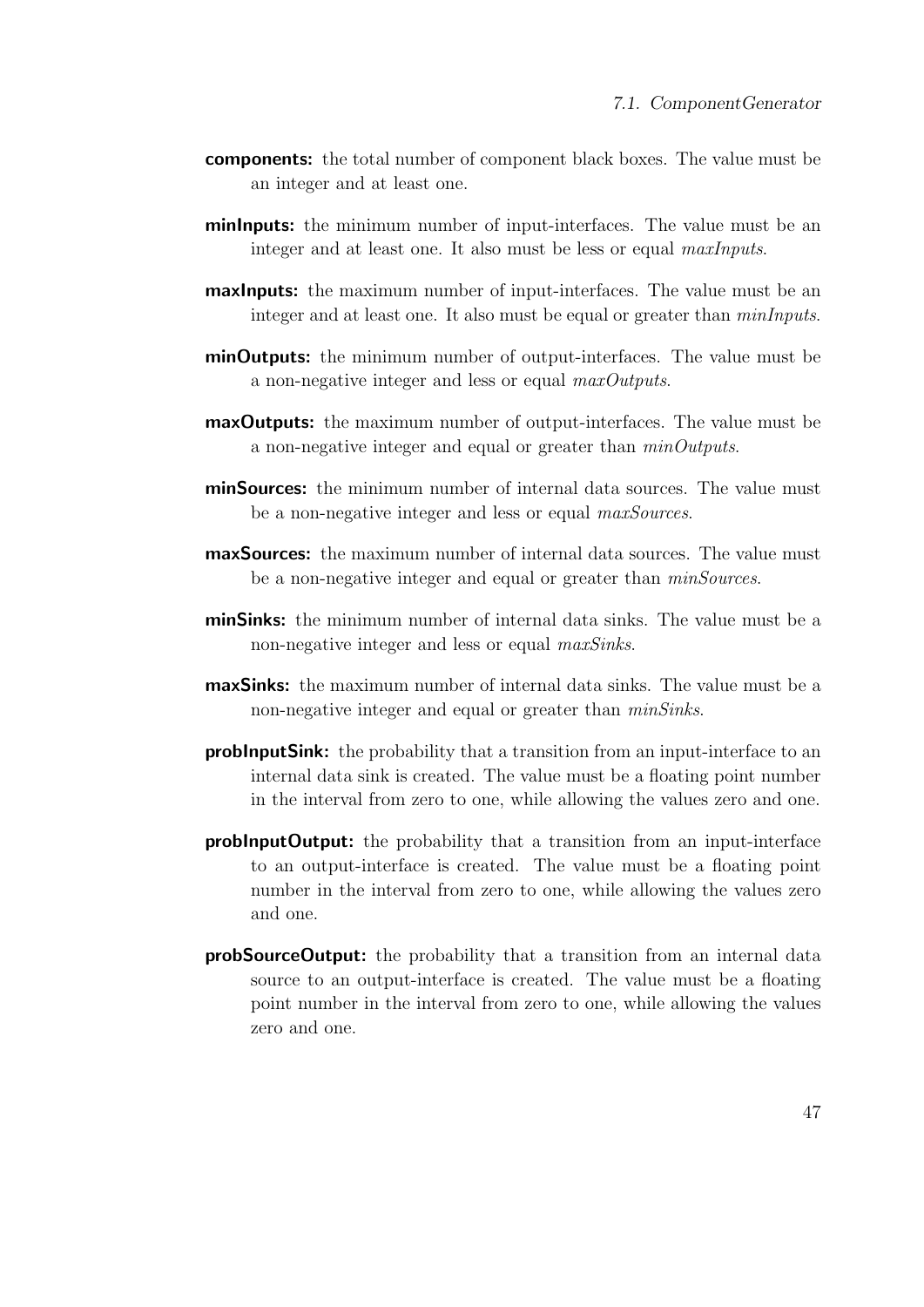- numActions: the total number of different actions generally available for intentfilters. Actions can only be set for implicit intents. The value must be a non-negative integer.
- probExplicitIntent: the probability that an output-interface represents source code of an explicit intent. The probability for an implicit intent is automatically set to "1−propExplicitIntent". The value must be a floating point number in the interval from zero to one, while allowing the values zero and one.
- numPermissions: the total number of different permissions generally available which can be required for the access to input-interfaces or granted to black box interfaces, respectively. The value must be a non-negative integer.
- probGrantPermission: the probability that a permission is required at an input-interface. The value must be a floating point number in the interval from zero to one, while allowing the values zero and one.
- probRequirePermission: the probability that a permission was granted to a component. The value must be a floating point number in the interval from zero to one, while allowing the values zero and one.
- numSecurityLabels: the total number of generally available security labels. The value must be a non-negative integer.
- probInputSecLabel: the probability that a security label is annotated to an input-interface. The value must be a floating point number in the interval from zero to one, while allowing the values zero and one.
- probSourceSecLabel: the probability that a security label is annotated to an internal data source. The value must be a floating point number in the interval from zero to one, while allowing the values zero and one.
- probSinkSecLabel: the probability that a security label is annotated to an internal data sink. The value must be a floating point number in the interval from zero to one, while allowing the values zero and one.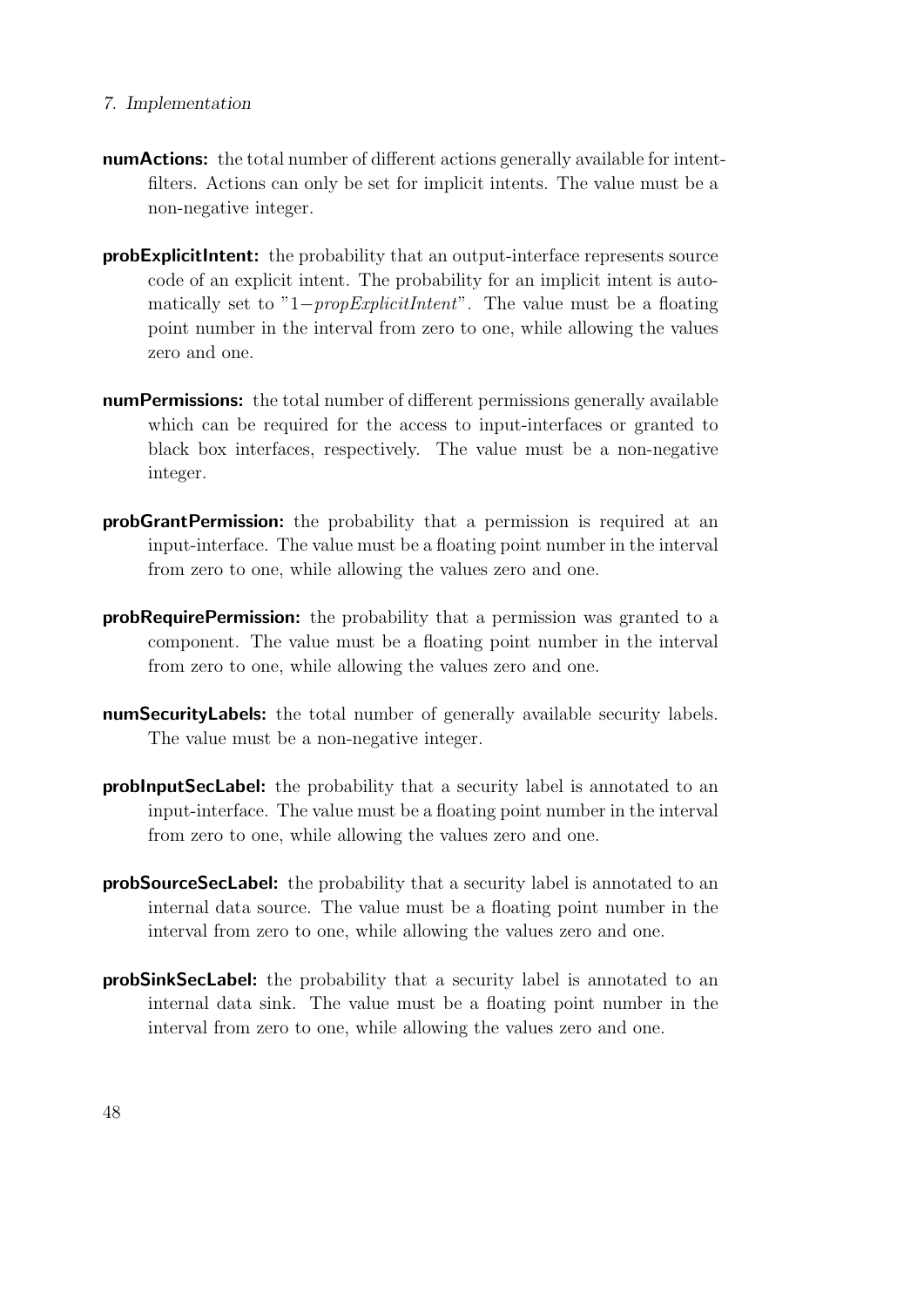probOutputSecLabel: the probability that a security label is annotated to an output-interface. The value must be a floating point number in the interval from zero to one, while allowing the values zero and one.

## 7.1.4. XML Output Format

The output created by ComponentGenerator is a file in XML format. An example snippet from an output file is shown in Figure [7.1.](#page-59-0) The example contains all allowed XML elements though in some cases arbitrary many are allowed, i.e. elements could be left out or multiple elements are valid.

Overall, the file includes at least one element component, representing a component black box. The component name acts as the identifier and thus must be unique within the component set. A component can have various elements: input-interfaces, internal-sources, internal-sinks, output-interfaces, relations, and granted-permissions. The order of these elements is arbitrary. Except input-interfaces, all other elements are optional.

The XML element input-interfaces is mandatory and inlcudes at least one input element with an component internal unique identifier and the flag if the intput-interface represents the entry point to the component launching the application. The input element can have a description element representing the Android intent-filter, and an element required-permissions listing the for this input-interface used permissions.

The elements internal-sources and internal-sinks are fairly similar. The first one contains all internal source definitions (source elements), whereas the second contains all internal sink definitions (sink elements). The source and sink elements have each a component internal unique identifier and optionally specifies the annotated security label (*label* element).

The output-interface has a component internal unique identifier. Additionally, it must specify if the target component(s) are called implicitly or explicitly. The example in Figure [7.1](#page-59-0) shows an explicit call. An implicit call can be defined in the same way as the description for input-interface "in1" in the example.

The relations element lists the transitions between black box elements in the relation elements. Recall, that only transitions from data sources to data sinks are valid.

Last, the *granted-permissions* element lists the permissions granted to an Android component as specified in the manifest file (*permission* elements).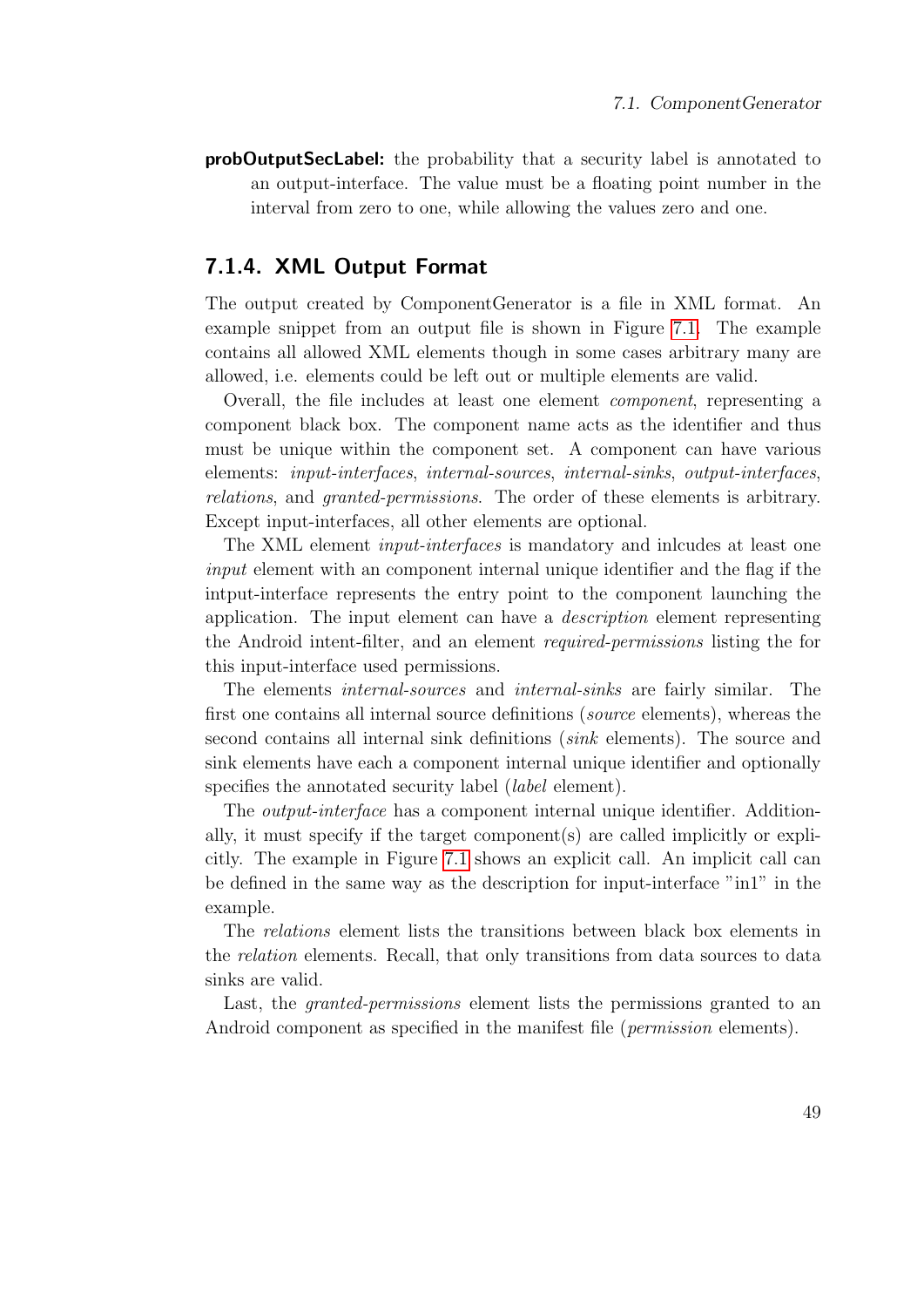```
1 < components >
2 < component name =" Comp42 " >
3 < input - interfaces >
4 < input name =" in1 " startup =" false " >
5 < descriptions >
6 < implicit >
7 < action name =" android . intent . action . MAIN "/ >
8 < category name="android.intent.category.LAUNCHER"/>
9 </ implicit >
10 </descriptions>
11 <required-permissions>
12 <permission name="p2"/>
13 </ required - permissions >
14 </ input >
15 </ input - interfaces >
16 < internal - sources >
17 < source name="src1">
18 < 1abel conf = "L2" />
19 </ source >
20 </internal-sources>
21 < internal - sinks >
22 < sink name =" sink2 " >
23 <label conf="L0" />
24 \langle/sink >
25 </ internal - sinks >
26 < output - interfaces >
27 < output name =" out1 " >
28 < descriptions >
29 <explicit target="Comp23"/>
30 </ descriptions >
31 </ output >
32 </ output - interfaces >
33 < relations >
34 < relation input="in1" sink="sink0"/>
35 < relation input="in2" sink="sink0"/>
36 </ relations >
37 < granted - permissions >
38 < permission name =" p1 "/ >
39 </ granted - permissions >
40 </ component >
41 ...
42 </ components
```
Figure 7.1.: Example XML output snippet created by ComponentGenerator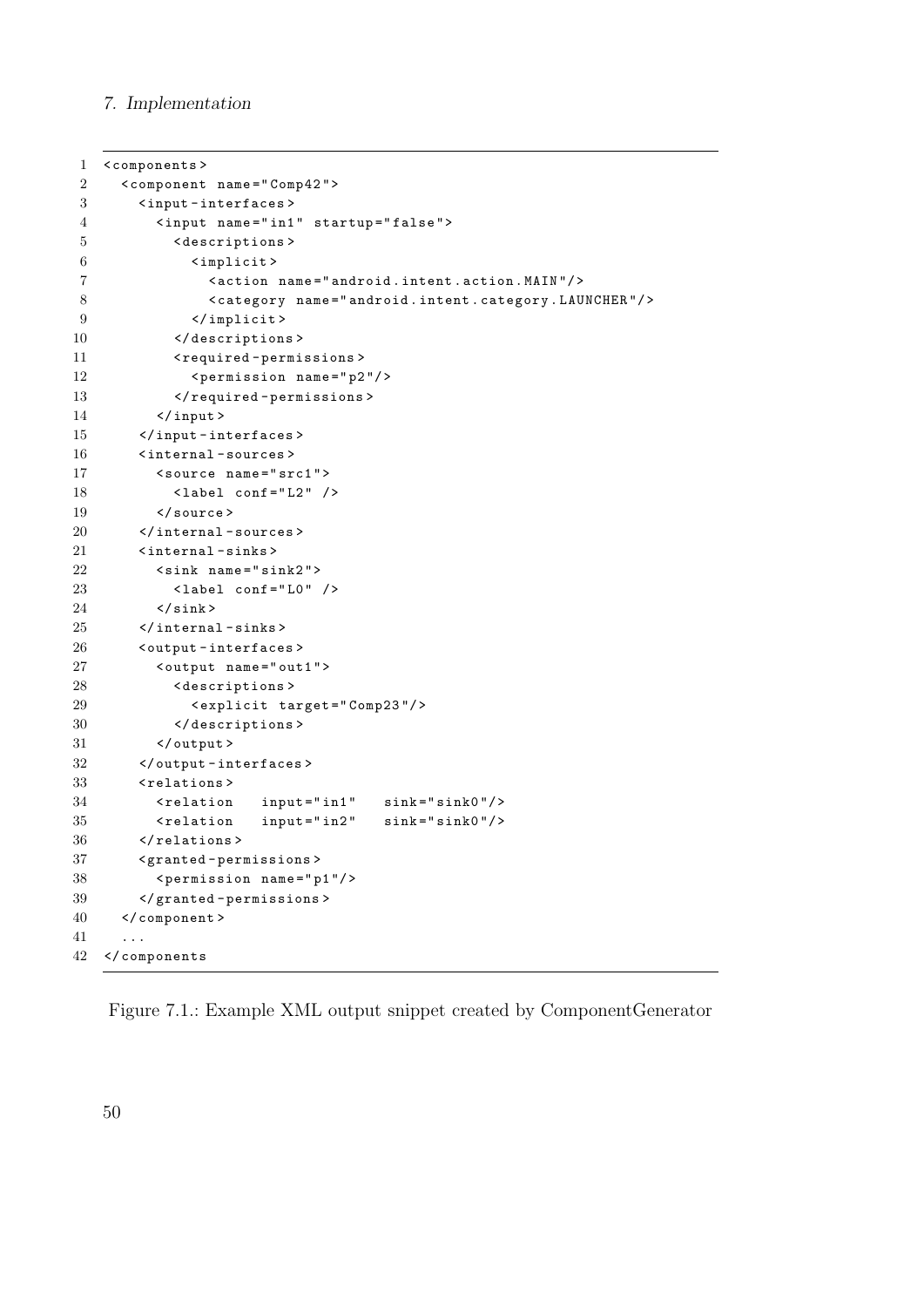# <span id="page-60-0"></span>7.2. VarDroid

In this section we introduce VarDroid. VarDroid is the prototype implementation of the overall approach presented in this master thesis. Its basic design is shown in Figure [7.2.](#page-60-1) Its core module is the so called Propagation Handler which implements the security label propagation functions of Phase 3. The Propagation Handler retrieves the black box component call graph from the Component Connector which implements the functions of Phase 2. The call graph can either be requested completely or stepwise as described in Section [6.4.](#page-50-0) The Propagation Handler also calls the Conflict Detector at certain points to check for security conflicts. All three modules can be configured in many ways. A user of VarDroid can specify the Component Connoector's source file for the black boxes, the file containing the security conflict specification, and the execution modes of the Propagation Handler.

<span id="page-60-1"></span>

Figure 7.2.: VarDroid implementation architecture

In the remainder of this chapter, we first describe the available execution modes and configuration options (Section [7.2.1\)](#page-61-0). Afterwards, we give an overview about the implementations of the three computation phases (Sections [7.2.2](#page-63-0) - [7.2.4\)](#page-64-0). Last, in Section [7.2.5,](#page-65-0) we explain the implementation of the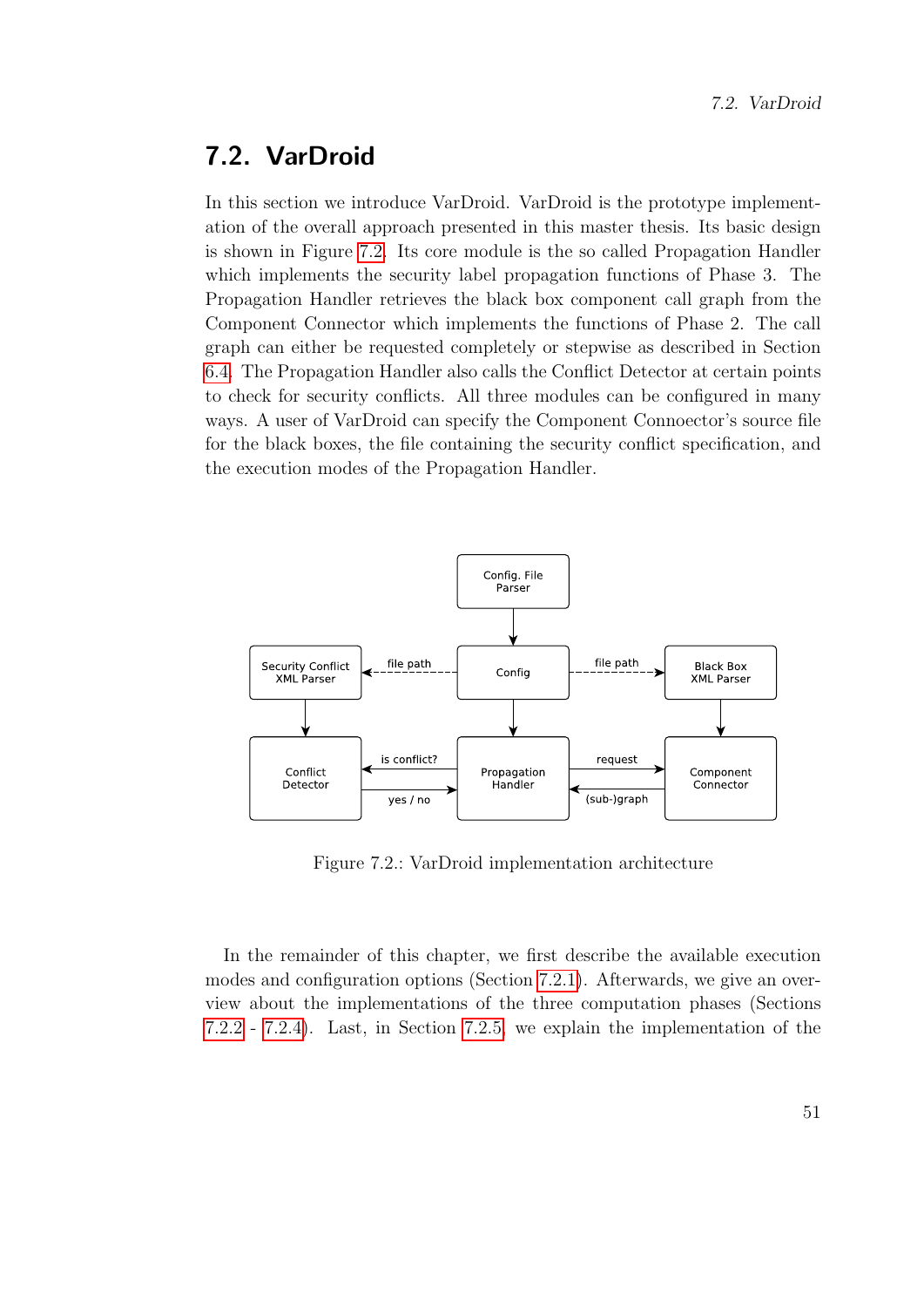conflict detection mechanism.

# <span id="page-61-0"></span>7.2.1. Execution Modes and Configurations

One of the design goals was to make VarDroid as easily evaluable and comparable in the different execution modes as possible. Therefore, VarDroid provides various configuration options which are specified in a configuration file. All options are mandatory. VarDroid uses a single configuration file which location must be given as the only runtime argument. The command for running the VarDroid jar-file is:

java -jar "path/to/VarDroid.jar" "path/to/configuration/file"

The order of the configuration options in the file is arbitrary though there must be a new line for each option. Space lines are allowed. Each configuration option must be defined in the following format:

" $\text{option name}$ " = "value"

In the following, we will explain all execution modes and show how to practically configure them.

Component Call Graph Generation There are two ways of creating the component call graph. The first one as described in Section [6.2](#page-36-1) is to separately construct the full component call graph up to a certain call depth and then propagate the security labels based on this graph. The other way is the combination of the second and third phase and to construct the call graph on demand as described in the optimisation in Section [6.4.](#page-50-0) VarDroid allows to switch between the two strategies to find the successive component black boxes. Further details on the concrete implementation of the component call graph generation can be found in Section [7.2.2.](#page-63-0)

The desired construction behaviour is specified through the configuration option findSuccessor. The only valid values are either separate for the unoptimised or combined for the optimised component call graph creation.

Maximal Call Depth If the separate component call graph construction is chosen it is possible that call loops occur which lead to non-terminating behaviour. We overcome this issue by introducing a maximal component call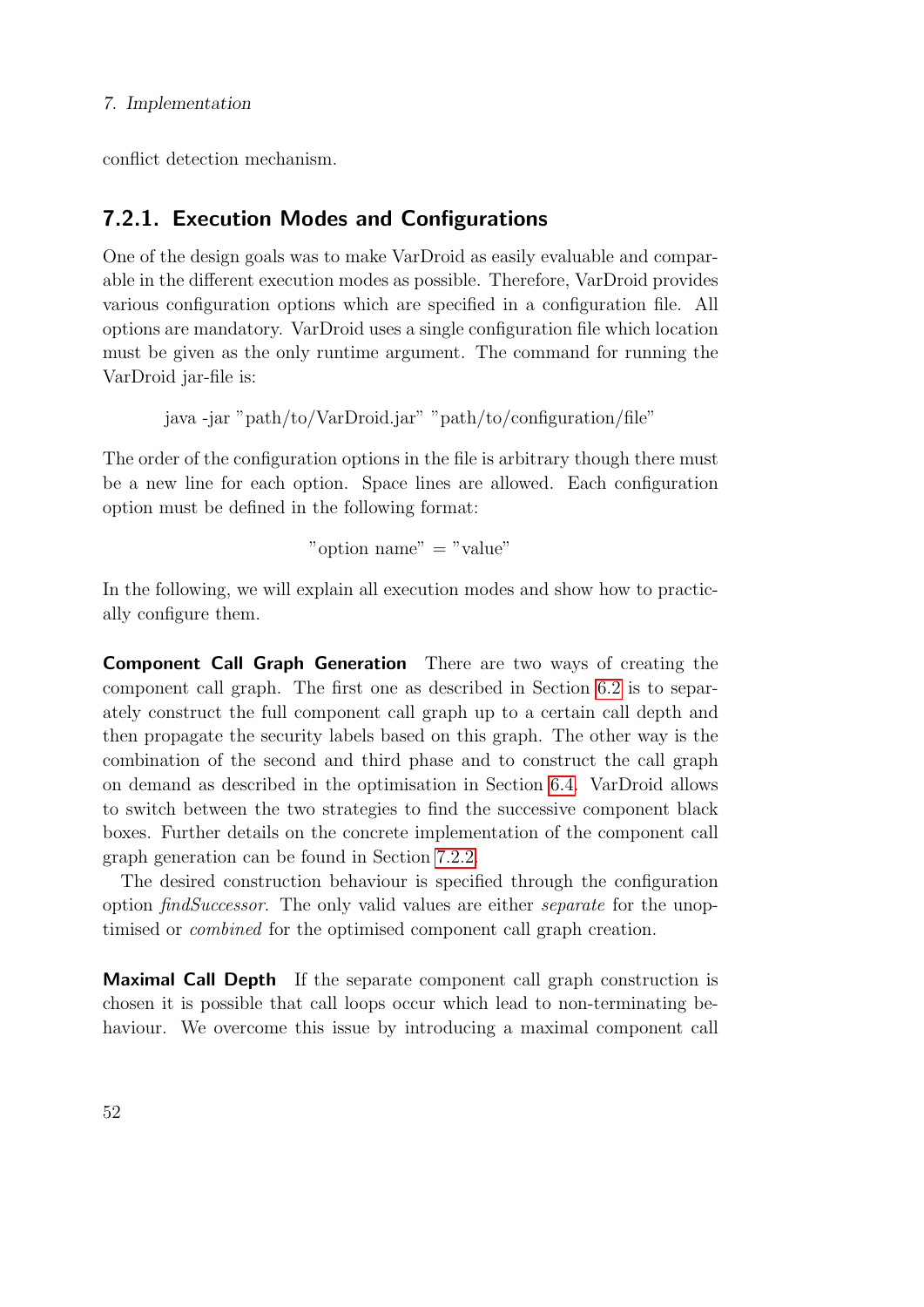depth, i.e. artificially limiting the size of the graph. If the value combined is set for the configuration option  $findSuccessor$ , the maximal call depth simply ignored.

The maximal call depth is defined through the option *callDepth*. The value must be a non-negative integer. If the call depth is 0, VarDroid never searches for black box successors. If it is set to 1, VarDroid performs the search once and so forth.

**Merge Modes** VarDroid implements different merging strategies for better comparison of the practical performance. Besides the global merging of states as described in Section [6.3,](#page-42-1) VarDroid also allows to run the analysis without globally merging states. Other modes only focus on merging black box elements either globally or only on level-basis. It is also to not merge at all. More details on the concrete implementations of the different merge modes can be found in Section [7.2.4.](#page-64-0)

The configuration option for selecting the merge mode is *mergeMode*. It expects one of the following values for the respective above mentioned merge modes: state-global, state-level, elem-global, elem-level, none

Component Black Box Definition File As stated earlier in Section [6.1,](#page-29-0) VarDroid does not implement the component black box generation itself but rather relies on specialised external tools to perform this task. The integration of a data-flow analysis tool is currently not done yet. Therefore, we use the tool ComponentGenerator which produces a file with XML-formatted random component black boxes. ComponentGenerator is introduced in Section [7.1.](#page-54-0)

The path to the concretely used XML file containing the black boxes must be given as the value of the configuration option input.

**Conflict Definition File** The purpose of VarDroid is to detect conflicts in the security labels occurring in the component call graph. However, it must be defined what conflicts actually are. The path to the XML formatted file containing this definition is given as the value of the configuration option conflicts. The concrete implementation of conflict detection is discussed in Section [7.2.5.](#page-65-0)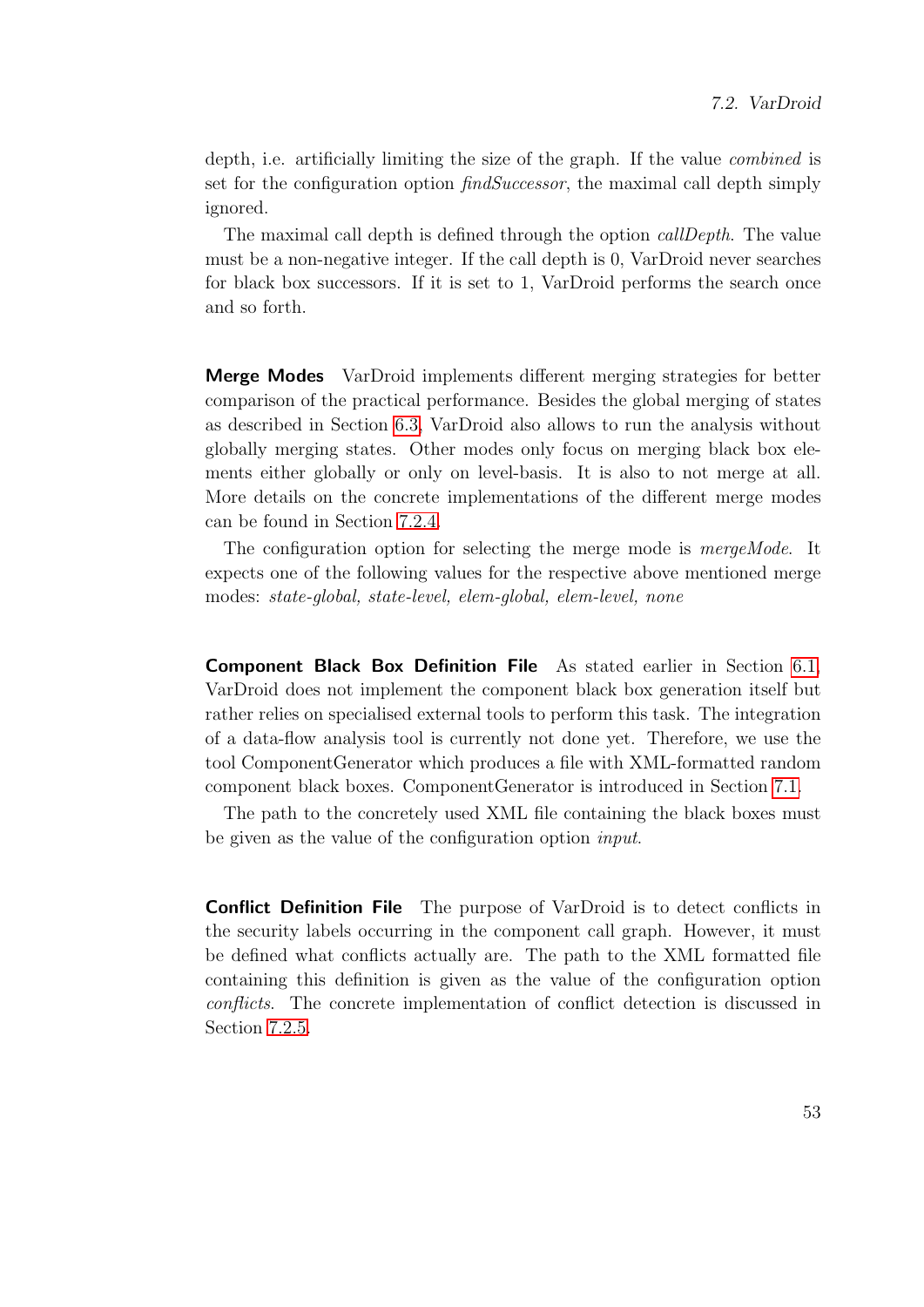**Logging** There are three logging types available for VarDroid: debugging, warning and error. Log output is produces in various situations in the source code. The output can be enabled or disabled for each logging type individually.

The configuration option *log* specifies for which logging type output is produced. Valid values are the characters  $d, w$  and  $e$ . To enable logging types, the respective characters are concatenated in arbitrary order, i.e.  $log = dew$  is equivalent to  $log = wde$ . If a logging output is unwanted, the respective character is left out. To fully disable logging, use none instead of the characters.

**Graphical Output** VarDroid provides the feature to create a graphical representation of the constructed component call graph of Phase 2 and the merged graph after Phase 3. If not present, a folder named "output" is automatically created in the current working directory. The graphs are written to separate files in the "output" folder. The files are created in the graph description language DOT [\[20\]](#page-86-0). Be aware that the size of the graphs can grow rapidly. Therefore, it is recommended to only use this feature when very small component black box sets are analysed.

The graphical output can be enabled or disabled by setting either a 1 or a 0 as the value of the configuration option dot, respectively. Additionally, it is possible to enable or disable transition labels. The values 1 enables and 0 disables the option labels, respectively. If the graphical output is disabled, the value for labels is ignored.

# <span id="page-63-0"></span>7.2.2. Blackbox Generation (Phase 1)

As explained in Section [6.1,](#page-29-0) VarDroid does not implement the component black box generation itself but relies on specialised tools, e.g. FlowDroid[\[3\]](#page-84-0), to fulfil this task. However, in this master thesis we want to focus on the algorithms for security label propagation and conflict detection as described in Sections [6.2](#page-36-1) and [6.3,](#page-42-1) respectively. Therefore, we use the tool ComponentGenerator, introduced in Section [7.1,](#page-54-0) to generate random component black boxes. ComponentGenerator writes its results to an XML formatted file. So, at this point VarDroid only needs to parse the component black boxes from file and to create the black boxes in their Java object representation for further processing.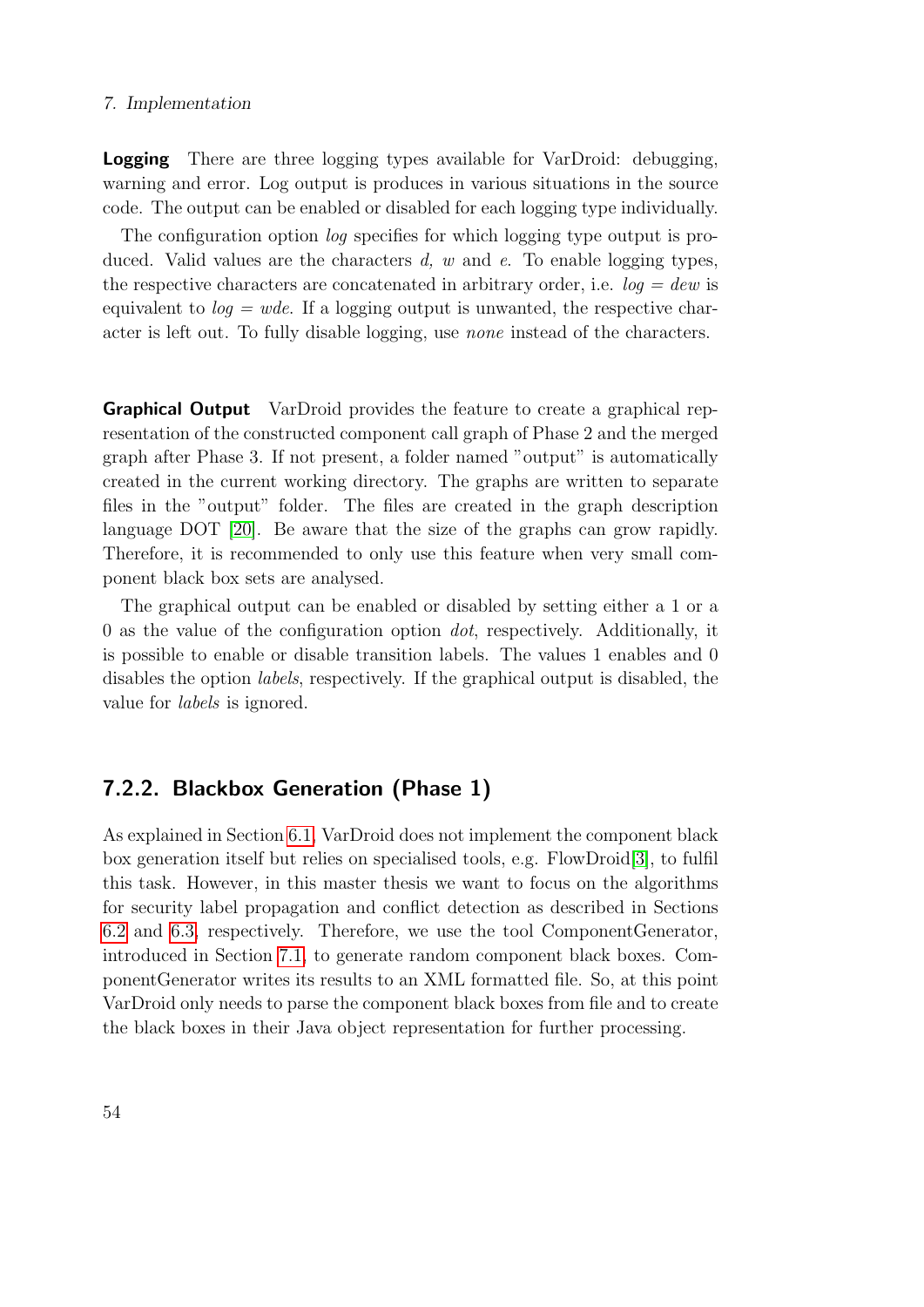## 7.2.3. ComponentConnector (Phase 2)

VarDroid implements Phase 2 of our approach (Section [6.2\)](#page-36-1) in the abstract and generic ComponentConnector Java class. It defines all methods for either executing Phase 2 separately or in combination with Phase 3 (cf. Section [6.4\)](#page-50-0). Thus, it allows to either construct the full component call-graph up to a specified call depth or to only find successive component black boxes stepwise.

ComponentConnector also supports the different merging modes which is either black box element based or state based. More precisely, we inherited two subclasses from ComponentConnector, namely ElementConnector and State-Connector, which implement the modes. However, the ComponentConnector implementations do not differentiate between level or global based merging. This is due to the purpose of finding successive black boxes which is the same for level and global merging modes.

A ComponentConnector is a passive module meaning that it never triggers any actions itself but rather waits for a PropagationHandler instance (see Section [7.2.4\)](#page-64-0) to call it respecting the current execution mode.

## <span id="page-64-0"></span>7.2.4. PropagationHandler (Phase 3)

The propagation handler implements the propagation of security labels and the different merging modes. It is responsible for calling the component connector accordingly, i.e. either for a separate or combined construction of the black box call graph (Section [6.4\)](#page-50-0). The propagation handler also calls the conflict detector during the propagation process to allow on-the-fly conflict detection. The conflict detector is explained in Section [7.2.5.](#page-65-0)

The different merging modes are in fact implemented separately. So, we provide an implementation for all of the following merge modes:

- None This implementation provides no merging at all. It uses the full black box call graph with the up to exponential size. This mode was implemented to demonstrate the basic problem motivating this work.
- **Black Box Elements (level merge)** In this mode, the Propagation Handler propagates security labels while only merging black box elements with the same call depth. This means in particular that there is no fixed point detection and hence, we need a maximal call depth to ensure termination. Also, there is no notion of state.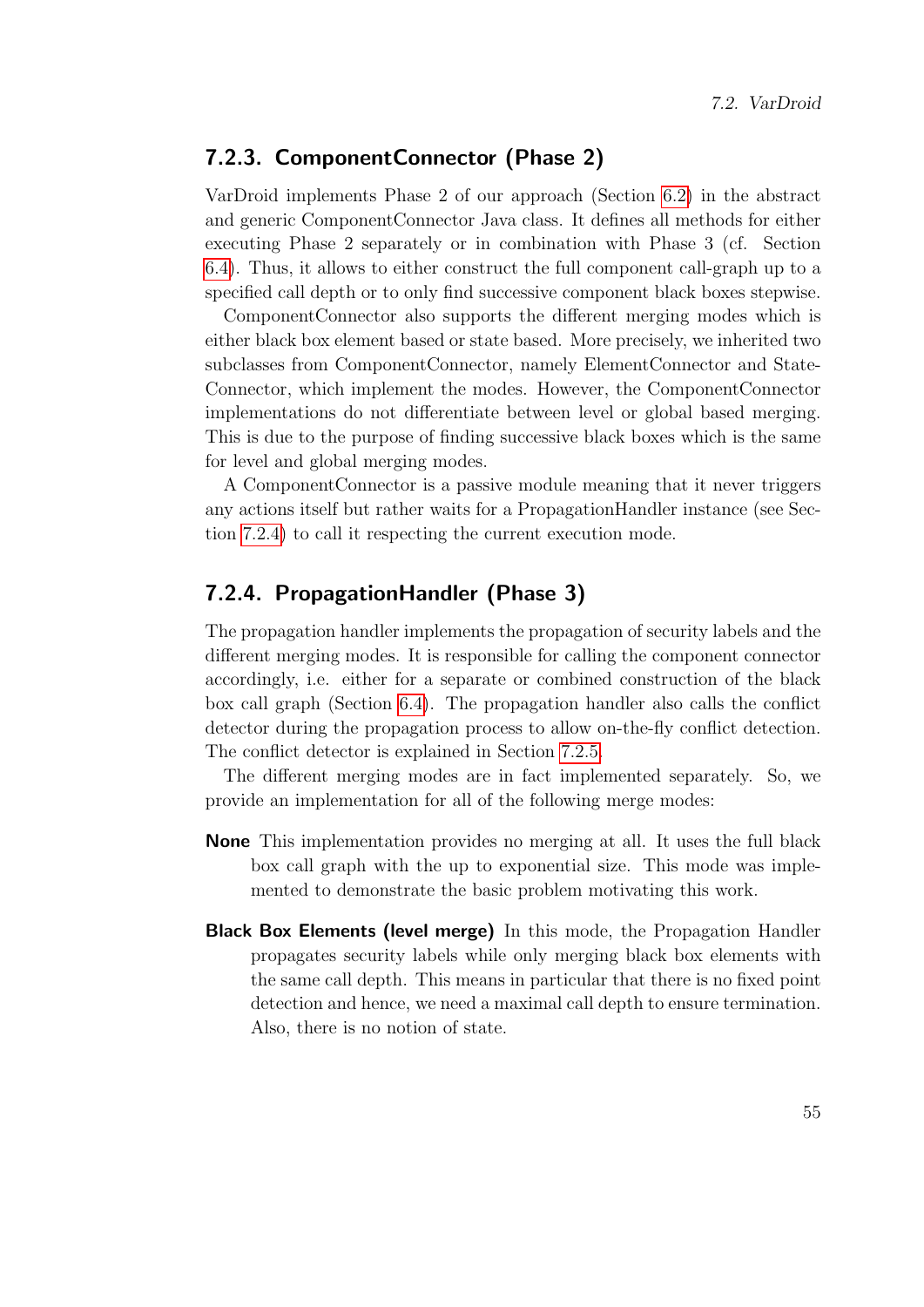- Black Box Elements (global merge) Similar to the level-based element merging, this mode only merges black box elements but this time on the overall call graph. Therefore, we have a fixed point detection implemented in this mode. Again, there is no notion of state.
- **States (level merge)** This mode is based on the level based black box element merge mode. However, this implementation introduces states. So, additionally to the merge of black box elements, the resulting elements are grouped to states complying the definition of Section [5.1.](#page-24-1) Since there is no fixed point detection, a maximal call depth is required to ensure termination.
- States (global merge) Eventually, the last mode implements Phase 3 exactly as described in Section [6.3.](#page-42-1) Thus, it extends the previously introduced mode by additionally merging states globally, i.e. detecting whether the exact same state occurred before.

VarDroid can be configured to run in one of the above merging modes with either separate or combined construction of the black box call graph. We give more details on the configuration options in Section [7.2.1.](#page-61-0) We tried to implement the propagation handlers as similar as possible to allow a expressive comparison of the different modes. The evaluation and comparison is presented in Chapter [8.](#page-68-0)

# <span id="page-65-0"></span>7.2.5. ConflictDetector

The conflict detector implements the decision point that checks security labels for certain security conflicts. Besides the merging functions, it is the only module in VarDroid that depends on the definition of security labels and security conflicts. Currently, the conflict detector implements the definition given in Section [5.2.](#page-25-0)

The concrete security conflicts must be pre-defined in an XML formatted file. The path to this file is specified in the runtime configuration file as described in Section [7.2.1.](#page-61-0) Security conflicts are basically certain unwanted security labels. This representation is reflected in the XML structure of the specification file. Figure [7.3](#page-66-0) shows an example set of security conflicts specifying security labels  $\{L0, L1\}$  and  $\{L0, L2\}$  as unwanted. Similar to the given example, arbitrarily many security conflicts of arbitrary size can be specified in general.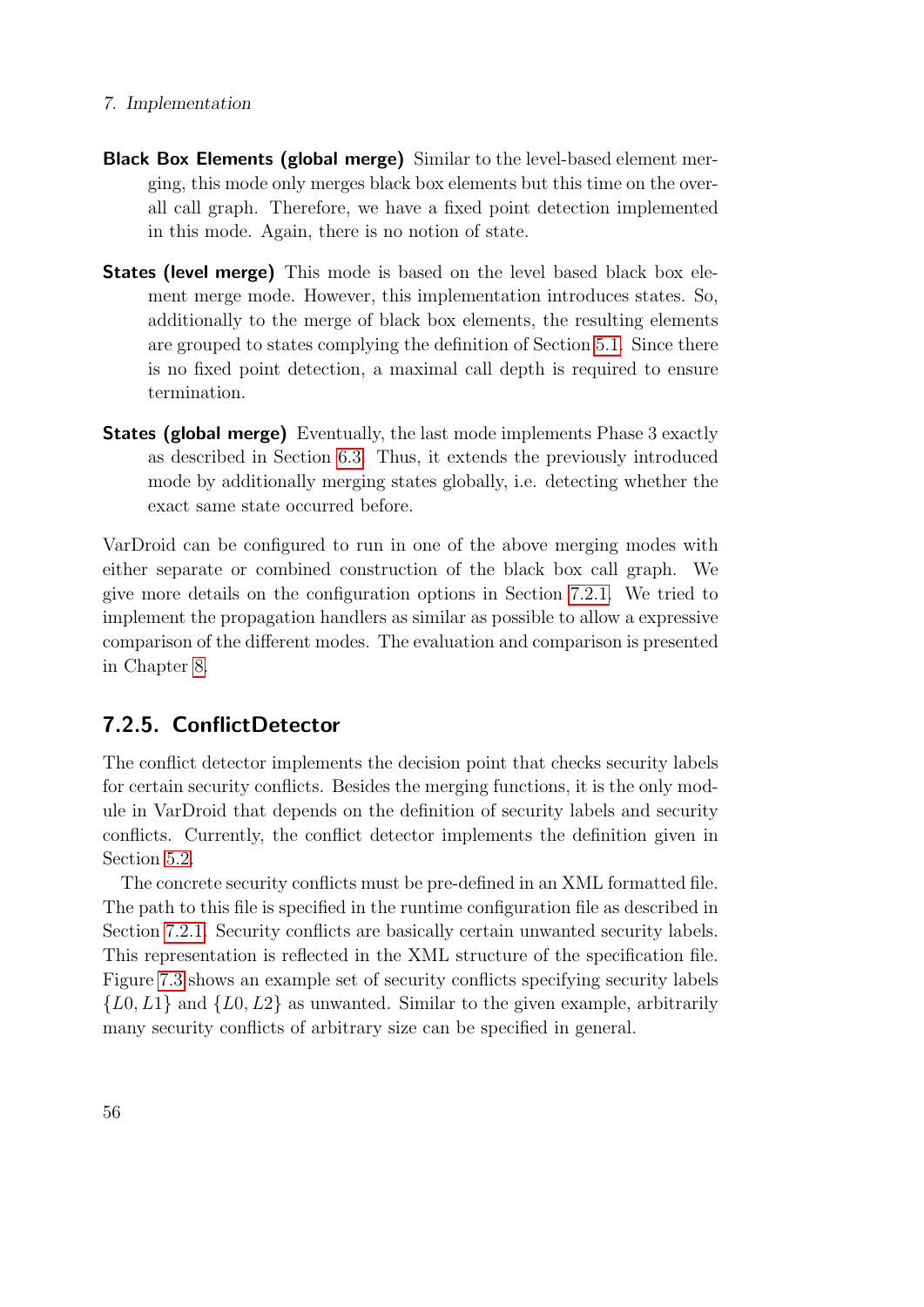```
1 < conflicts >
2 < conflict >
3 < label conf =" L0 " / >
4 < label conf =" L1 " / >
5 </ conflict >
6 < conflict >
7 < label conf =" L0 " />
8 < 1abel conf = "L2" />
9 </ conflict >
10 </ conflicts >
```
Figure 7.3.: Exemplary security conflict specification in XML format

The conflict detector implements only the decision point which implies it does not know anything about the analysis algorithms itself. Therefore, the propagation handler is responsible to call the conflict detector in appropriate situations. Currently, this is whenever a security conflict is updated. However, the separation of the conflict detector from the actual analysis algorithms allows to keep the propagation handler independent from the definition of security labels and security conflicts.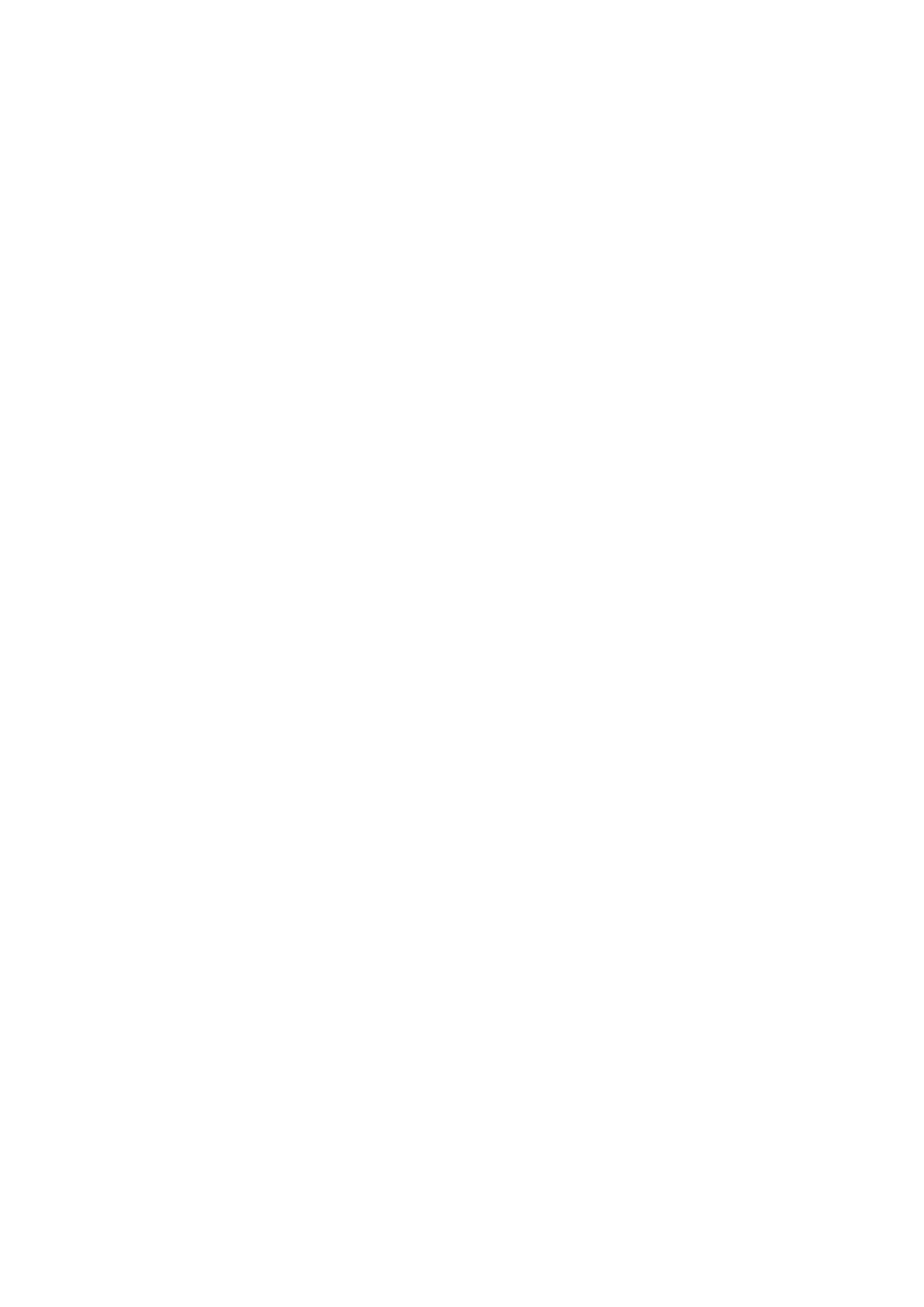# <span id="page-68-0"></span>8. Evaluation

The (though yet far away) goal of our approach is to be able to analyse a whole application store. Therefore, it is important to measure the performance of VarDroid right from the beginning. We executed several experiments to see how VarDroid scales in general, and how it performs compared to other merging strategies, in particular to the naive execution with no merging at all and to component element merging, i.e. merging without the notion of states. In our experiments we focused mostly on execution times.

In this chapter we will discuss the evaluation of our prototype implementation VarDroid. We first describe the execution environment and configuration and then report the evaluation results. We conclude this chapter by interpreting the results and derive implications and consequences to improve our approach in future work.

# 8.1. Execution configuration

We performed all experiments with an Ubuntu 12.04 operating system on a Dell PowerEdge R715 with 2.8 GHz and 128 GB RAM. However, we limited all JMVs to a maximum of 32 GB which was only exceeded twice<sup>[1](#page-68-1)</sup>. VarDroid implements five analysis modes as described in Section [7.2.4:](#page-64-0) no merging, level-based black box element merging, global black box element merging, levelbased state merging, and global state merging. For each of these modes we executed analyses on component black box sets in the range from 100 to 2000 components. We increased the set sizes stepwise with 100 black boxes. For every set size we repeated each experiment ten times (ten different sets for each size) to get more expressive mean values, e.g., for the execution times.

<span id="page-68-1"></span><sup>1</sup>For the memory exceedances we did not count runs without any kind of merging since they all ran out of memory after only few call depths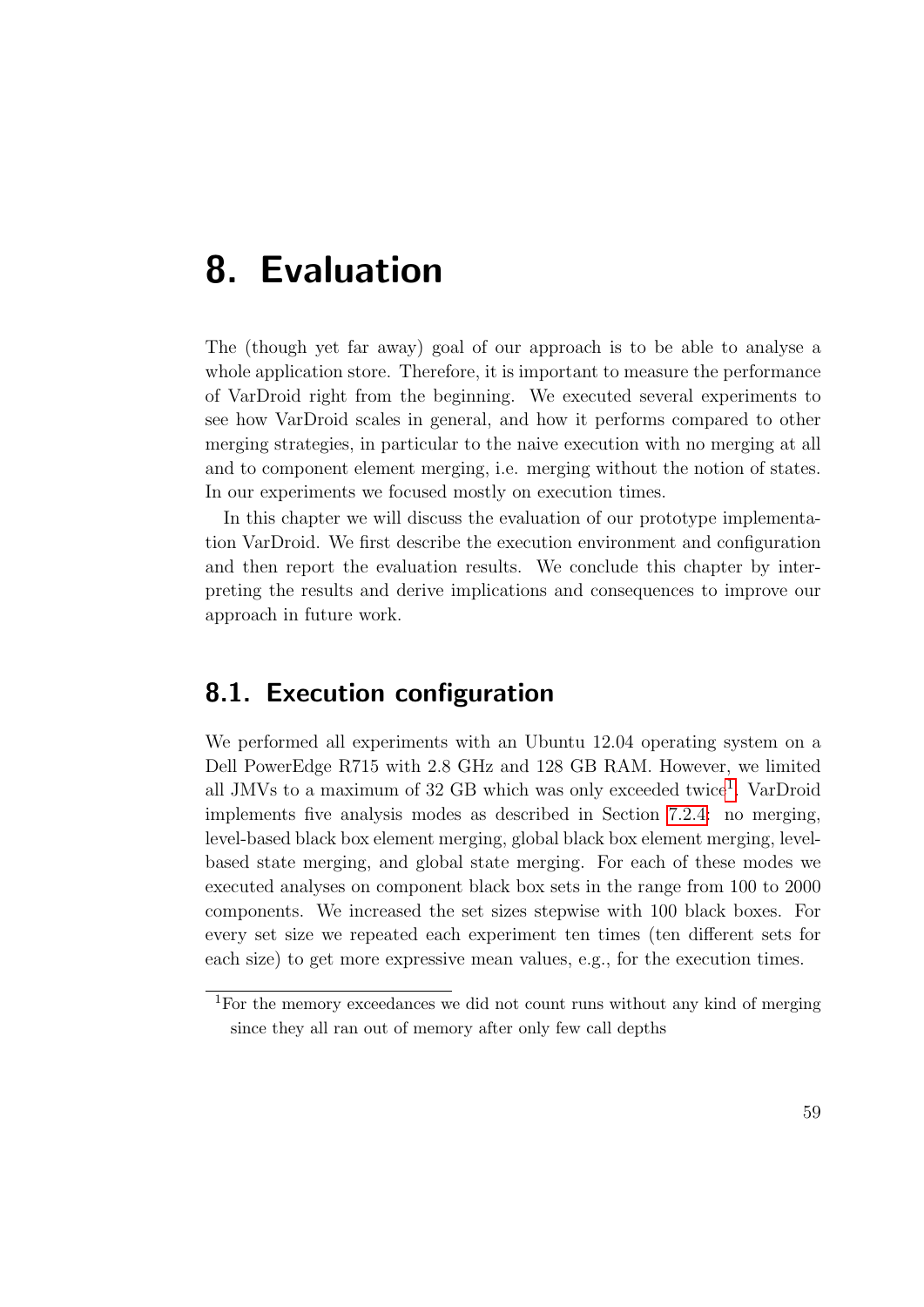#### 8. Evaluation

The black box component sets were all randomly generated by the ComponentGenerator introduced in Section [7.1.](#page-54-0) The used configuration file is provided in the appendix  $2$ .

In our experiments there are three different security tokens L0, L1, L2. Though we propagate these labels through the data-flow graph and update the black box elements appropriately, security conflicts play a secondary role in our experiments. Therefore, we used a rather simple security conflict set shown in Figure [8.1.](#page-69-1) Instead of evaluating the set of detected conflicts, we focus on the overall execution performance of VarDroid. All experiments were

```
1 < conflicts >
2 < conflict >
3 < label conf =" L0 " / >
4 < label conf =" L1 " / >
5 < label conf =" L2 " / >
6 \le \sqrt{\text{conflict}}7 </ conflicts >
```
Figure 8.1.: Security conflict set used for the experiments

exclusively executed with the optimisation as described in Section [6.4,](#page-50-0) i.e. with combined black box connecting and security label propagation.

# 8.2. Evaluation Results

In this section we will show the evaluation results. We evaluated the approach regarding the needed maximum call depths, and the graph sizes, and the overall execution times. Though we intended to compare our results with a naive analysis, i.e. without any kind of merging at all, we excluded it from the resulting statistics. The reason is that with a component black box set of only 100 we always ran out of memory after a call depth of only 5 even though we

<span id="page-69-0"></span><sup>&</sup>lt;sup>2</sup>The appendix shows the configuration file for 2000 components. Though this number varies for the different experiments, the rest of the file stays the same for all experiments.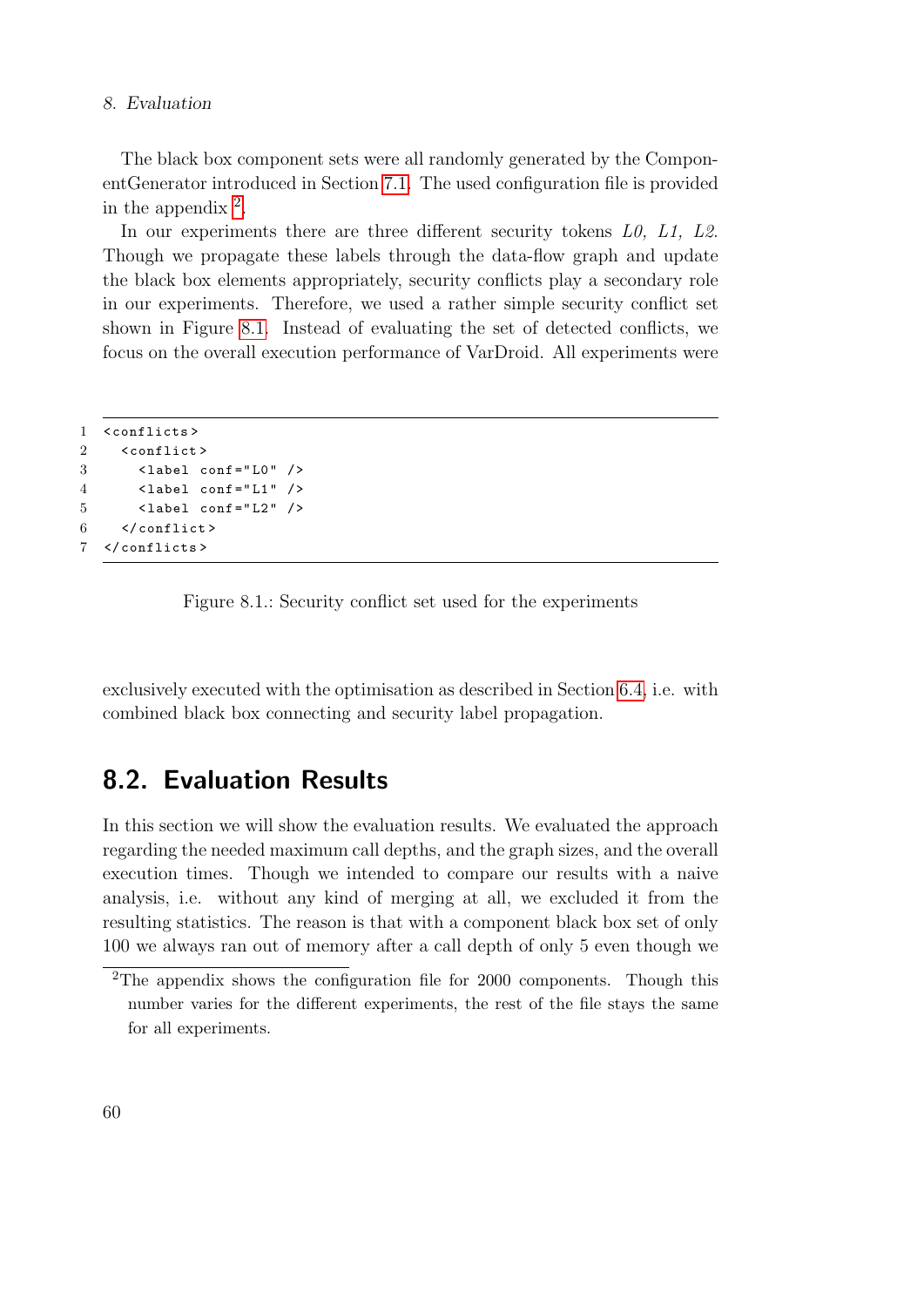doubled the JVM's available memory to 64 GB. Though this fact is interesting by itself the obtained numbers are not expressive enough for any statistic especially when it comes to comparing them to the other execution modes.

Besides for the no-merging mode we also encountered two memory exceedances when performing analyses in the level-based element merge mode. Both times the black box set was of size 2000. Once it occurred at the call depth of 65 the second time at the call depth of 100. The reason for this is the immense graph size which almost linearly grows for the level-based element merging. We discuss the graph size evaluation in more detail in Section [8.2.2.](#page-71-0)

In VarDroid we use the hash values of states for the equivalence comparison. For the computation of the hash value we use the states security label and the contained black box elements which matches exactly the definition of state equivalence as given in Section [6.3.2.](#page-43-0) The usage of hash values is a simple trick to reduce the comparison of two states to a simple numeric one. However, there is the possibility of hash collisions, i.e. the situation in which the hash codes are equal without their states being equivalent. In all the evaluation runs we encountered in total only four collisions<sup>[3](#page-70-0)</sup>. Though this is an acceptable rate, every collision distorts the final result and therefore in future work we must look into ways to reduce the chances for collisions even further.

# 8.2.1. Graph Call Depth

The evaluation of the needed call depths was motivated by the question how fast the algorithms terminate in terms of the graph size and fixed point detection. As we will see later, the call depth is directly related to the graph size and execution times. We show the result of the call depth evaluation in Figure [8.2.](#page-71-1)

For all performed evaluations we set the maximum call depth to 100. Since the level-based execution modes of VarDroid do not implement fixed point detection their maximum call depth is trivially always exactly 100. Because of the same graph depth, their behaviour is in general fairly similar for the black box element count as well as for the overall execution time which we both discuss in the following subsections.

The call depth of the two modes implementing global merging are relatively low with a mean of 4.25 for the global element merging and a mean of 31

<span id="page-70-0"></span><sup>3</sup>again without taking the no-merge execution mode into account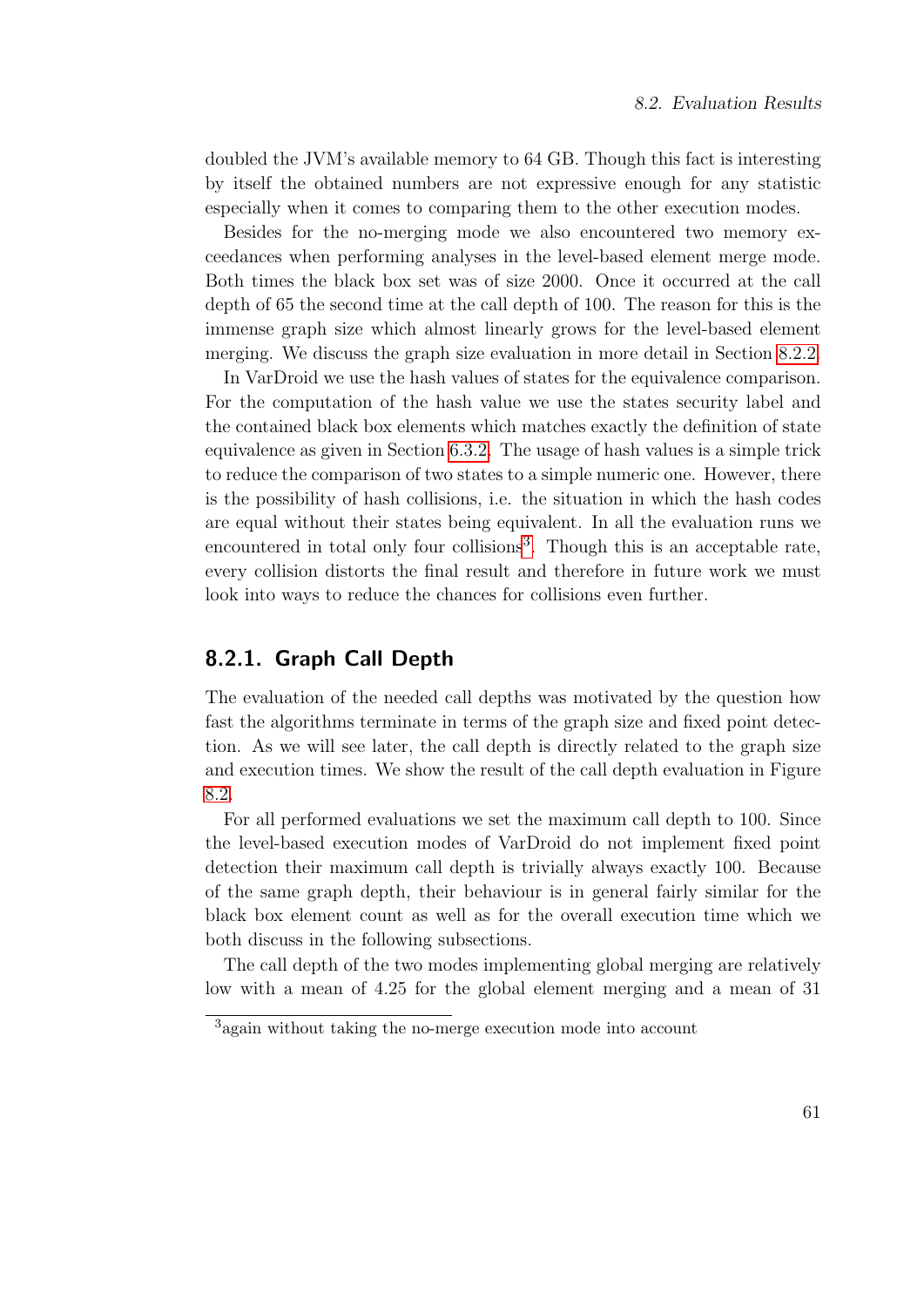#### 8. Evaluation

<span id="page-71-1"></span>

Figure 8.2.: Mean black box call depths using black box set in the size range from 100 to 2000.

for the global state merging. While the global element merging stays almost constant, the call depth of the global state merging deviates much more. Also for the latter, there is a slight increase in the needed maximum call depth from a mean 27.2 in the range of 100 − 1000 black boxes to 34.8 in the range of 1100 − 2000. As we will see, this correlates with the total number of states within the resulting graph.

# <span id="page-71-0"></span>8.2.2. Graph Size

The evaluation of the graph sizes was motivated by the question how big the graphs can grow and how fast their sizes increase. We are also interested whether there is a coherence between the graph size and other behaviour such as the runtimes. Depending on the execution mode of VarDroid, the graph nodes can either be black box elements or states. For a better comparison we therefore created two statistics: one which considers the total numbers of graph nodes, i.e. regardless whether they are black box elements or states, the other shows the total numbers of black box elements in the overall graph. The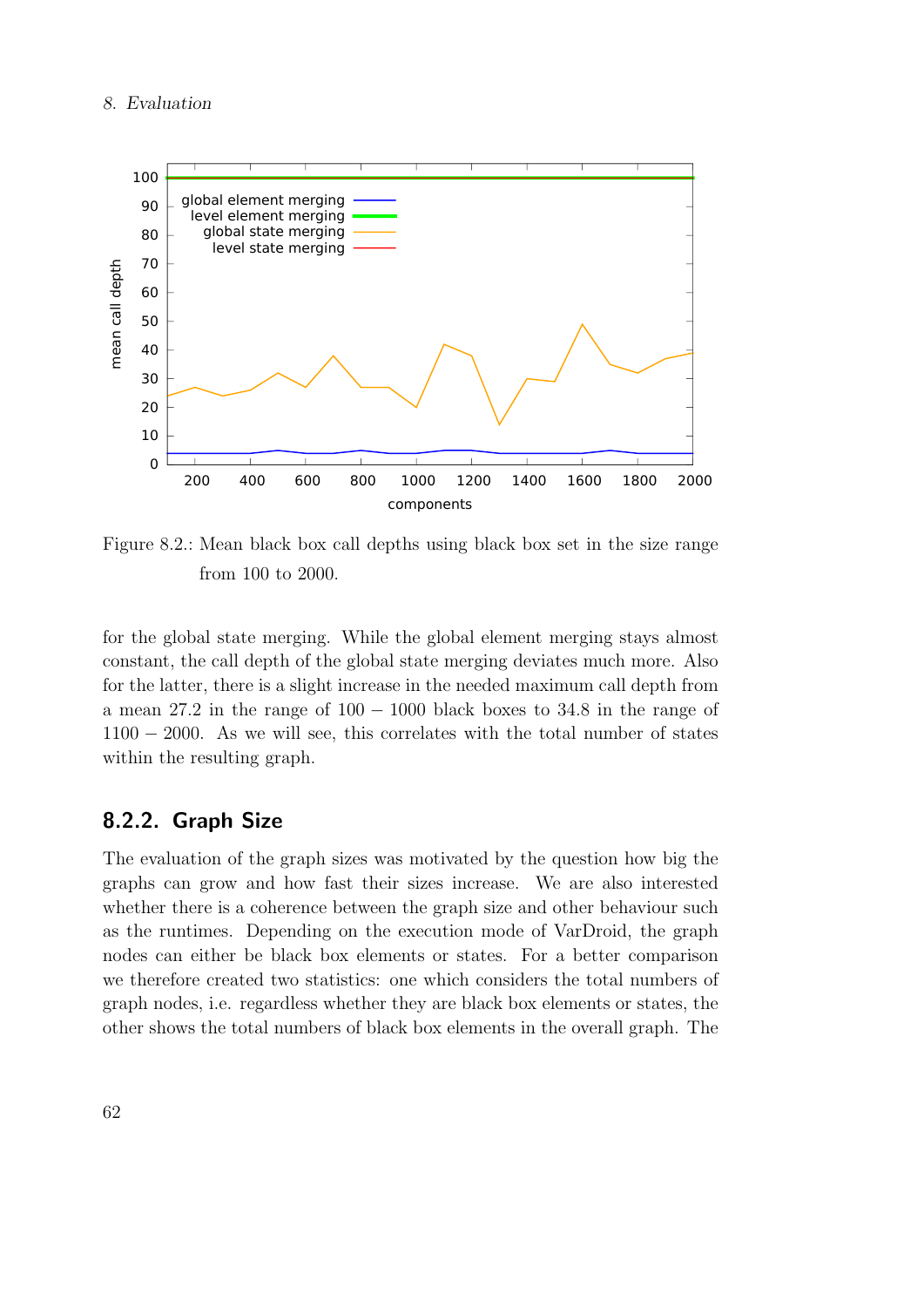results are shown in Figure [8.3](#page-72-0) and Figure [8.4.](#page-73-0)

<span id="page-72-0"></span>

(b) Total graph size without the level-based black box element merge.

Figure 8.3.: Mean graph sizes after applying Phase 3 while using black box set in the size range from 100 to 2000.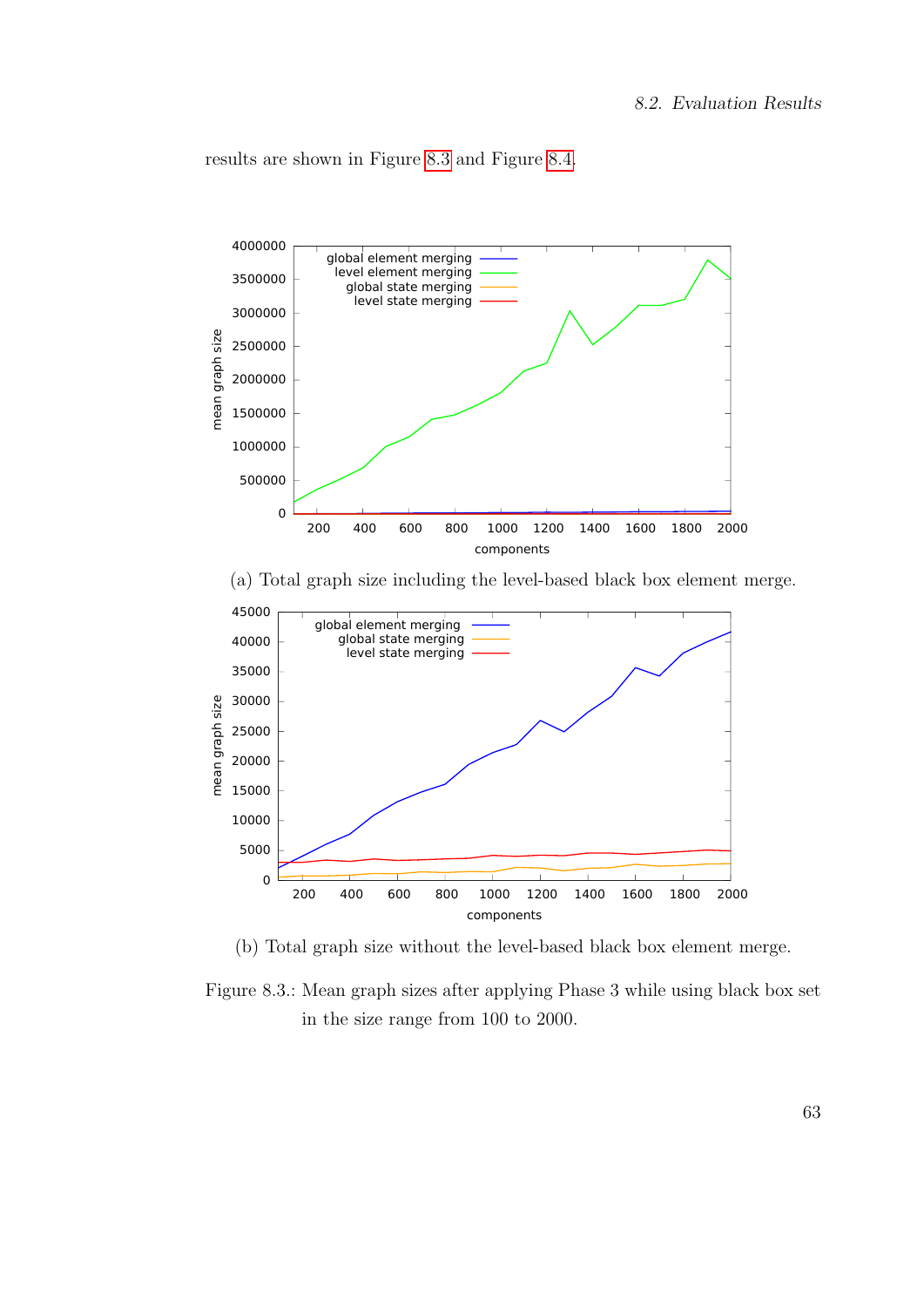#### 8. Evaluation

<span id="page-73-0"></span>

Figure 8.4.: Mean element count in graph after applying Phase 3 while using black box set in the size range from 100 to 2000.

We show the total graph sizes in two graphics [8.3a](#page-72-0) and [8.3b.](#page-72-0) While the first one shows all four execution modes, the second contains all but the levelbased element merge mode. The reason is that the level-based merge mode contains far the most graph nodes which makes the other execution modes hardly visible in the first graphic. However, the high number of nodes is not surprising: firstly, it only merges black box elements per level and therefore as many redundant elements on different call depths, and secondly it the missing fixed point detection always leads to the full maximum call depth (cf. Section [8.2.1\)](#page-70-0). Thought the number of total graph nodes is much lower for the levelbased state merging, the number of total black box elements is almost the same, increasing linearly with the number of black boxes. The explanation of this behaviour is the same as for level-based element merging. Interestingly, the total number of graph nodes, i.e. the total number of states, increases only slightly compared to the more dramatic growth of the black box elements count. So, at this point we can already see the advantage of states to reduce the total graph size.

The global state merging shows the same behaviour for the total number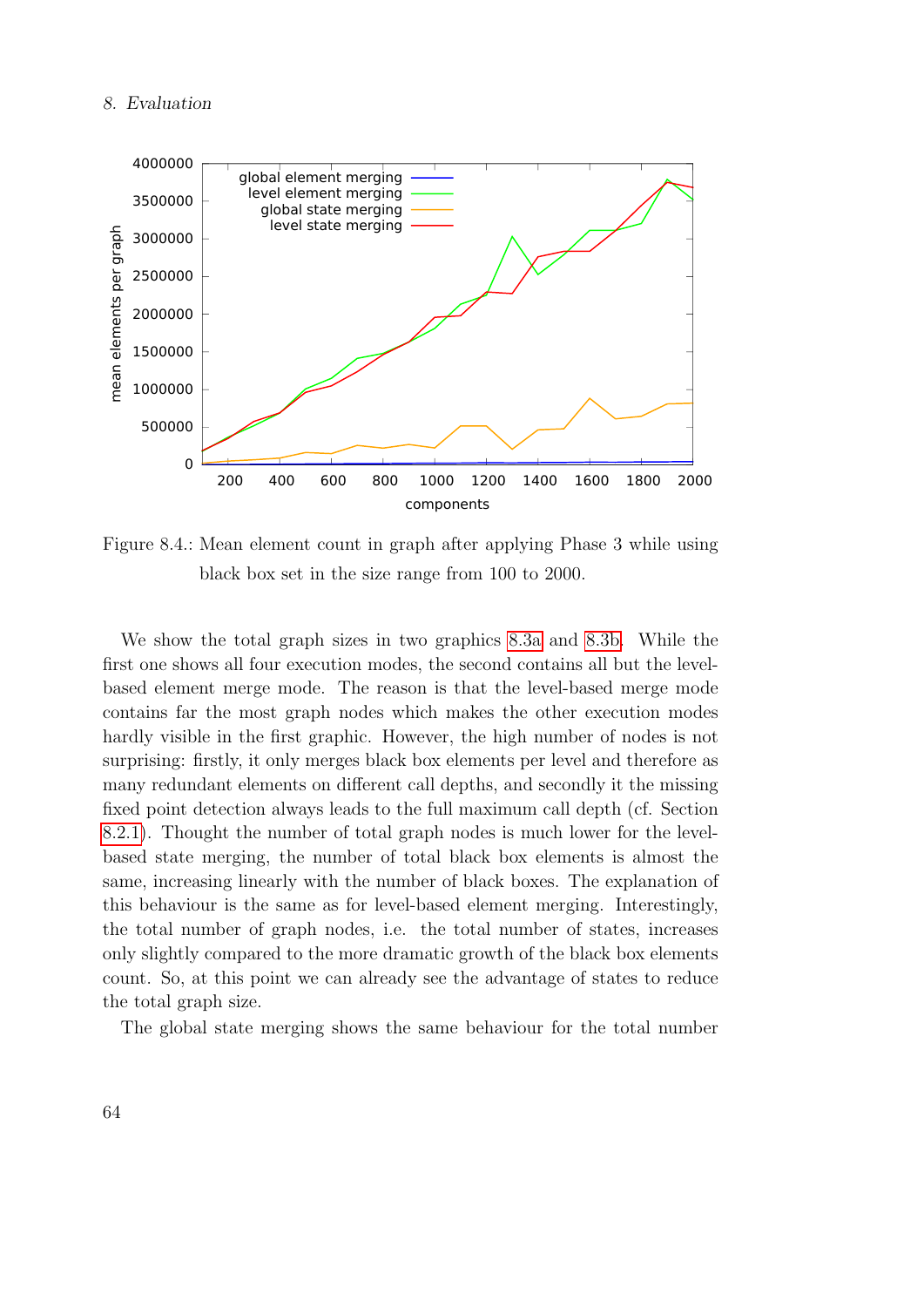of graph nodes but is of course much lower for the total number black box elements. Compared to the global element merging, it has much fewer graph nodes. More importantly, the number of nodes growth far slower than for global element merging keeping the graph at a relatively small size. However when looking at the number of black box elements for the two global merging modes, the global element merging has much less elements. The reason is the definition of state in which it is possible that equivalent black box elements coexist in different states. However for the global element merging equivalent elements are always merged and thus can never coexist. Because of the chance of not merging the black box elements their number is higher in the global state merging mode than when merging elements globally.

### 8.2.3. Execution Time

The motivational questions for the evaluation of the runtime were how long the individual executions take, how the runtimes change with increasing black box sets, and how the different execution modes perform in comparison. We show the results in Figure [8.5.](#page-75-0)

As expected the runtime of the two level-based execution modes behave similar. This is a direct consequence of the other statistics we already handled, most significantly the total number of black box elements within the respective graphs. Also the reached call depth which is the maximum one for all levelbased executions influences the similar behaviour. It is interesting that though the total number of black box elements grows quite linearly the execution times of the level-based modes increases faster and non-linear to size of the black box sets.

The behaviour of the global execution modes is much more outstanding. While the execution times of global element merging took an average of 36 seconds with 2000 black box elements, the times for global state merging exploded to an average of 2 hours and 34 minutes. The good runtimes for the global element merge mode is clearly based on the previously elaborated facts: the relative small call depths paired with a reasonable growth in the number of graph nodes leads to a early termination of our algorithms. In contrast, the massive increase of the execution time of the global state merging algorithms was completely unexpected. Firstly, the mean call depth was indeed higher than the one for global element merging but within reasonable range. Also the only slight increase of the mean required call depth did not hint any dramatic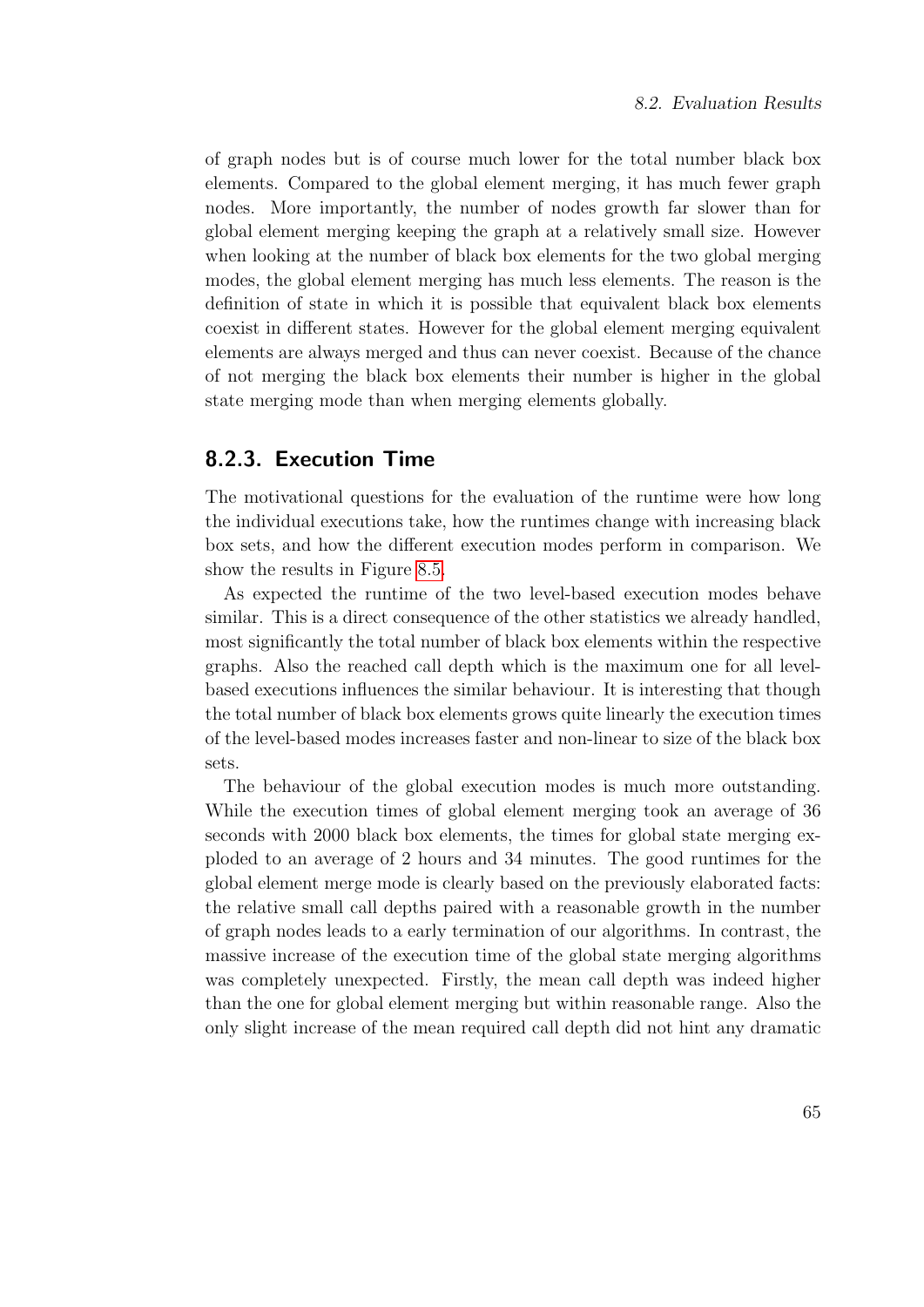#### 8. Evaluation

<span id="page-75-0"></span>

Figure 8.5.: Mean runtime in milliseconds using black box set in the size range from 100 to 2000.

increase of the execution times. Secondly, the resulting state graphs keep to a reasonable size with a mean of 2792 nodes and 819384 black box elements when processing 2000 black boxes (the graph of global element merging has 41689 nodes / black box elements). However, the most unexpected behaviour of global state merging was that it is even much slower than the level-based merging modes with roughly 45 minutes execution time.

### 8.3. Result Interpretation

There are two possible reasons for the outstandingly long execution times of the global state merging execution mode: either it is a design or an implementation problem. Indeed, when we look at the algorithms in Section [6.3](#page-42-0) we can see that we use four nested loops in the *intraComponentAnalysis* function and three nested loops in the *interComponentAnalysis* function. However, every state and every black box element is only iterated over at most once per function call. Besides, the algorithms for the global element merging are exactly the same as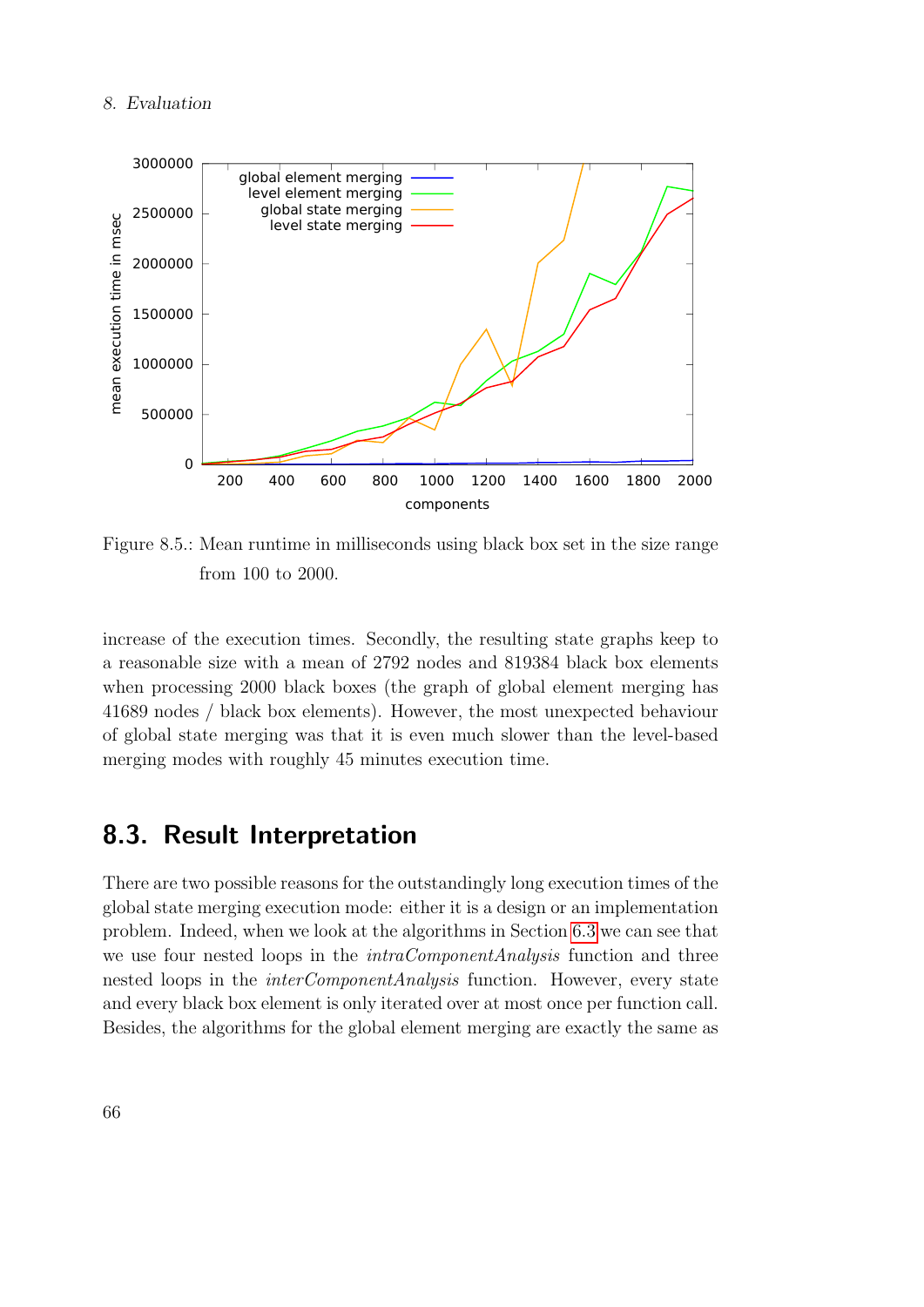for the global state merging except for the state construction. So, the reason for the huge difference of the execution time is not on the conceptual level of the algorithms. A common reason for unexpected performance behaviour are bugs in the practical implementation. Like it is for the conceptual level, also VarDroid's implementations for the different merging modes share common code. In fact, the code implementing the global element merging is almost completely the same as the one of the global state merging. The difference of the source codes is the construction of states. This of course suggests that the reason for the long execution times must lie in the state construction code. However, we were not able to identify the exact location at the time of writing this master thesis.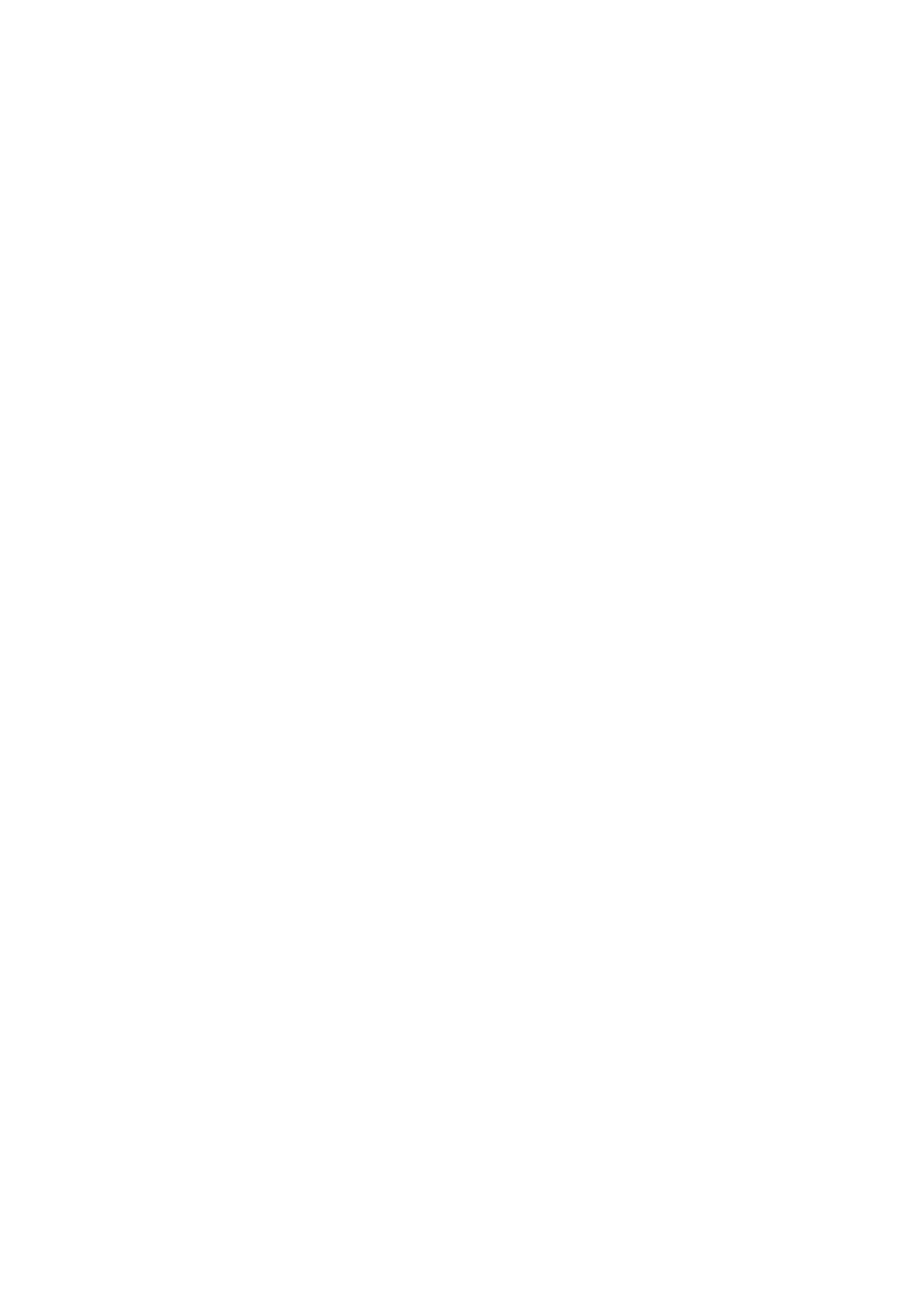# 9. General Approach Limitations

This master thesis presents the first basic developments for an analysis of a huge set of smartphone applications. The current approach still comes with various assumptions and limitations. In this chapter, we discuss the most significant ones while leaving the improvements to overcome the existing limitations to future work.

**Concurrency and Side Effects** Up to now, we only considered sequential calls of application components. As an implication, we do not have concurrency in program executions. This limitation affects several system features as, e.g., listeners, threads, but also the component types we can use for first evaluations. Implications on the latter are discussed below. In case there are multiple candidates for the next execution step, we assume an equal chance for all candidates as the next execution step. If for example an activity implements two button on-click event listeners  $l_1$  and  $l_2$ , we follow the control flows if either  $l_1$  or  $l_2$  was triggered. Moreover, we assume only a single click, i.e. we do not consider click sequences as, e.g.  $l_1 \rightarrow l_2 \rightarrow l_1$ .

**Component Types** Though the in this master thesis provided approach handles components in general, the focus lies on activity components. The reason is closely related to the issue of concurrency. For example, the purpose of services is to provide a mechanism for background tasks, hence automatically comes with concurrency which we cannot handle appropriately. A possible first way to overcome this limitation is to make the assumption that the runtime environment waits for the termination of the, e.g., service component code before continuing with execution of the rest. However, this is not yet implemented.

**Evaluation** Due to the exclusion of concurrency and the implication on the handling of components, we currently cannot analyse arbitrary real world ap-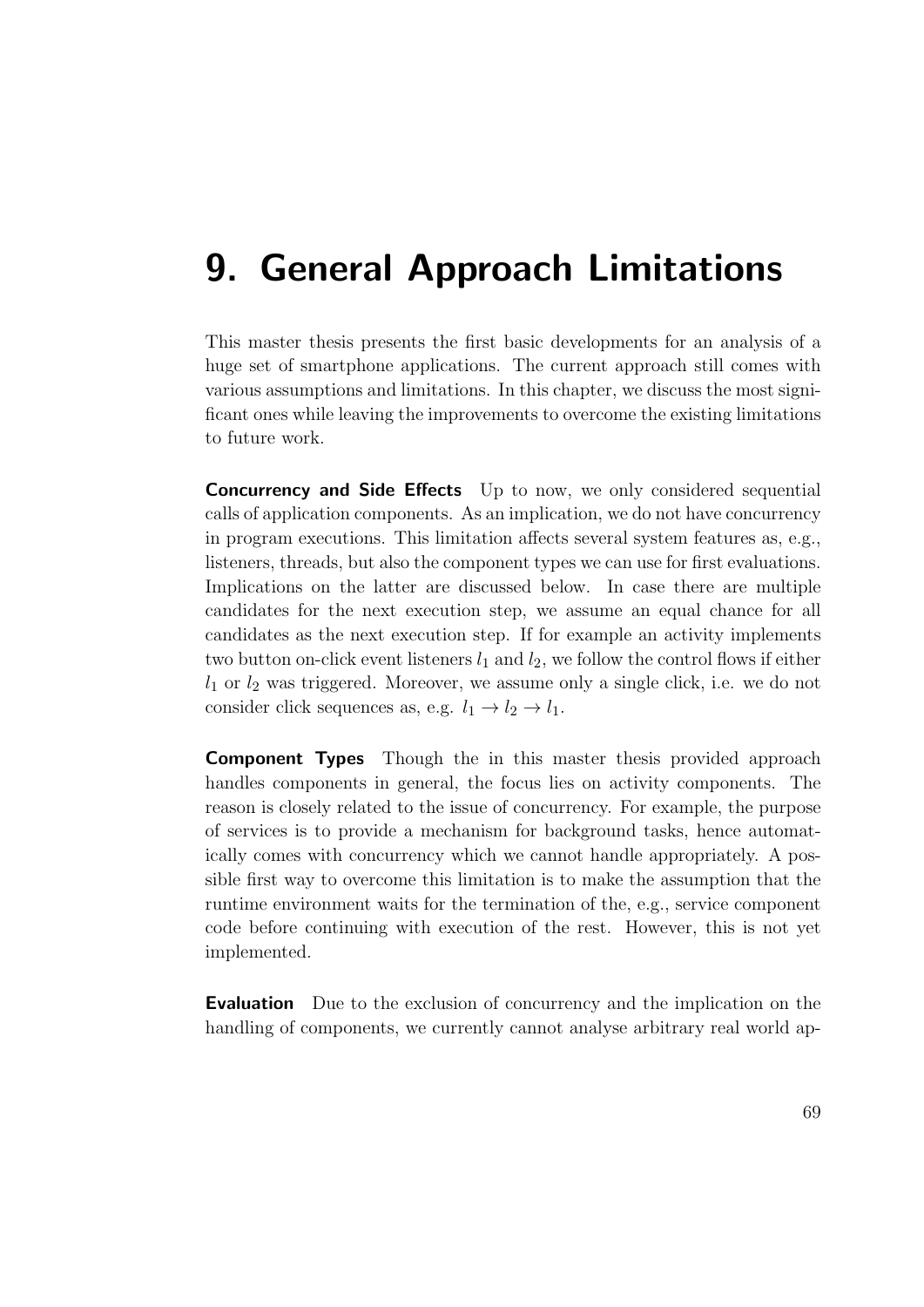### 9. General Approach Limitations

plications from, e.g., the Google Play-Store. Therefore, we only used randomly generated component black boxes as examples for our evaluations.

Non-intent Data-flows Besides intents, there are several other ways to transfer data from one component to another which we currently do not cover in our approach. For example, it is not possible to correctly track flows between two components of the same application using public static Java class variables. This is caused by the fact that our approach does not support component state preservation but instead assumes a new component instance on every call in the component call graph.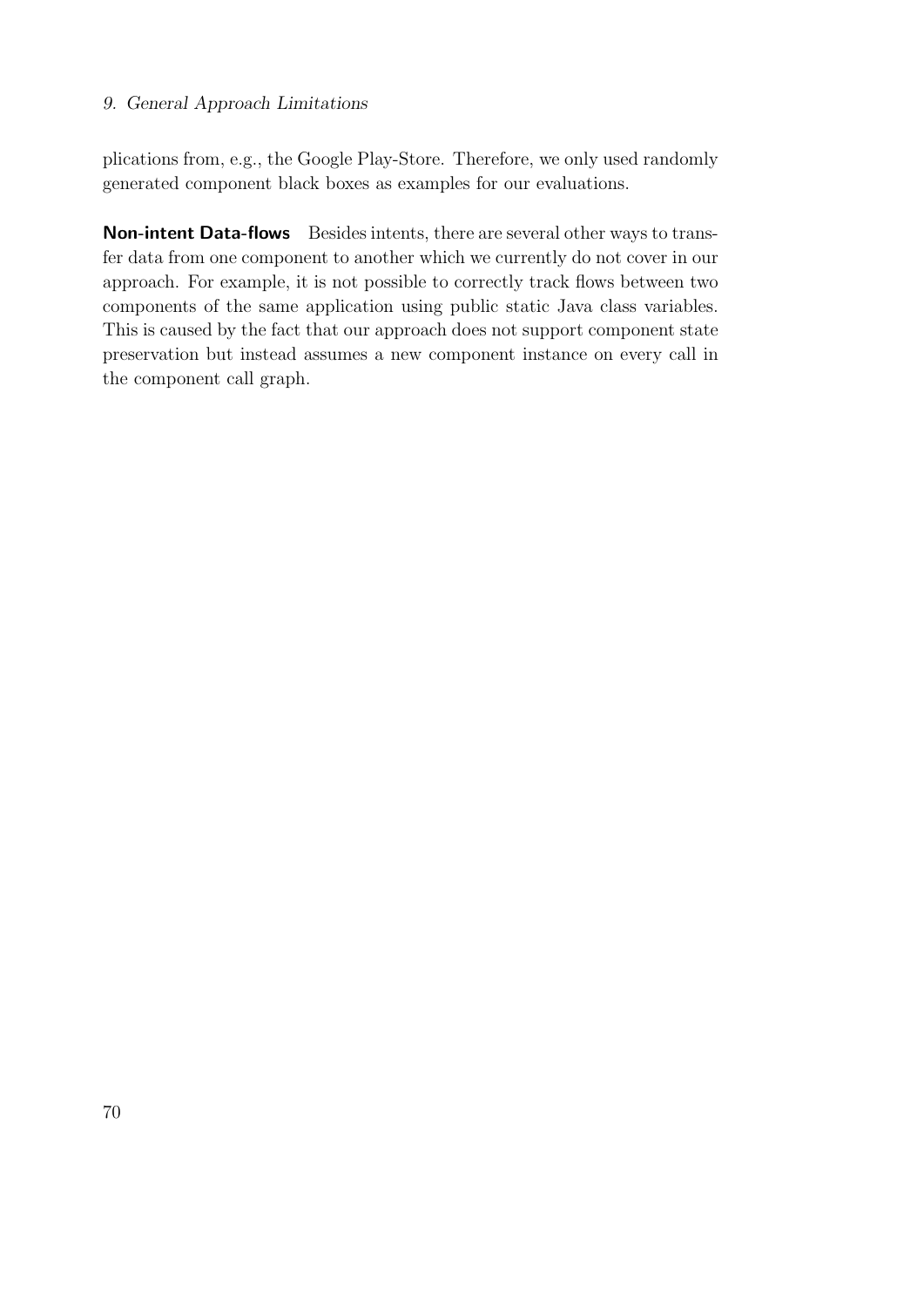## 10. Future Work

There are improvements for our approach and practically for VarDroid we want to undertake. Throughout the master thesis we already stated some of the currently existing assumptions and limitations which we will try to remove in future versions to create a more powerful analysis tool. In this chapter we will address some of the most relevant topics which we will cover in future work.

VarDroid is designed to be fairly independent from the actual component black box generation. For first test runs and performance evaluations it was sufficient to use the randomly generated black boxes created by Component-Generator. However, we are of course interested how VarDroid performs with real world applications. Therefore, we need to undertake certain improvements: first, we will replace the ComponentGenerator used in Phase 1 with specialised Android application analysis tools. In fact, we are currently already investigating how to adjust and integrate tools such as FlowDroid [\[3\]](#page-84-0) to produce the required component black box representations.

Android allows inter-component communication in many different ways. In VarDroid we currently focus on intent-based component calls. However, for example service components offer inter-process method calls via IBinder objects. Consequently, we need to extend the current black box model, in particular the input- and output-interfaces, to also allow other communication channels besides intents.

Application components dynamically created during runtime must not be explicitly handled by VarDroid. We see it as the task of the application analysis tool during Phase 1 to detect their existence and to create a suitable black box representing them.

Another topic we want to examine is the definition of security labels. VarDroid provides a configurable set of security tokens and security conflicts. The disadvantage of sets is, e.g. that it does not respect the order in which security tokens were added to a security label. For example, we get the same security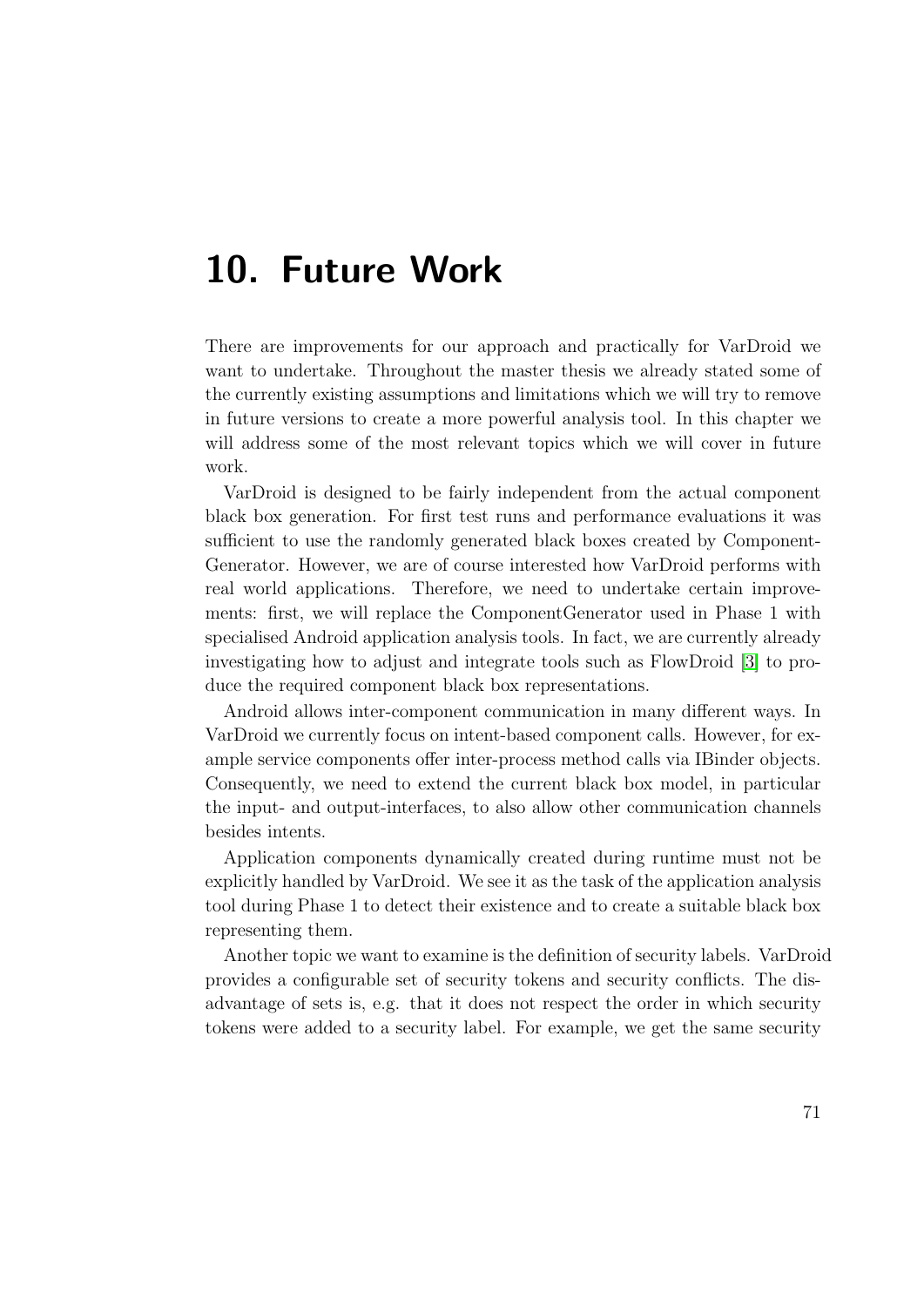### 10. Future Work

label when data originating from a private source flows to a public sink as for data from a public source flowing to a private sink. Though the first situation is correctly detected as a security leak, the latter is usually a permitted flow because no private data is leaked. We therefore plan to improve the definition of security labels to more accurately encode certain data-flow aspects.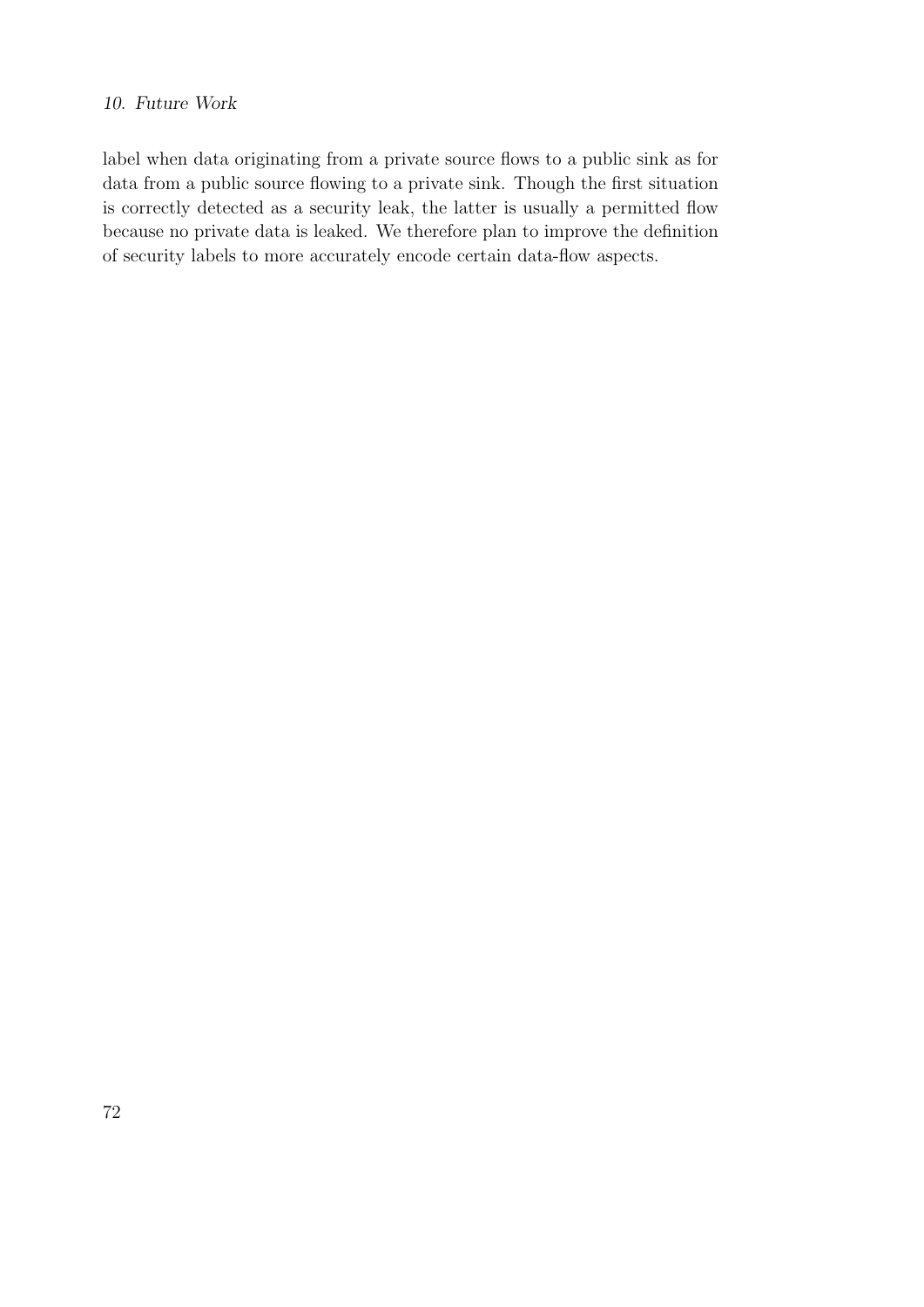# A. Appendix

```
1 components = 2000
2
3 minInputs = 1
4 maxInputs = 3
5 minOutputs = 0
6 maxOutputs = 3
7 minSources = 0
8 maxSources = 3
9 minSinks = 0
10 maxSinks = 311
12 probInputSink = 0.5
13 probInputOutput = 0.5
14 probSourceOutput = 0.5
15
16 numActions = 4
17 probExplicitIntent = 0.5
18
19 numPermissions = 3
20 probGrantPermission = 0.3
21 probRequirePermission = 0.3
22
23 numSecurityLabels = 3
24 probInputSecLabel = 0.0
25 probSourceSecLabel = 1.0
26 probSinkSecLabel = 0.5
27 probOutputSecLabel = 0.25
```
Figure A.1.: Configuration file which was used for the evaluation runs in Chapter [8](#page-68-0)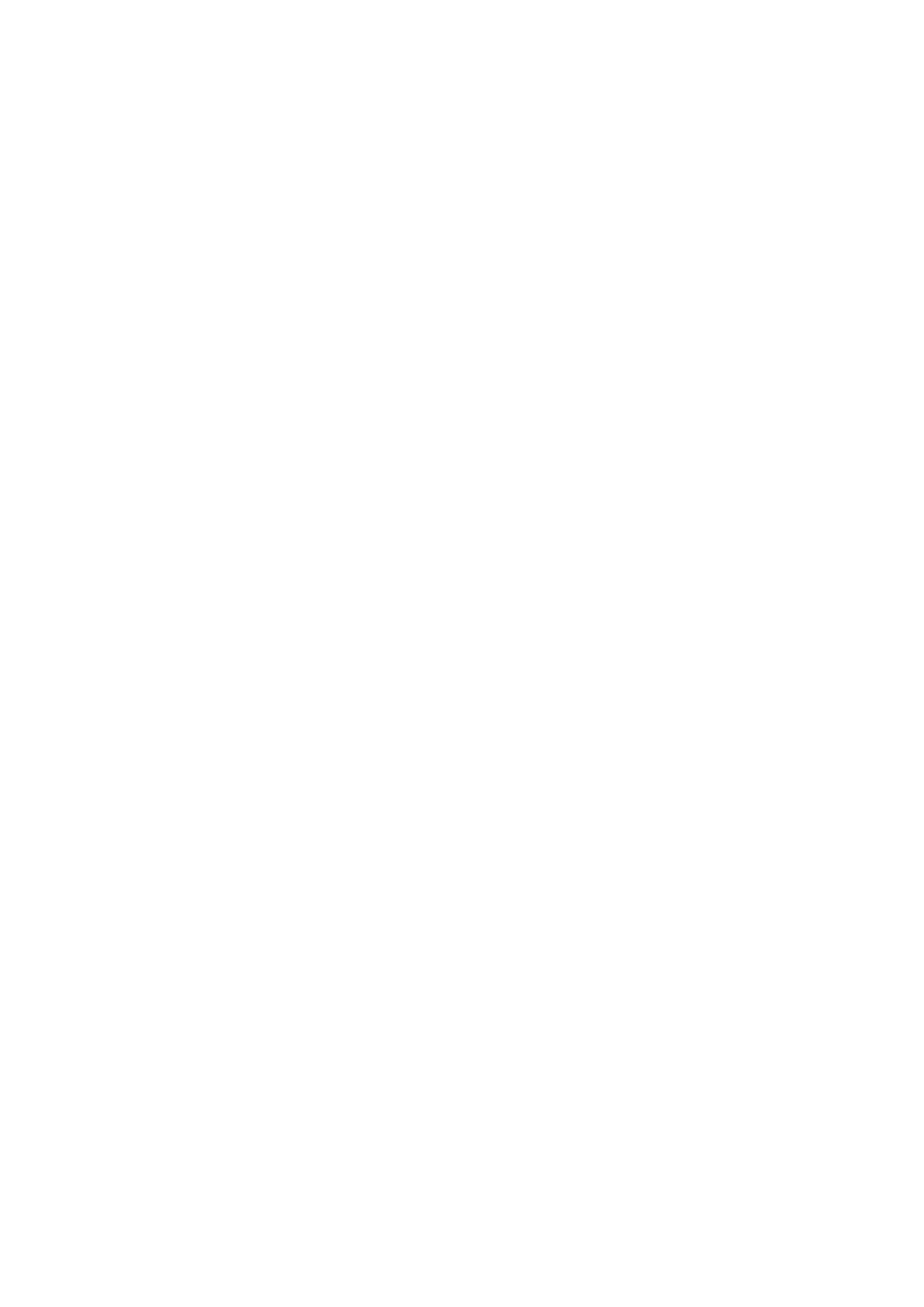# Bibliography

- [1] Sven Apel, Alexander von Rhein, Philipp Wendler, Armin Grösslinger, and Dirk Beyer. Strategies for product-line verification: case studies and experiments. In Proceedings of the 2013 International Conference on Software Engineering, ICSE '13, pages 482–491, Piscataway, NJ, USA, 2013. IEEE Press.
- [2] Charles Arthur. Feature phones dwindle as android powers ahead in third quarter. http://www.guardian.co.uk/technology/2012/nov/15/smartphonesmarket-android-feature-phones, November 2012.
- <span id="page-84-0"></span>[3] C. Fritz, S. Arzt, S. Rasthofer, E. Bodden, A. Bartel, J. Klein, Y. le Traon, D. Octeau, and P. McDaniel. Highly precise taint analysis for android applications. Technical report, EC SPRIDE, May 2013.
- [4] Erika Chin, Adrienne Porter Felt, Kate Greenwood, and David Wagner. Analyzing inter-application communication in android. In *Proceedings* of the 9th international conference on Mobile systems, applications, and services, MobiSys '11, pages 239–252, New York, NY, USA, 2011. ACM.
- [5] Damien Octeau, Patrick McDaniel, Somesh Jha, Alexandre Bartel, Eric Bodden, Jacques Klein, and Yves Le Traon. Effective inter-component communication mapping in android with epicc: An essential step towards holistic security analysis. In Proceedings of the 22nd USENIX Security Symposium, August 2013.
- [6] Dorothy E. Denning. A lattice model of secure information flow. Commun. ACM, 19(5):236–243, May 1976.
- [7] William Enck, Peter Gilbert, Byung-Gon Chun, Landon P. Cox, Jaeyeon Jung, Patrick McDaniel, and Anmol N. Sheth. Taintdroid: an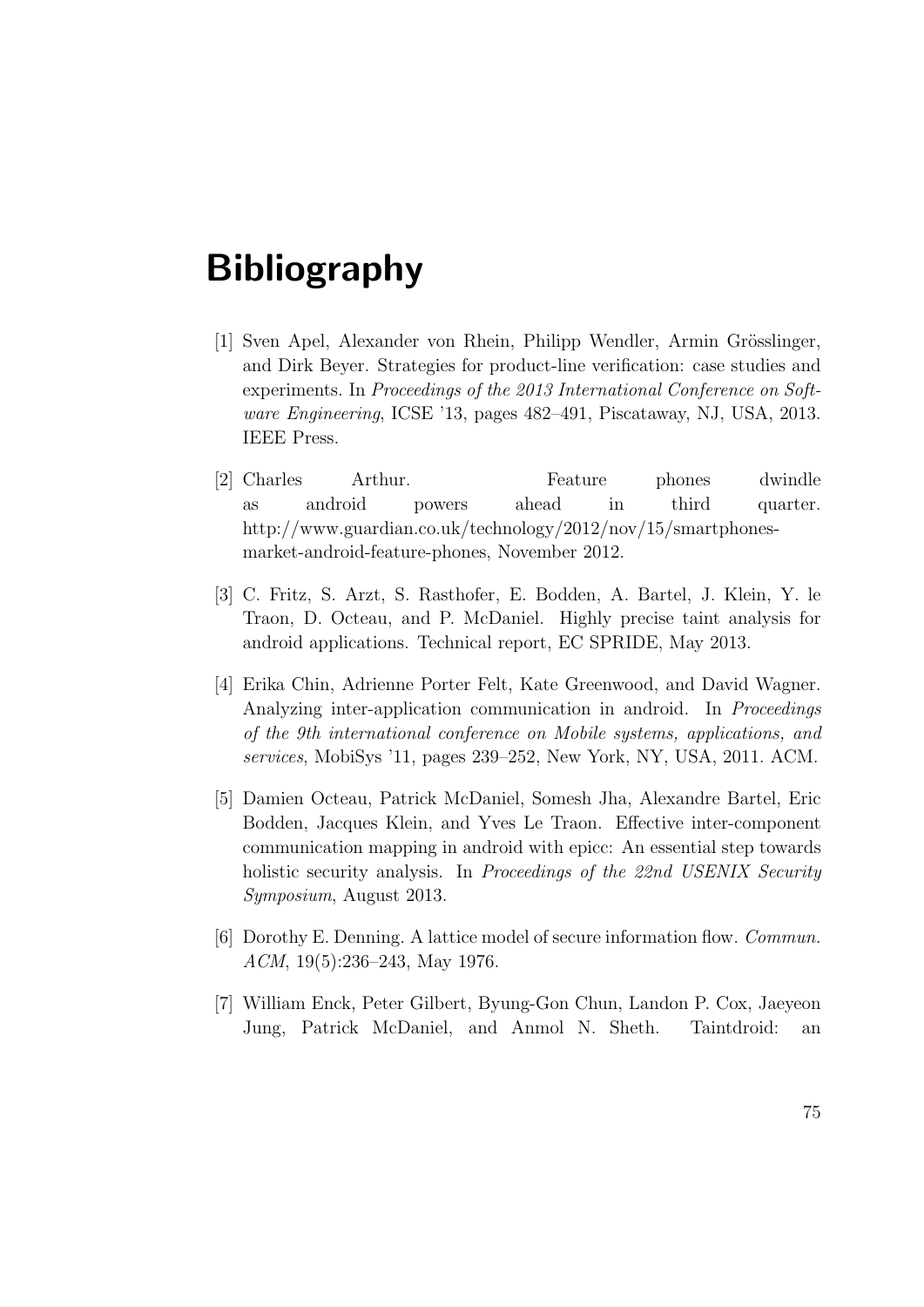#### Bibliography

information-flow tracking system for realtime privacy monitoring on smartphones. In Proceedings of the 9th USENIX conference on Operating systems design and implementation, OSDI'10, pages 1–6, Berkeley, CA, USA, 2010. USENIX Association.

- [8] William Enck, Machigar Ongtang, and Patrick McDaniel. On lightweight mobile phone application certification. In Proceedings of the 16th ACM conference on Computer and communications security, CCS '09, pages 235–245, New York, NY, USA, 2009. ACM.
- [9] Adrienne Porter Felt, Helen J. Wang, Alexander Moshchuk, Steven Hanna, and Erika Chin. Permission re-delegation: attacks and defenses. In Proceedings of the 20th USENIX conference on Security, SEC'11, pages 22–22, Berkeley, CA, USA, 2011. USENIX Association.
- [10] Adam P. Fuchs, Avik Chaudhuri, and Jeffrey S. Foster. Scandroid: Automated security certification of android applications, 2009.
- [11] Norm Hardy. The confused deputy: (or why capabilities might have been invented). SIGOPS Oper. Syst. Rev., 22(4):36–38, October 1988.
- [12] Apple Inc. App store tops 40 billion downloads with almost half in 2012. http://www.apple.com/pr/library/2013/01/07App-Store-Tops-40- Billion-Downloads-with-Almost-Half-in-2012.html, January 2013.
- [13] Google Inc. http://developer.android.com/develop/index.html, July 2013.
- [14] Google Inc. Android main page. http://www.android.com/, July 2013.
- [15] Julio Sincero, Horst Schirmeier, Wolfgang Schröder-Preikschat, and Olaf Spinczyk. Is The Linux Kernel a Software Product Line? In Frank van der Linden and Björn Lundell, editors, Proceedings of the International Workshop on Open Source Software and Product Lines (SPLC-OSSPL 2007), 2007.
- [16] Jörg Liebig, Alexander von Rhein, Christian Kästner, Sven Apel, Jens Dörre, and Christian Lengauer. Large-scale variability-aware type checking and dataflow analysis. Technical Report MIP-1212, Department of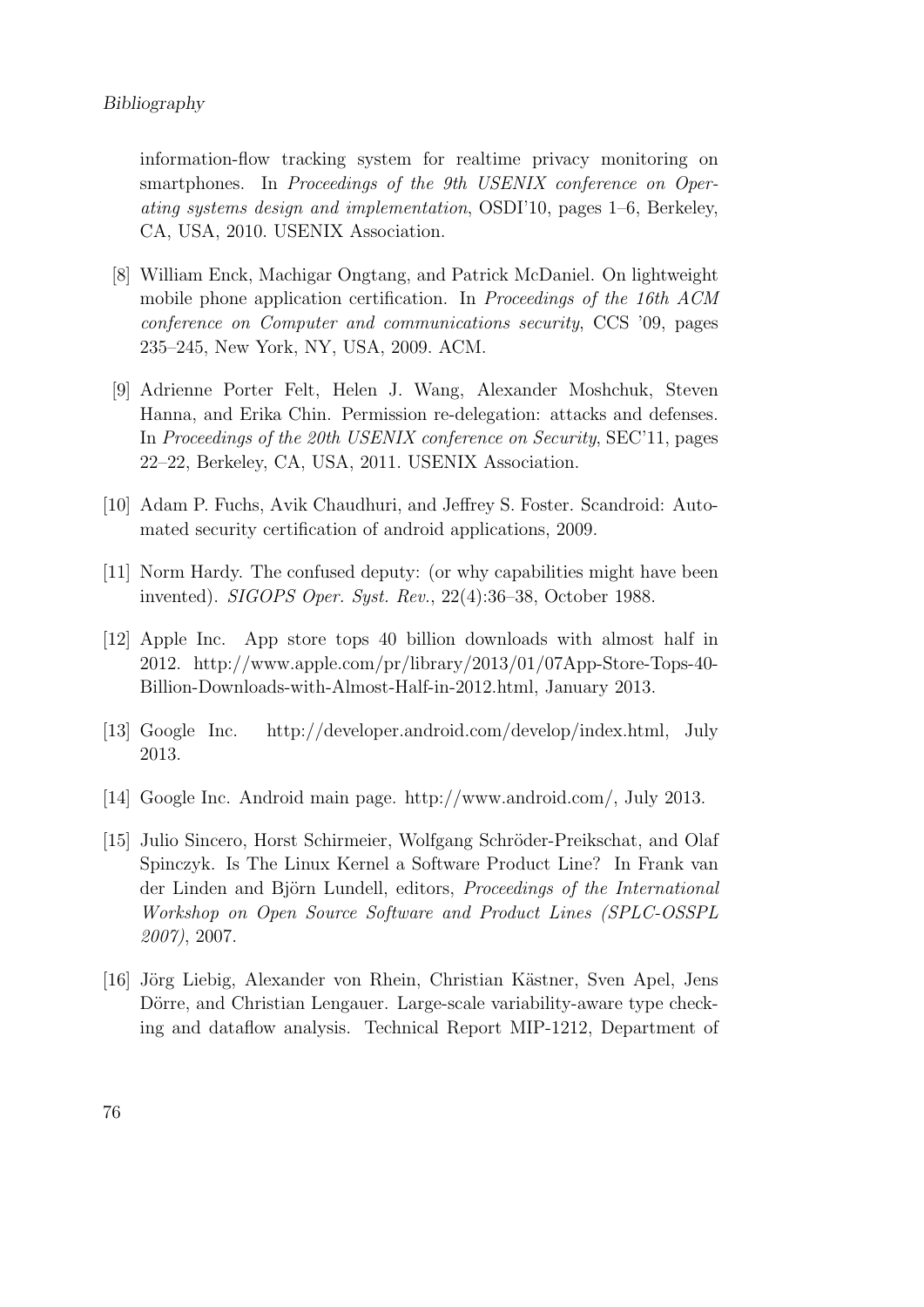Informatics and Mathematics, University of Passau, Passau, Germany, 11 2012.

- [17] Long Lu, Zhichun Li, Zhenyu Wu, Wenke Lee, and Guofei Jiang. Chex: statically vetting android apps for component hijacking vulnerabilities. In Proceedings of the 2012 ACM conference on Computer and communications security, CCS '12, pages 229–240, New York, NY, USA, 2012. ACM.
- [18] Mohammad Nauman, Sohail Khan, and Xinwen Zhang. Apex: Extending android permission model and enforcement with user-defined runtime constraints. In Proceedings of the 5th ACM Symposium on Information, Computer and Communications Security, 2010.
- [19] Machigar Ongtang, Stephen McLaughlin, William Enck, and Patrick McDaniel. Semantically rich application-centric security in android. In Proceedings of the 2009 Annual Computer Security Applications Conference, ACSAC '09, pages 340–349, Washington, DC, USA, 2009. IEEE Computer Society.
- [20] AT&T Labs Research. The dot language. http://graphviz.org/content/dot-language, Last visited: 16. August 2013.
- [21] Jamie Rosenberg. Google play hits 25 billion downloads. http://officialandroid.blogspot.de/2012/09/google-play-hits-25-billiondownloads.html, September 2012.
- [22] Stephen Shankland. Is android fragmentation over with jelly bean's rise? nope. http://news.cnet.com/8301-1035 3-57593500-94/is-androidfragmentation-over-with-jelly-beans-rise-nope/, July 2013.
- [23] Thomas Thüm, Sven Apel, Christian Kästner, Martin Kuhlemann, Ina Schaefer, and Gunter Saake. Analysis strategies for software product lines. Technical Report FIN-004-2012, School of Computer Science, University of Magdeburg, April 2012.

| $[24]$ Iain |    | Thomson. |    | Report:    |       | Android        | malware     |
|-------------|----|----------|----|------------|-------|----------------|-------------|
|             | up | 614\%    | as | smartphone | scams | $\overline{0}$ | industrial. |